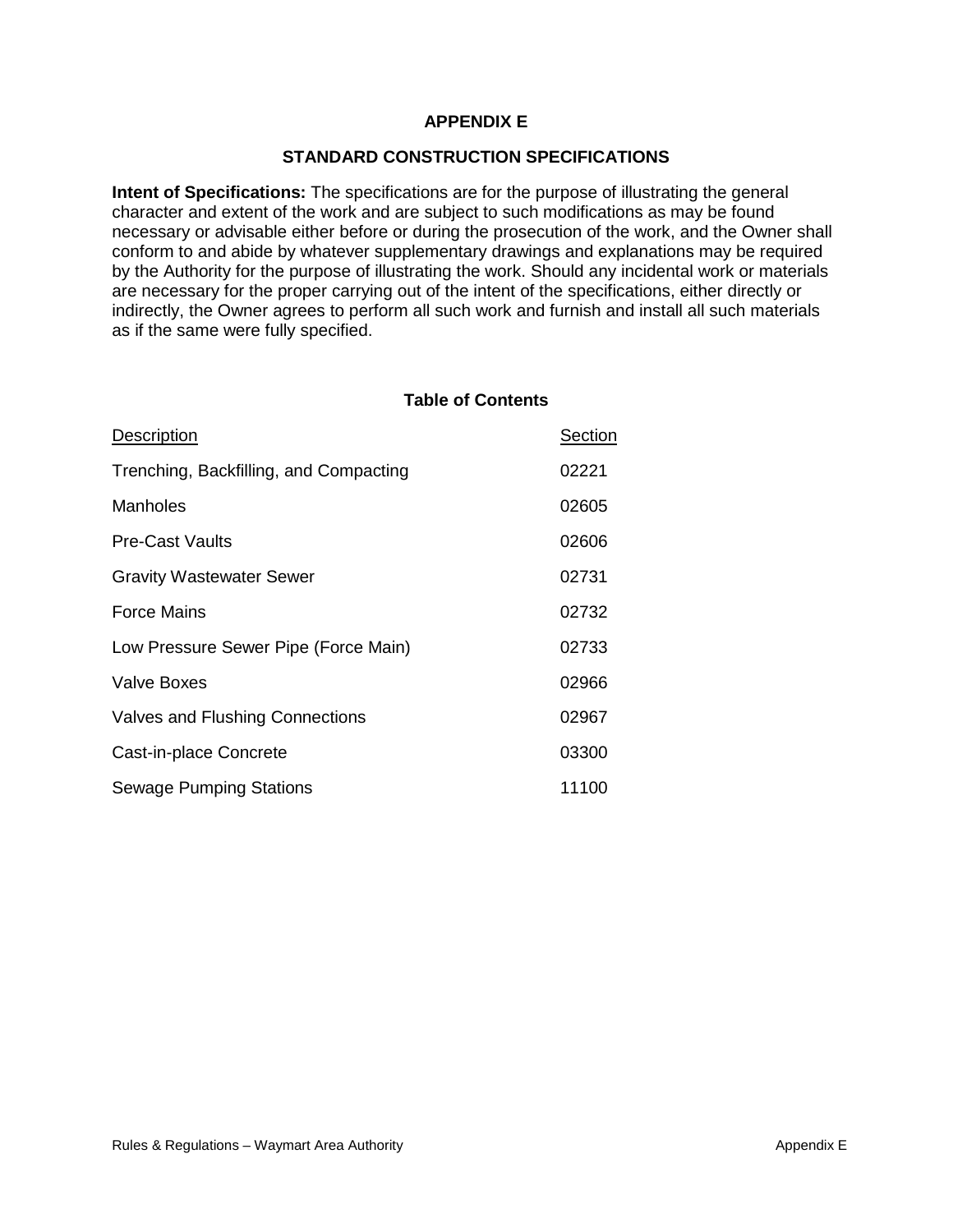# SECTION 02221 - TRENCHING, BACKFILLING AND COMPACTING

# PART 1 - GENERAL

# 1.1 SECTION INCLUDES

- A. Trench Excavation.
- B. Bedding and backfilling.
- C. Surface Restoration.

#### 1.2 DEFINITIONS

- A. Subgrade: Trench bottom prepared as specified to receive pipe bedding, concrete cradle or concrete encasement or the bottom of excavations prepared to receive pipe line structures.
- B. Bedding: That stone material placed under the pipe.
- C. Haunching: That stone material placed from pipe bottom to the pipe centerline.
- D. Initial Backfill: That stone material from the pipe centerline to twelve (12) inches above top of pipe.

## 1.3 REFERENCES

- A. American Association of State Highway and Transportation Officials:
	- 1. AASHTO T99 Moisture-Density Relations of Soils, Using a 5.5 lb. Rammer and a 12 in. Drop.
	- 2. AASHTO T191 Standard Method of Test for Density of Soil In-Place by the Sand Cone Method.
- B. The "PennDOT Sections" noted herein refer to sections contained in the Commonwealth of Pennsylvania Department of Transportation Specifications Publication 408 latest version. The references pertain only to materials, construction equipment, methods and labor. The payment provisions do not apply to work to be performed under this Contract.
- C. All workmanship, materials and contractor's responsibility for all work in and adjacent to PennDOT right-of-way shall be in compliance with PennDOT regulations, specifications and requirements. Where information in the specification is contradictory to current PennDOT requirements, PA requirements shall govern. No additional compensation will be considered for claims of misleading or contradictory requirements.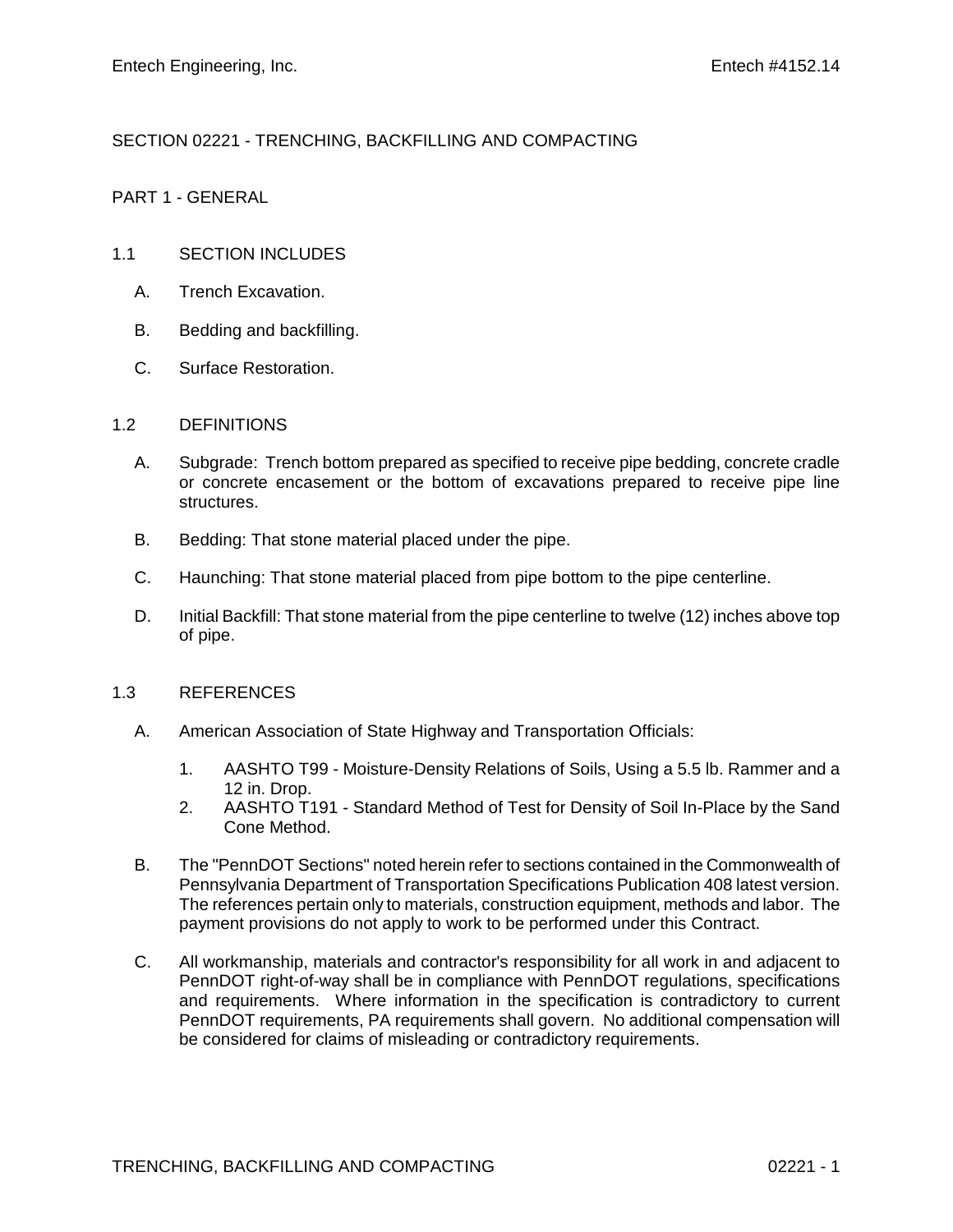- D. Commonwealth of Pennsylvania Department of Transportation Specifications.
	- 1. PennDOT 408, Section 703 Aggregates.
- E. State Code: Commonwealth of Pennsylvania, Pennsylvania Code, Title 67. Transportation, Department of Transportation, Chapter 459, Occupancy of Highways by Utilities, July 1989 (PennDOT Chapter 459).
- F. State Publication: Commonwealth of Pennsylvania, Pennsylvania Code, Title 67, Transportation, Department of Transportation, Chapter 203, Work Zone Traffic Control (PennDOT Chapter 203).

## PART 2 - PRODUCTS

#### 2.1 MATERIALS

- A. Select Backfill: Excavated material free of cinders, ashes, refuse, vegetable or organic material, boulders larger than 6", rocks, stone, or other material which, in the opinion of the Professional, is unsuitable. If the excavated material is found to be unsuitable, the Contractor is required to backfill with suitable material at his expense. The Contractor may use suitable material from other project areas at no additional cost to the Authority.
- B. Aggregate Backfill, Bedding and Haunching: Fine aggregates and coarse aggregates conforming to AASHTO and PennDOT requirements, see plan for dimensions.
- C. Classification of Backfill, Bedding and Haunching Materials:
	- 1. Aggregate Backfill of trench bottoms over-excavated at direction of Professional to correct unstable trench bottom conditions: PennDOT 2A or as directed.
	- 2. Pipe Bedding and Haunching:
		- a. AASHTO M43 Gradation No. 7 or 8.
	- 3. Initial Backfill:
		- a. AASHTO M43 Gradation No. 7 or 8.
	- 4. Final Backfill:
		- a. Select Backfill: Unless otherwise noted on drawings.
- D. Underground Warning Tape:
	- 1. Printed polyethylene tape, three inches minimum width, color coded, one inch minimum lettering, printed with name of utility buried below, and suitable for installation in all soil types.
	- 2. Non-magnetic for ductile iron pipe.
	- 3. Magnetic for PVC and HDPE pipe.
	- 4. Provide for: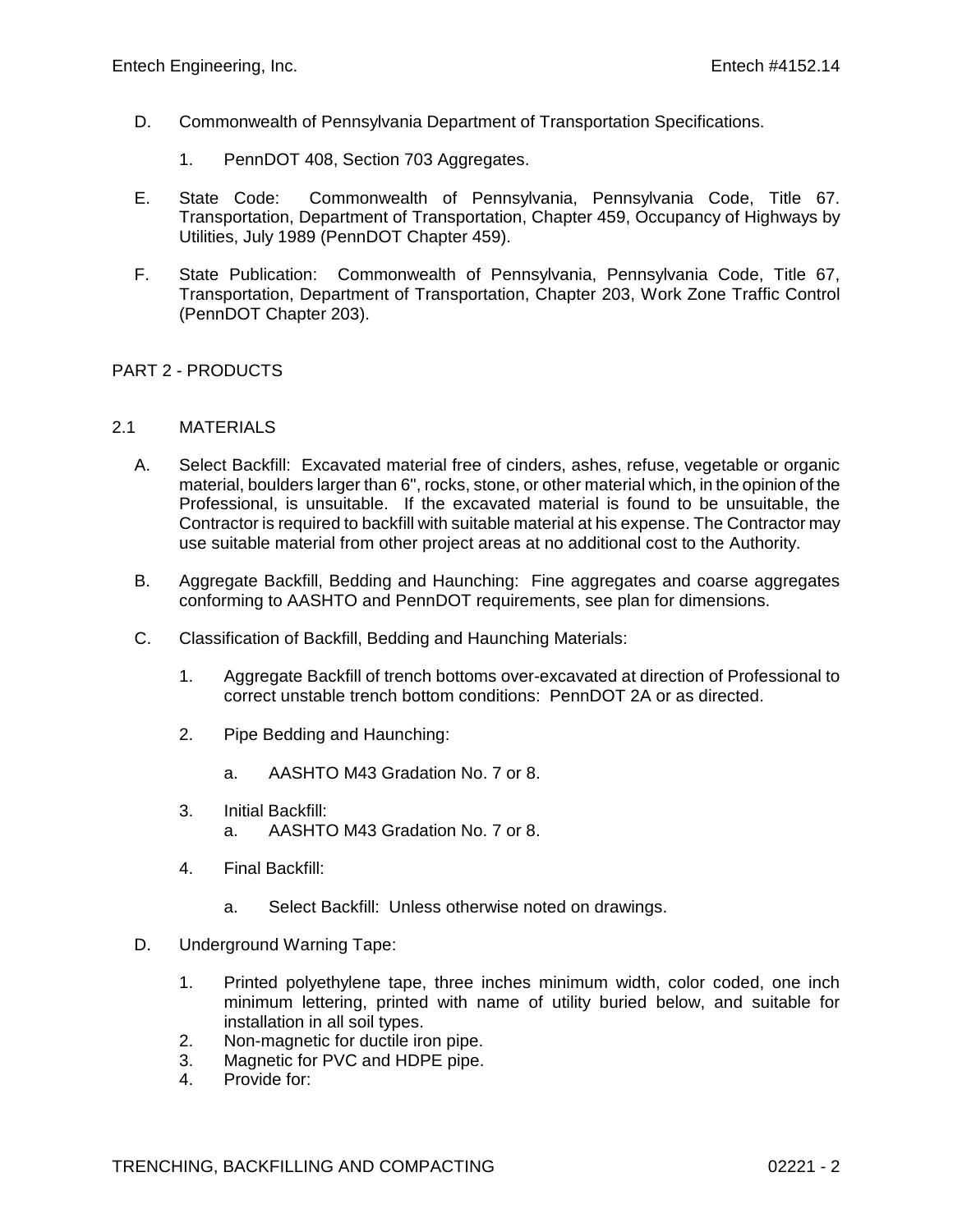- a. Electric Power Lines, Cables, Conduit and Lighting Cables RED
- b. Gas, Oil, Steam, Petroleum, or Gaseous Materials YELLOW
- c. Communications, Alarm or Signal Lines, Cables or Conduit ORANGE
- d. Potable Water BLUE
- e. Reclaimed Water, irrigation, and Slurry Lines PURPLE
- f. Sewers and Drain Lines GREEN
- g. Sludge BROWN

## PART 3 - EXECUTION

#### 3.1 TRENCH PREPARATION AND EXCAVATION

- A. The Contractor shall notify PA One Call (1-800-242-1776) in accordance with the regulations of the Act. For those existing utilities on Authority property, contact the Authority and with their assistance locate the utilities on private property.
- B. General: Excavation of every description and of whatever substances encountered shall be performed to the lines and grades indicated on the drawings and specified herein, or as directed by the Professional.
	- 1. Excavation shall be made by open cut, unless written permission to tunnel or bore is given by the Professional or is specifically outlined in the Specifications or shown on the Drawings.
	- 2. Trenches may be excavated and backfilled either by machinery or by hand as the Contractor may elect, provided, however, the Contractor shall use hand excavation where necessary to protect existing structures, utilities, or private or public properties and provided, further, that backfilling shall be done by hand to the extent hereinafter specified.
	- 3. The Contractor shall have no claim for extra compensation due to the fact that hand excavation, instead of machine excavation, may be made necessary from any cause whatsoever.
- C. Stripping, Storing and Restoring Surface Items: The Contractor shall remove all topsoil, paving, sub-paving, curbing, gutters, brick, paving block, granite curing, flagging or other similar materials, and grub and clear the surface over the area to be excavated. He shall properly store and preserve such materials that may be required for future use in restoring the surface. The Contractor shall be responsible for any loss or damage to said materials because of careless removal or neglectful or wasteful storage, disposal, or use of the materials. Any excavated materials not required for backfill or restoration shall be disposed of by the Contractor at his expense.
	- 1. All materials which may be removed, including rock, earth and sand taken from the excavation, shall be stored, if practical, in the roadway or right-of-way or such other suitable place and in such manner as the Professional will approve.
	- 2. If more materials are removed from any trench than can be backfilled over the completed pipe or stored in the street, leaving space for traffic, the excess materials shall be removed and stored at a suitable site provided by the Contractor.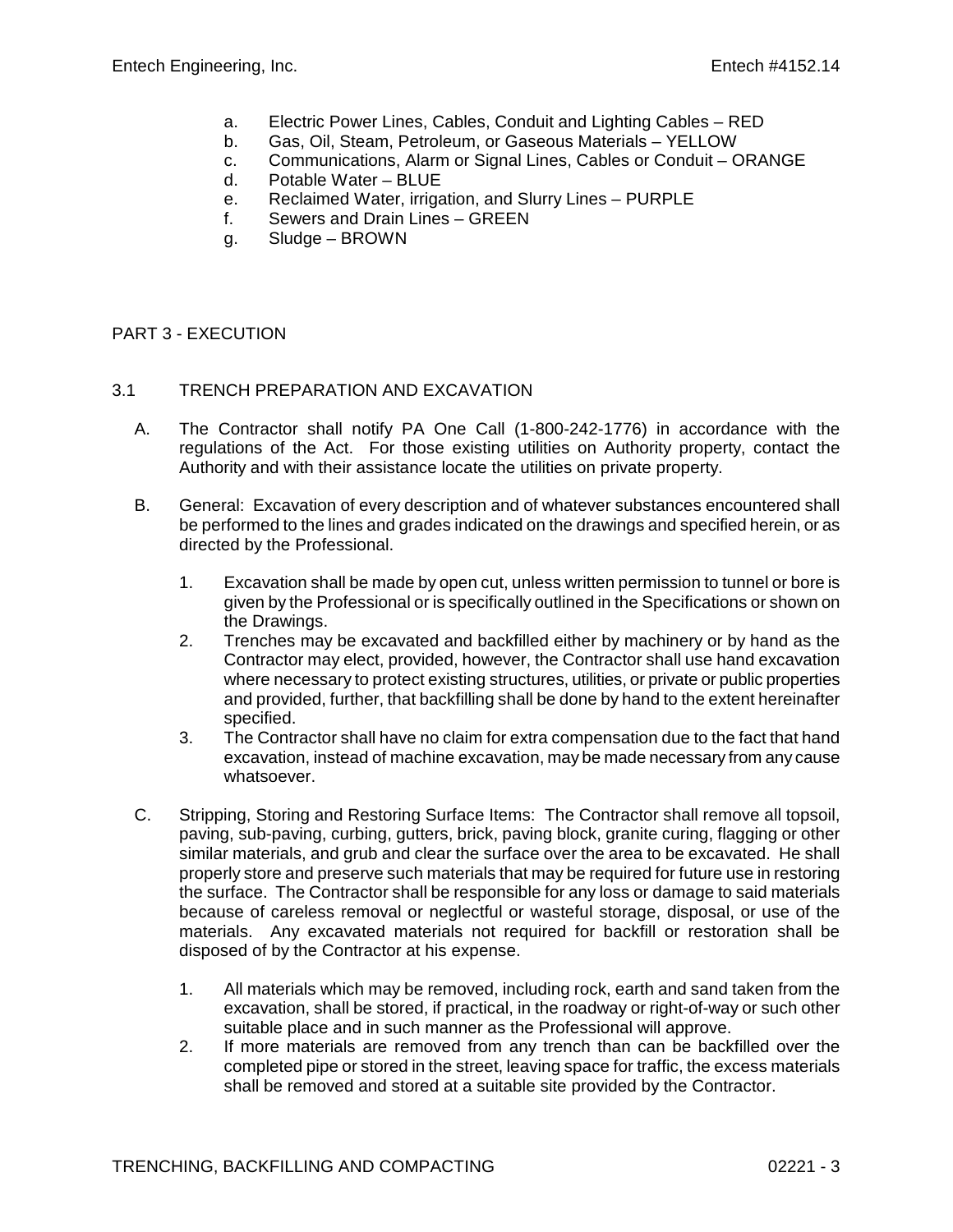- 3. The Contractor shall, at his own expense, bring back as much of the approved materials so removed as may be required to properly refill the trench or excavation.
- 4. When directed by the Professional, the Contractor shall furnish such other suitable materials as may be necessary to properly refill the trench at no additional cost to the Authority.
- 5. The Contractor shall restore all shrubbery, fences, poles or other property and surface structures, removed or disturbed as a part of the Work, to a condition equal to that before the Work began, furnishing all labor and materials incidental thereto, without any additional cost to the Authority.
- 6. The Professional may mark certain trees, shrubs, or other items that are not to be disturbed or damaged. In the event such items are disturbed or damaged, they shall be replaced or compensated for at the Contractor's expense.
- 7. Any tree which is approved by the Professional for removal shall be cut into four foot lengths and become the property of the Contractor and shall be removed from the site.
- D. The Contractor must work around existing utilities at no additional cost to the Authority for this work. If the Contractor must repair or replace any damaged utilities, he must do so at his own expense.
- E. Width of Trench: Pipe trenches shall be sufficiently true in alignment to permit the pipe to be laid in the approximate center of the trench. The trench shall be wide enough to provide a free working space on each side of the pipe.
- F. Length of Trench:
	- 1. No trench shall be opened more than 100 feet in advance of the pipe lines laid. Contractor shall provide all safety items such as sheeting, shoring and bracing.
	- 2. The Contractor shall limit all trench openings to a distance commensurate with all rules of safety and the Erosion and Sedimentation Control Plan.
	- 3. If the Work is stopped either totally or partially by his own accord or the direction of others, the Contractor shall refill the trench and temporarily repave or restore over the same at his expense and the trench shall not be opened until he is ready to proceed with the construction of the pipeline.
- G. Pumping and Draining: The Contractor shall remove by pumping, draining, or otherwise, any water which may accumulate in the trenches and other excavations and shall build all dams and do all other work necessary to keep the trenches or other excavations as free from water as possible. All pumping operations are subject to Erosion and Sedimentation Control measures.
	- 1. Where it is impractical to completely drain the trench, special pipe of jointing materials may be authorized at no additional expense to the Authority.
	- 2. While the pipelines are being laid, the Contractor shall have sufficient pumping machinery ready for immediate use.
	- 3. All surface waters shall be prevented from entering the open ditches or excavations by proper grading of the surface in the vicinity of the excavation.
	- 4. Sediment laden water will be pumped to an appropriately located "Dirtbag" as shown on Erosion and Sedimentation Control Drawing.
- H. Accommodations of Drainage: The Contractor shall keep gutters, sewers, drains and ditches open at all times so that the flow of storm or other waters shall not be obstructed. If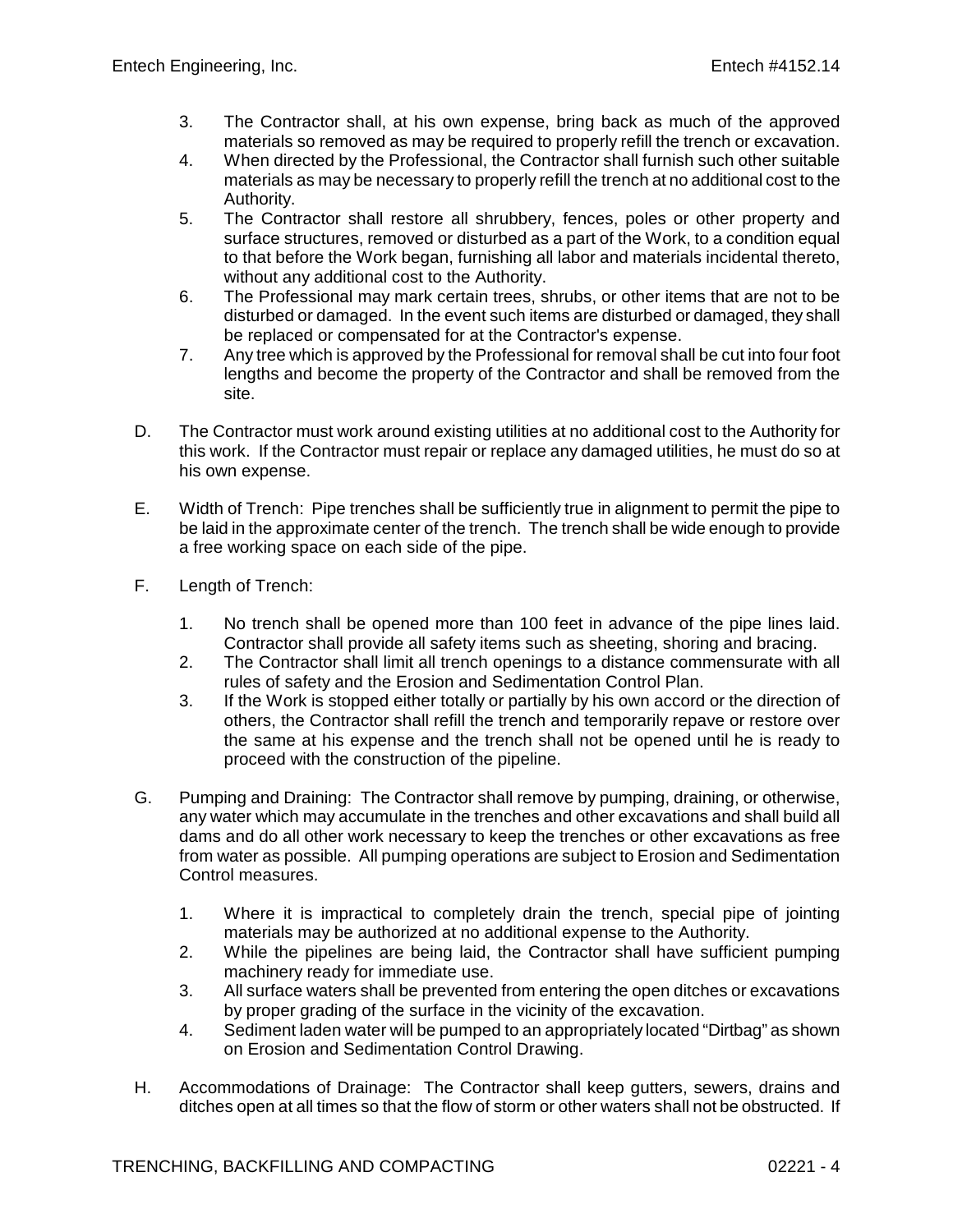the material excavated from the trenches must temporarily extend over gutters or other waterways, it shall be the duty of the Contractor to plank or bridge over the gutters, without extra compensation, so that the flow of water is not impeded.

- I. Protection of Utilities, Property and Structures: The existence and location of underground utilities as indicated on the Drawings is presented merely to serve as a notification that such utilities do exist in the general proximity of the work. Any utilities not shown, or not located as shown, shall not be cause of the Contractor to deny responsibility for their protection and/or repair during construction.
	- 1. The Contractor shall notify all utility companies in advance of construction, to include requesting the companies to establish location of their utilities, in accordance with Pennsylvania Act 287/172, as amended. Cooperate with agents of these companies during the progress of the work. Procedures for emergency action and repairs to utilities shall be established with the utility company prior to commencement of the work. During the course of his work, if the Contractor damages any of the aforementioned utilities, he shall immediately follow the procedure of emergency action and repair as established at their own expense. The Contractor shall determine the location of all utility lines on private property, with the assistance of the utility owner when on private property.
	- 2. Whenever the Contractor, during the progress of the excavation, shall uncover service pipes or lines, which because of injury or age are in poor condition, he shall immediately notify the proper authority in order that steps may be taken for replacement or repair. Locations of repairs, and the procedures of repairs that have been made shall be recorded by the Contractor.
	- 3. The Contractor shall, at his own expense, sustain in their places, and protect from direct or indirect injury, all pipes, conduits, existing sewerage systems, septic tanks, tile fields, and other structures or property in the vicinity of his work, whether above or below the ground, or that may appear in the trench. He shall at all times have a sufficient quantity of repair pipe, timber and plank, chains, ropes, etc., on the ground and shall use them as necessary for sheeting his excavations and for sustaining or supporting any structures that are uncovered, undermined, endangered, threatened, or weakened, whether such structures are or are not shown on the Drawings.
	- 4. Pipes and underground conduits exposed as a result of the Contractor's operations shall be adequately supported along their entire exposed length by timber or planking, installed in such manner that the anchorage of the supporting members will not be disturbed or weakened during the backfilling operation. Backfill of selected material shall be carefully rammed and tamped under and around the supports and all supports shall be left in place as a guard against breakage of the supported structure due to trench settlement. No additional payment will be due to the Contractor for material left in place nor for the labor of installing and maintaining supports.
	- 5. The cost of all work related to utility protection and repair shall be included in the price of pipe installed. No separate payment will be made for utility relocation or repairs.
- J. Where lines are to be constructed on rights-of-way or easements in open areas, the maximum width of trench at the top specified hereinbefore may be exceeded only if the construction is kept entirely within the limits of the right-of-way or easements and can be carried on without damage to adjoining property. The angle of slope shall be the angle at which the trench bank will stand without sliding.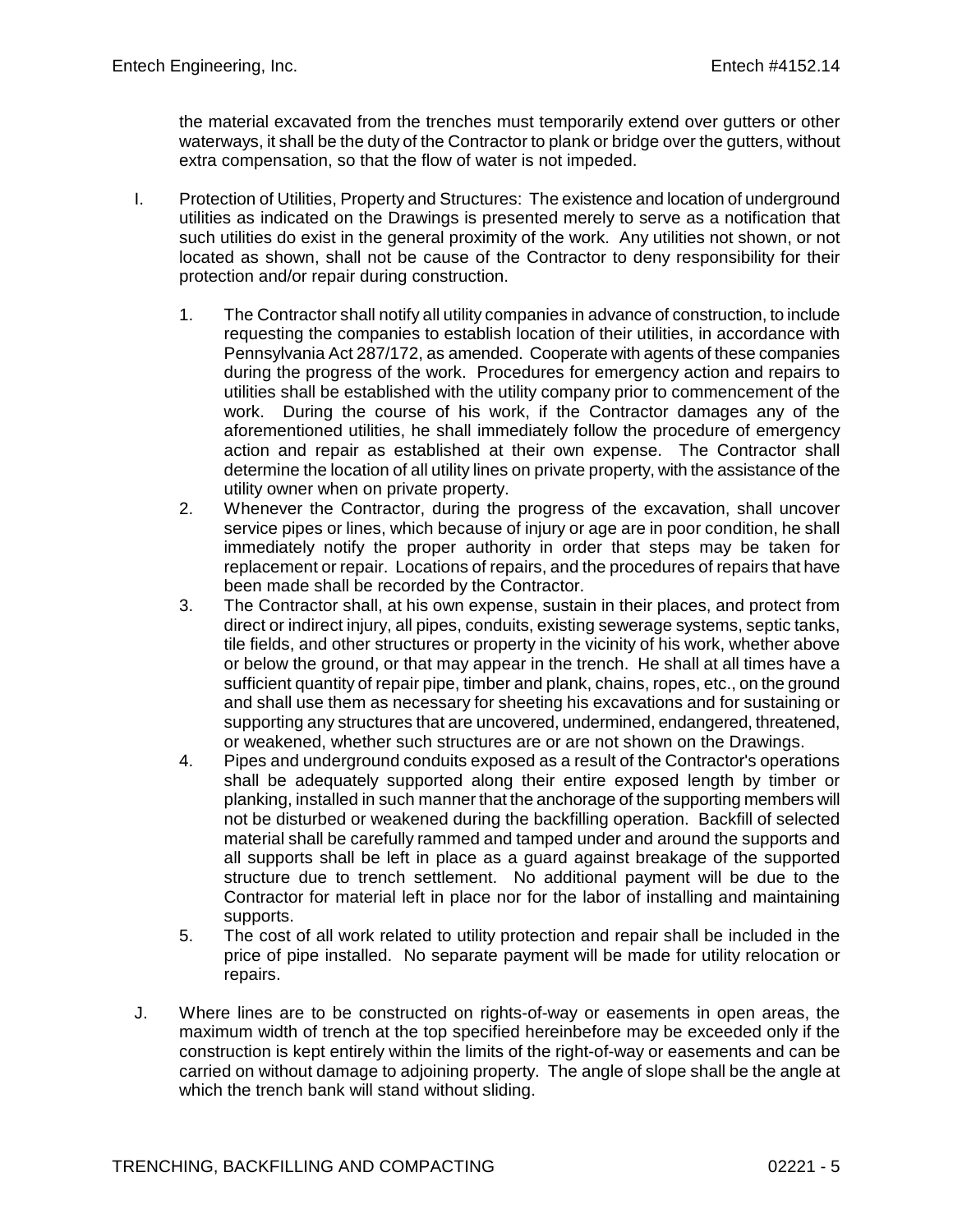K. In locations other than rights-of-way or easements, the Professional may, as warranted by working conditions, and where permitted by the Pennsylvania Department of Labor and Industry requirements, waive the requirements that the maximum width of trench at the top shall not exceed the dimensions specified hereinbefore.

# 3.2 PIPE BEDDING AND TRENCH BACKFILL

- A. Bedding and Haunching: The trench shall be excavated to a depth of six inches below the outside diameter of the pipe barrel, or deeper if so specified. The resultant subgrade shall be undisturbed, or compacted as approved by the Professional if disturbed. The bedding and haunching shall then be prepared by placing thoroughly compacted aggregate, shaped to conform to the bottom portion of the pipe or compacted against the bottom portion of the pipe, to a vertical distance of three inches above the lowest outside surface of the pipe. Contractor is required to properly haunch the pipe before any additional backfilling is allowed.
- B. Special Bedding:
	- 1. Concrete Cradle and Concrete Encasement: if concrete cradle and/or encasement is indicated on the Drawings or required by the Professional, the trench shall be excavated to a depth of twelve inches below the outside of the barrel of pipes. All of this excavation may be done by machine.
	- 2. Unstable Subgrade: Where the bottom of the trench at subgrade is found to be unstable or to include ashes, cinders, any type or refuse, vegetable, or other organic material, or large pieces or fragments of inorganic material, which, in the opinion of the Professional, should be removed, the Contractor shall excavate and remove such unsuitable material to the width and depth recommended by the Professional.
		- a. Before pipe is laid, the subgrade shall be made by backfilling with aggregate material, as directed by the Professional, in six inch (compacted thickness) layers thoroughly tamped and the bedding prepared as hereinbefore specified.
		- b. Aggregate Backfill when used at the direction of the Professional to stabilize trench subgrade will be paid for in accordance with the unit price Bid for Miscellaneous Aggregate Backfill per the actual dimensions of the area backfilled in accordance with Section 02221, exclusive of the pipe bedding.
		- c. Additional excavation required to remove unstable material will be paid for in accordance with the applicable unit price Bid for Miscellaneous Unclassified Excavation.
	- 3. Special Foundations: Where the bottom of the trench at the subgrade is found to consist of material which is unstable to such a degree that, in the opinion of the Professional, it cannot be removed and replaced with an approved material thoroughly compacted in place to support the pipe properly, the Contractor shall construct a foundation for the pipe, consisting of piling, timbers or other materials, in accordance with plans prepared by the Professional. Compensation for such additional work shall be in accordance with the General Conditions.
- C. Backfilling Methods: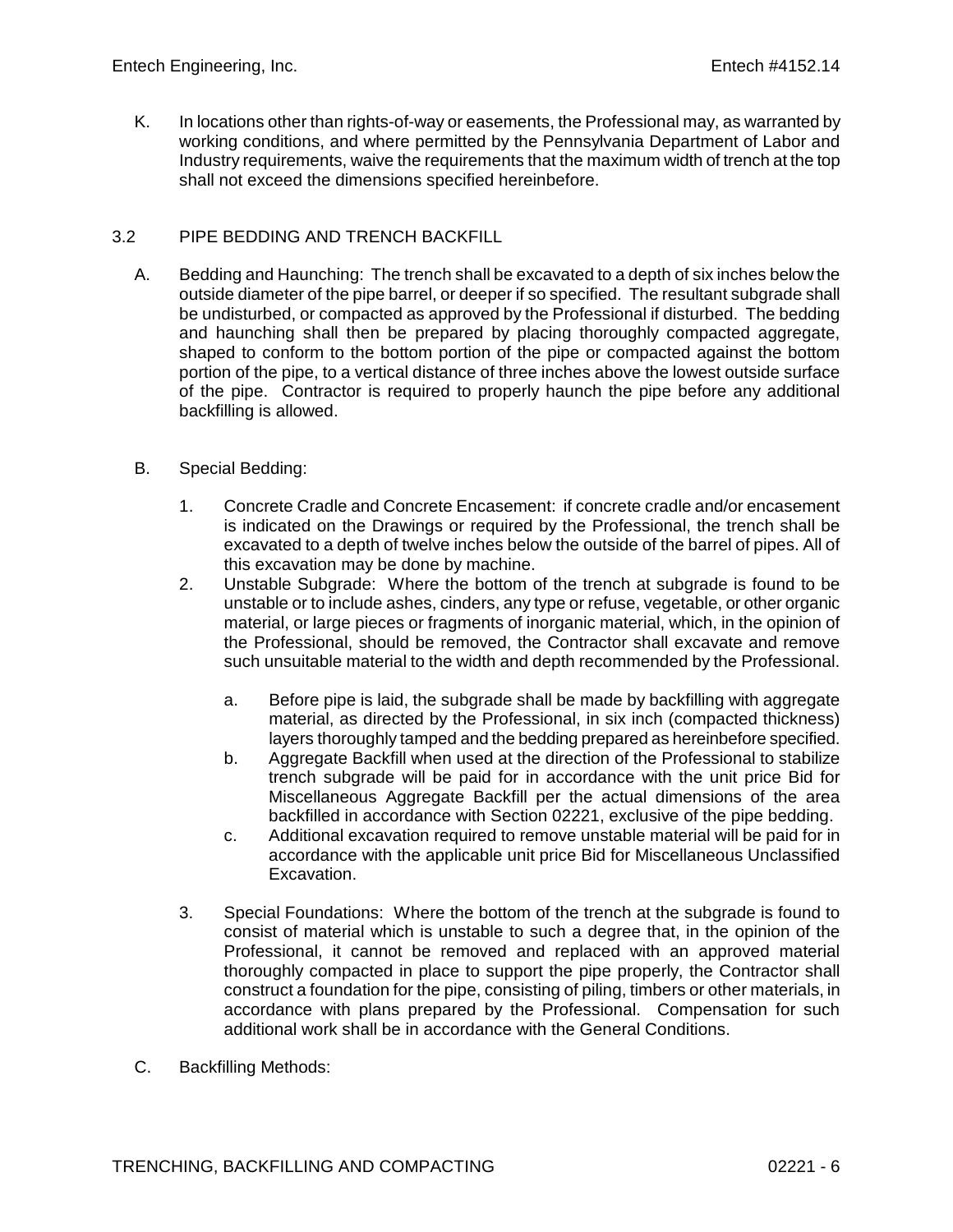- 1. General: Backfilling shall not be done in freezing weather except by permission of the Professional, and it shall not be done with frozen material. Do not backfill when the material already in the trench is frozen.
	- a. Where Aggregate Backfill is not indicated on the Drawings or specified herein, and in the opinion of the Professional should be used in any part of the Work, the Contractor shall furnish and backfill with aggregate as directed.
	- b. Payment will be made in accordance with the unit price Bid for Miscellaneous Aggregate Backfill in lieu of select backfill.
- 2. In or adjacent to state highways all backfill shall be in accordance with PennDOT requirements.
- D. Initial Backfill: Following placement of bedding and haunching material, initial backfill shall be placed to a depth of twelve (12) inches over the crown of the pipe. Compact the initial backfill in maximum twelve (12) inch (compacted thickness) layers. Use vibratory compactors of such size that will not damage the pipe or manual compaction methods as approved by the Professional. Bring the backfill up both sides of the pipe simultaneously to prevent displacement of the pipe.
- E. Aggregate Backfill to Restoration Depth (within State Highway or as directed by the Professional): From six inches above the top of the pipe to Restoration Depth, the trench shall be backfilled by hand or by approved mechanical methods. Backfill in this section of the trench shall be aggregate backfill material subject to limitations specified and consolidated by compacting in six inch layers. Any consolidation method utilizing water such as jetting or puddling will not be permitted. Consolidation shall proceed from the center of the trench to the sides to prevent arching.
- F. Select Backfill to Restoration Depth: From twelve (12) inches above the top of the pipe to restoration depth, the trench shall be backfilled by hand or by approved mechanical methods. Backfill in this section of the trench shall be excavated material subject to limitations specified and consolidated by tamping in eight inch layers or other approved mechanical methods. Any consolidation method utilizing water, such as jetting or puddling will not be permitted. Consolidation shall proceed from the center of the trench to the sides to prevent arching. If the backfill contains too much moisture for optimum compaction, the Contractor shall dry the common backfill or provide aggregate backfill at no additional cost to the Authority.
	- 1. Compacted layers may exceed eight (8) inches provided the Contractor can demonstrate that the compaction results as described in the follow sub-section (Compacting and Compaction Tests) are being obtained throughout the lifts of backfill.
- G. Underground Warning Tape: For the purpose of early warning and identification of buried pipes during future trenching or other excavation, provide continuous identification tapes in trenches. Install in accordance with printed recommendations of the tape manufacturer, and as modified herein. Bury tape at a depth of 12 inches below grade; in pavements, measure 12 inches down from subgrade of pavement. Tape to be installed along all mains, and laterals.
- H. Compacting and Compaction Tests: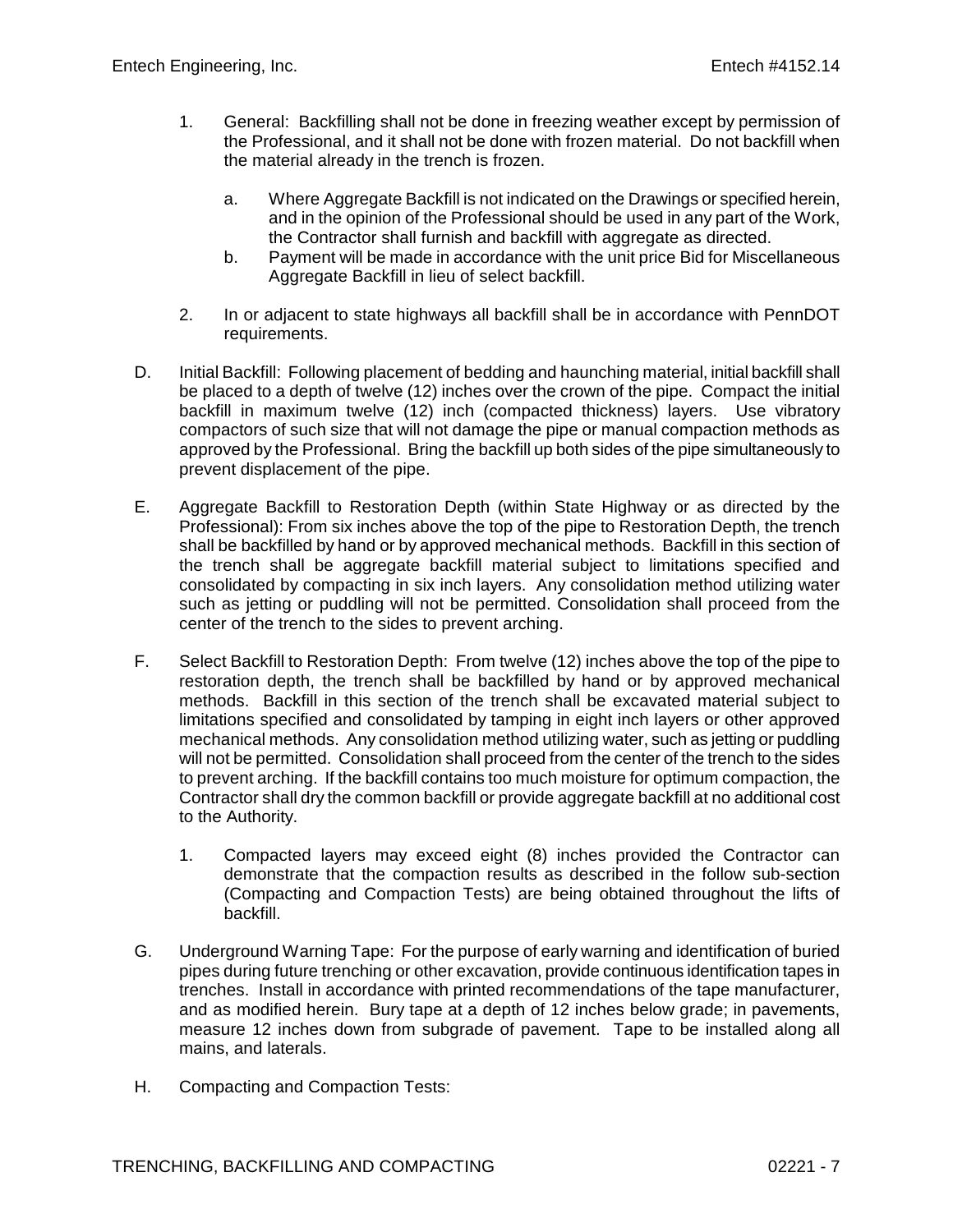- 1. The Contractor will be required to perform a sample backfilling of a pipe segment early on in the construction, adequately justifying to the Professional that his backfill and compaction operations are adequate to obtain the desired compaction results.
- 2. Use mechanical tampers to compact backfill materials in trench refill operations to produce a density of backfill in each layer of not less than those specified below as a percentage of maximum standard density determined in accordance with AASHTO T99 or PennDOT requirements.
	- a. Areas subject to vehicular traffic: 100%.
	- b. Grassed areas: 95%.
- 3. During the course of backfilling and compacting work, the Professional or Authority may, at any location or depth of trench, require the Contractor to make tests to determine whether the Contractor's compaction operations are sufficient to meet specified requirements, at the Contractor's expense. The Contractor will retain the services of an independent agency approved by the Authority for all compaction tests. Contractor will be required to repair all backfill that does not conform to the compaction requirements at no additional cost to the Authority. The Contractor shall provide ample notice to assure all soil testing is done.

## 3.3 RESTORATION AND CLEAN-UP OF SURFACE

- A. Restoration by Contractor:
	- 1. The Contractor shall restore all driveways, parking lots, sidewalks, curbing, gutters, shrubbery, guiderail, fences, mailboxes, coachlight standards, poles, sod or other property and surface structures removed or disturbed as a part of the Work to a condition equal to that before the Work began, furnishing all labor and materials incidental thereto. Cost of such restoration will be considered part of the price bid and no additional compensation will be made for such work.
- B. Clean-up and Maintenance of Surfaces:
	- 1. General: During construction, the surfaces of all areas including, but not limited to, roads, streets, and driveways shall be maintained on a daily basis to produce a safe, desirable, and convenient condition. Streets shall be swept and flushed after backfilling, and recleaned as dust, mud, stones and debris caused by the Work, or related to the Work again accumulates. Failure of the Contractor to perform this work may be cause for the Authority to order the work by others, and backcharge all costs to the Contractor.
		- a. All surplus materials furnished by the Contractor and temporary structures shall be removed form the site by the Contractor.
		- b. All dirt, rubbish and excess earth from the excavation shall be disposed of by the Contractor in a manner and place acceptable to all governing agencies.
		- c. The construction site shall be left clean at the end of each working day to the satisfaction of the Authority and Professional.
		- d. All surplus materials furnished and delivered by the Contractor will be removed by the Contractor.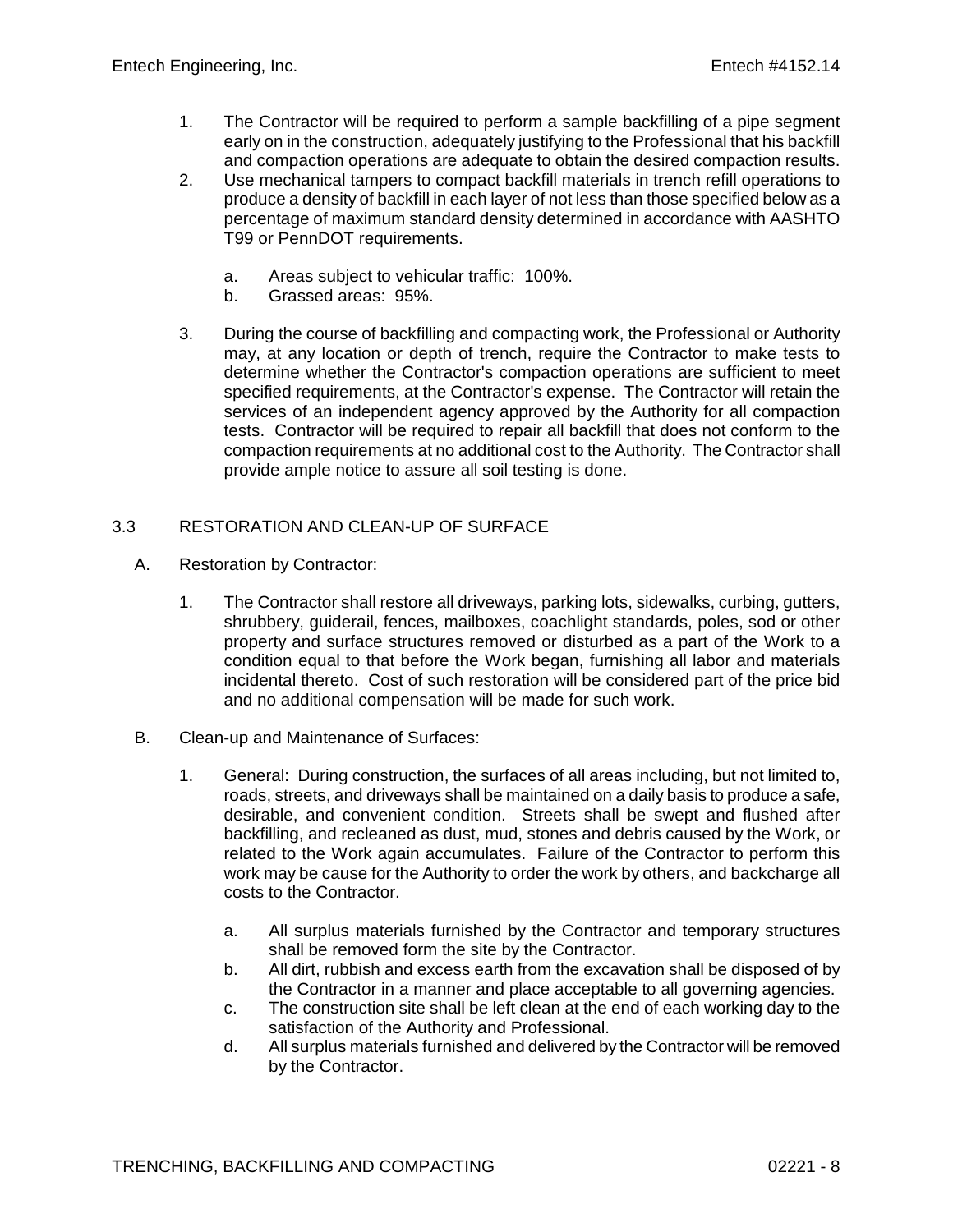- 2. Repair or Correction of Unsatisfactory Conditions: All unsatisfactory conditions resulting from the work shall be corrected.
	- a. Any hazardous condition caused by the Work, on any surface, shall be repaired or corrected within two hours of observance or notification of its existence. If repairs or corrections are not made within this period, the Authority will have the work completed with the resulting cost subtracted from the Contractor's next monthly Application for Payment. Any such costs shall be deemed a reduction in the total amount due to the Contractor under the Contract and no subsequent reimbursement shall be made to the Contractor by the Authority for these costs.
	- b. There will be no additional payment made for maintenance work.
- C. Restoration of Meadows and Cultivated Fields:
	- 1. General: Final restoration of all areas shall be performed in accordance with the Specifications for the particular land use as herein defined.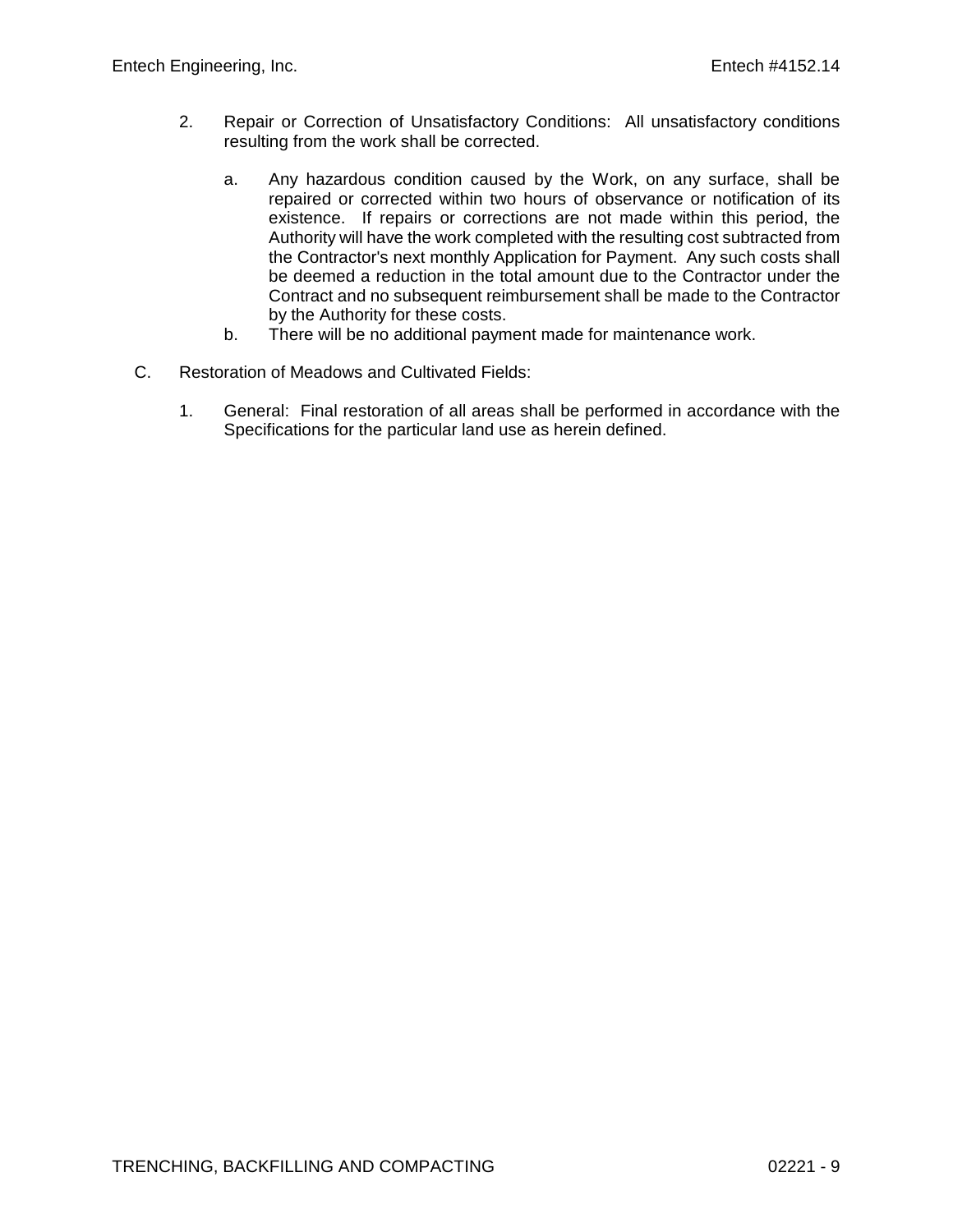- a. Final restoration shall be performed no later than the start of the next planting season following construction. The planting season shall be as established by the U.S. Agricultural Service for the area of construction for pasture and meadows.
- b. Topsoil shall be free from subsoil, brush, weeds, or other litter, clay lumps and stones, but may contain decaying vegetable matter as is present in good topsoil.
- c. Precautions shall be exercised as necessary to conform with laws relating to erosion and sedimentation control.
- d. Seed shall be labeled for the current growing season. Germination tests of seeds shall be made not more than six months prior to seeding. Seed which has become wet, moldy or otherwise damaged shall not be used.
- e. All seed mixtures formulas shall be submitted to the Professional for approval prior to seeding.
- f. The Contractor shall be responsible to produce a stand of grass in all seeded or sodded areas. Erosion, drought, or any other condition encountered shall not relieve the Contractor of this requirement.
- 2. Lawns: Finish grade and sodding in accordance with applicable sections of these specifications.
- 3. Pasture Grass, and Meadow Grass: Prior to construction, the full depth of the existing topsoil, but no less than 12 inches, shall be stripped from all areas anticipated to be disturbed, and shall be stockpiled during construction. Upon completion of the construction, all topsoil removed shall be replaced. As the final class of material is applied, bringing the area to finished grade, the depth of topsoil replaced shall not be less than the depth removed.
	- a. The sod and/or seed mixture shall be as stated in other specification sections.
	- b. If the topsoil thickness is less than twelve (12) inches, the Contractor shall import suitable topsoil so that a good stand of grass can be established at no additional cost to the Authority.

END OF SECTION 02221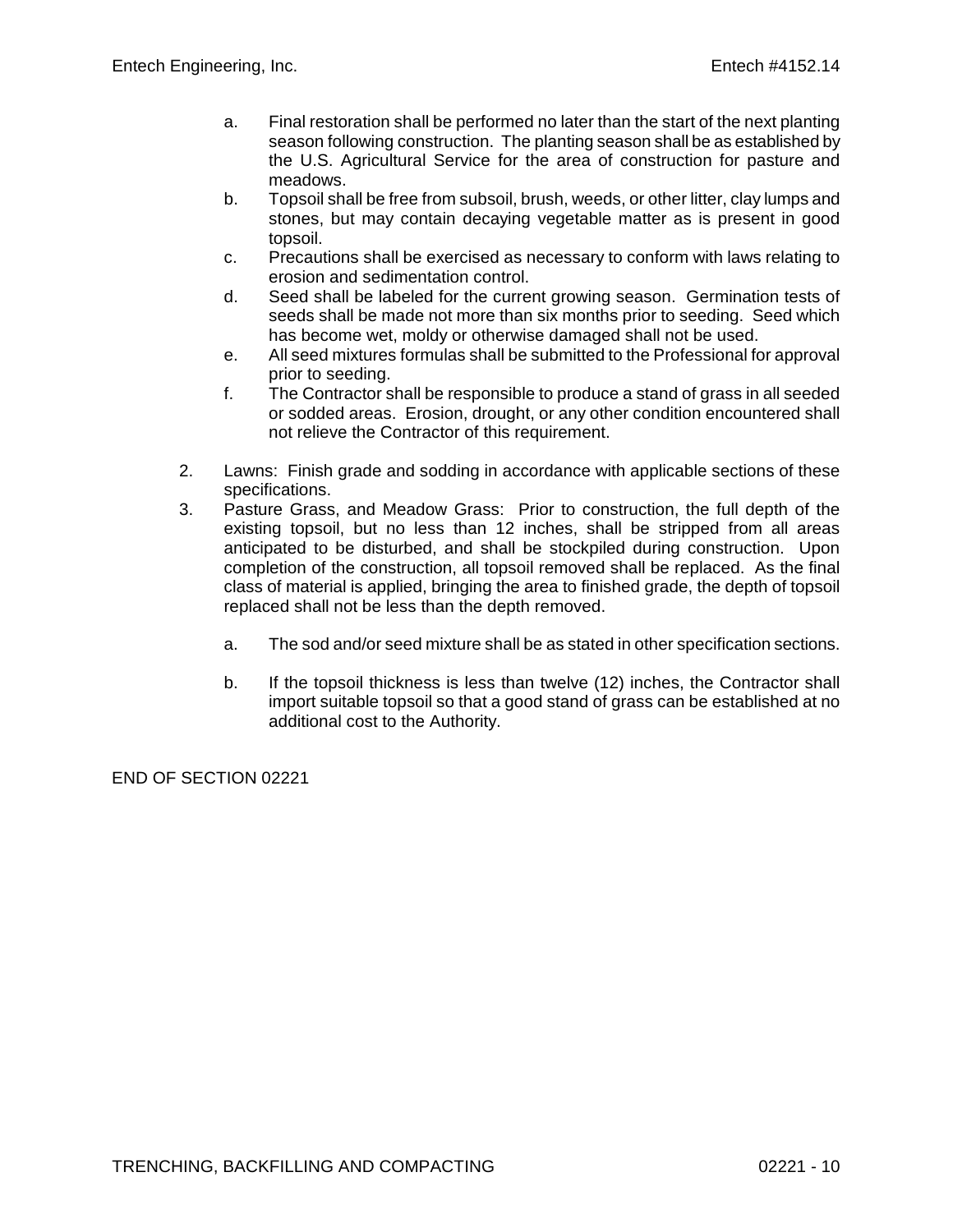SECTION 02605 - MANHOLES

PART 1 - GENERAL

#### 1.1 SECTION INCLUDES

A. Precast concrete manholes.

#### 1.2 RELATED SECTIONS

- A. Gravity Wastewater Sewer: Section 02731.
- B. Cast-in-Place Concrete: Section 03300.

#### 1.3 REFERENCES

- A. American Society for Testing and Materials:
	- 1. ASTM A48 Gray Iron Castings.
	- 2. ASTM A307 Carbon Steel Externally Threaded Standard Fasteners.
	- 3. ASTM A615 Deformed and Plain Billet-steel Bars for Concrete Reinforcement.
	- 4. ASTM C139 Concrete Masonry Units for Construction of Catch Basins and Manholes.
	- 5. ASTM C270 Mortar for Unit Masonry.
	- 6. ASTM C361 Reinforced Concrete Low Head Pressure Pipe.
	- 7. ASTM C443 Joints for Circular Concrete Sewer and Culvert Pipe, Using Rubber Gaskets.
	- 8. ASTM C478 Precast Reinforced Concrete Manhole Sections.
	- 9. ASTM C923 Resilient Connectors Between Reinforced Concrete Manhole Structures and Pipes.
	- 10. ASTM D2146 Propylene Plastic Molding and Extrusion Materials.
- B. American Association of State Highway and Transportation Officials (AASHTO) Standards as referenced throughout these Specifications.
- C. American Water Works Association: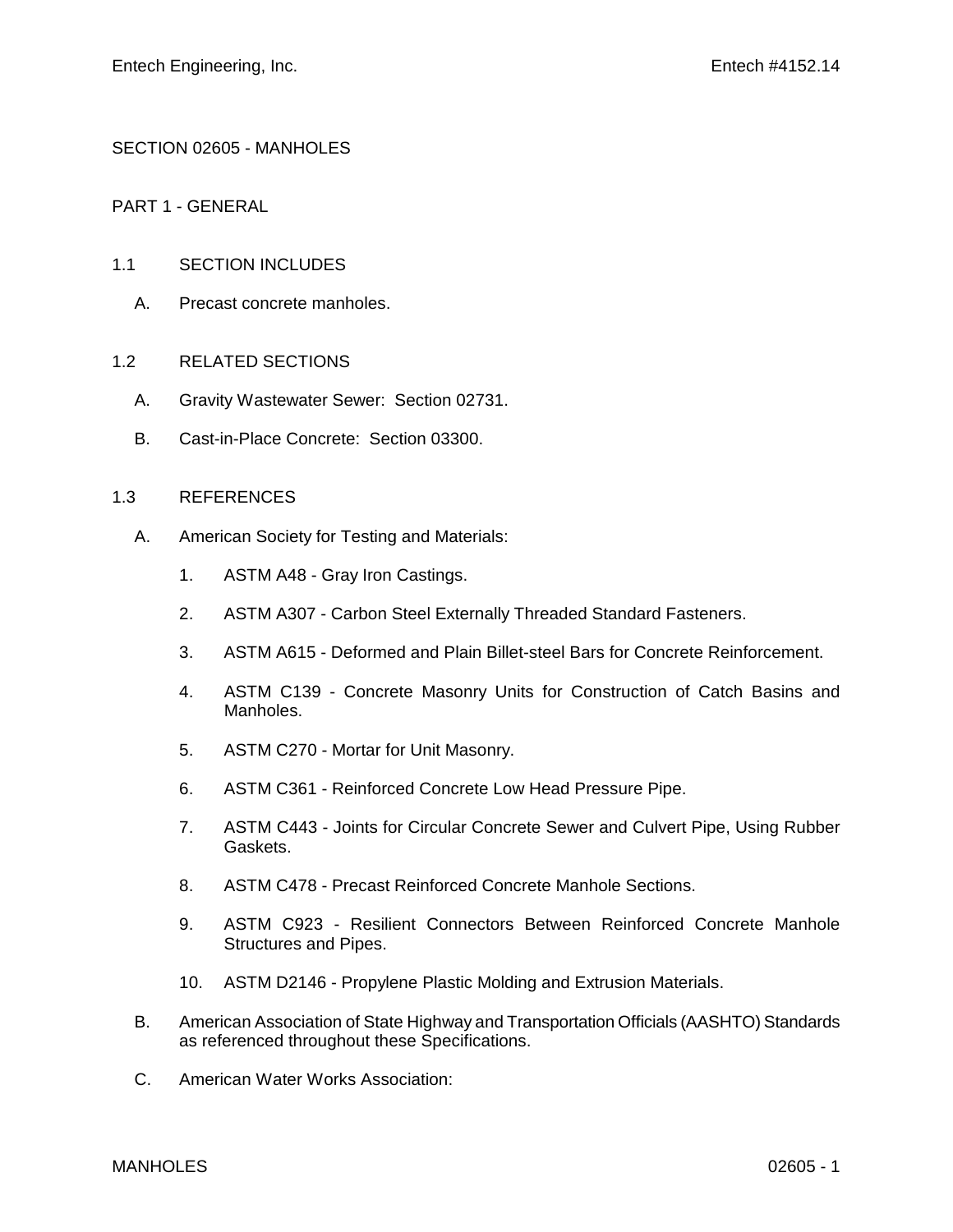- 1. AWWA C302, AWWA Standard for Reinforced Concrete Water Pipe-Noncylinder Type, Not Prestressed.
- D. Federal Specifications:
	- 1. FS SS-S-210A, Sealing compound, Preformed Plastic, for Expansion Joints and Pipe Joints (Type 1 Rope Form).

## 1.4 SUBMITTALS

- A. Shop Drawings and Product Data:
	- 1. Manufacturer's published detail drawings, modified to suit design conditions if required, and Contractor prepared drawings as applicable.
	- 2. Manufacturer's descriptive literature and specifications covering the product specified. Include installation information.
- B. Certificates:
	- 1. Manufacturer's certification that components and products will be manufactured in accordance with specified reference standards for components and products.

#### 1.5 QUALITY ASSURANCE

- A. Shop Inspection:
	- 1. All materials furnished by the Contractor shall be certified by the supplier for compliance with the pertinent specifications. Shop inspections and testing may be required. The cost of shop testing shall be borne by the supplier or the Contractor.
- B. Field Inspection:
	- 1. All materials shall be furnished and installed and tested for defects in material and/or workmanship in the manner specified and in the presence of and as approved by the Engineer.
- C. Source Quality Control:
	- 1. Maintain uniform quality of products and component compatibility by using the products of one manufacturer in the case of precast reinforced concrete manholes.
	- 2. Obtain certificate of construction compliance with ASTM C478 from the precast reinforced concrete manhole manufacturer. Submit same certificate as part of required submittals.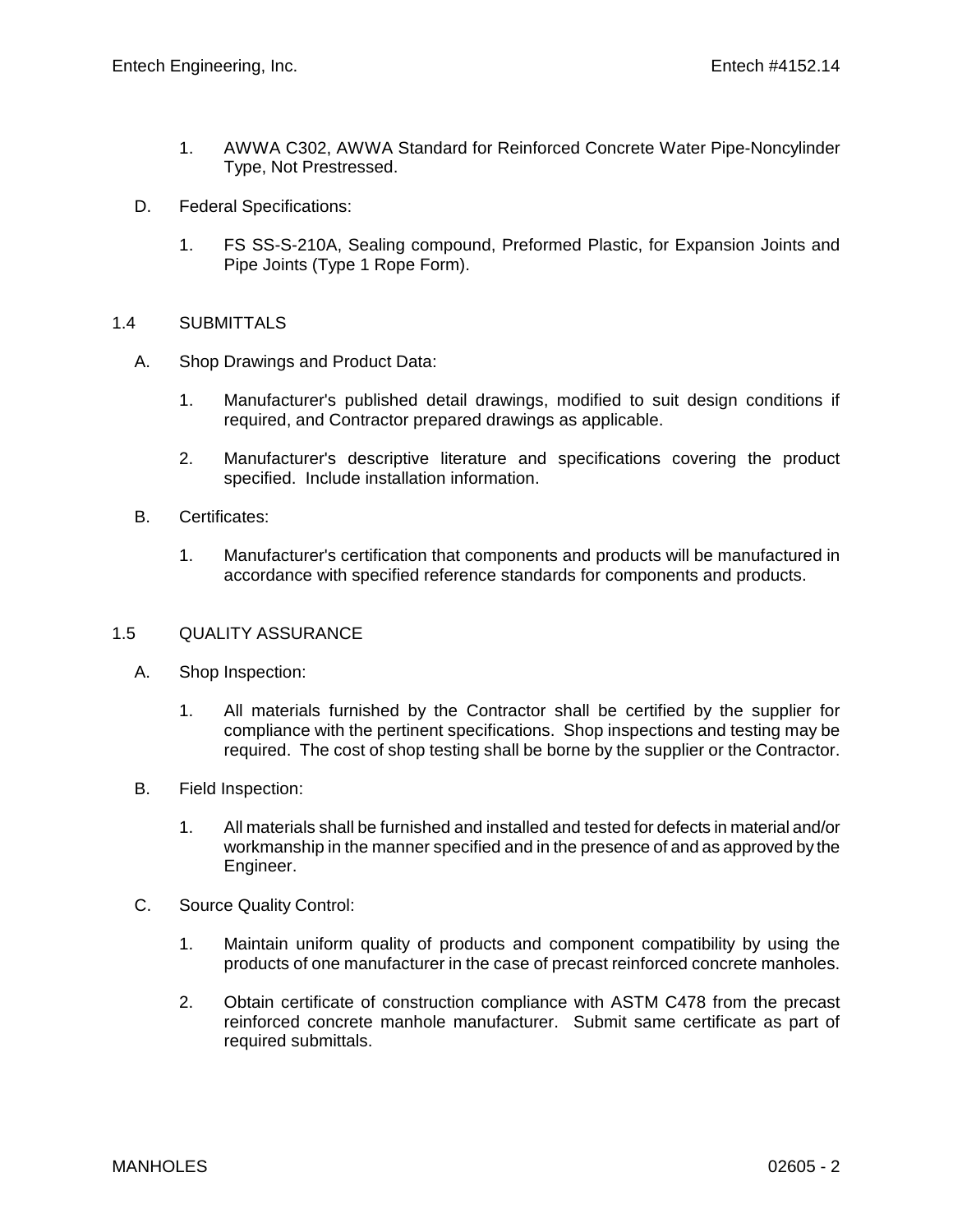- D. Initial Manholes: Construct first manhole in the Project to demonstrate the following, and serve as the minimum acceptable conditions of construction through the Project. No additional compensation allowed for initial manhole requirement.
	- 1. Demonstrate manhole base construction methods.
	- 2. Demonstrate manhole component sealing in the case of precast reinforced concrete manholes.
	- 3. Demonstrate manhole stop alignment.
	- 4. Demonstrate pipe opening sealing.
	- 5. Demonstrate method of adjustment of manhole frame and cover to grade and manhole frame and cover attachment.
	- 6. Demonstrate successful manhole acceptance test.

## 1.6 PRODUCT DELIVERY, STORAGE, AND HANDLING

- A. Transport and handle precast reinforced concrete manhole components and other products specified herein in a manner recommended by this respective manufacturers of such to prevent damage and defects. Through-wall lifting holes are not permitted in manhole component construction.
- B. Store precast reinforced concrete manhole components in accordance with manufacturer's recommendations to prevent joint damage and contamination. Exercise such care in storage of other specified products as recommended by the respective manufacturers.

## 1.7 SITE CONDITIONS

A. Environmental Requirements: In no instance set or construct manhole base on subgrade containing frost.

#### PART 2 - PRODUCTS

- 2.1 BASIC MATERIALS
	- A. Cast-in-Place Concrete: Meet requirements of Section 03300.
	- B. Waterproofed Mortar: Material composition meeting requirements of ASTM C270, Type M with waterproofing admixture included.
	- C. Concrete Masonry Units for Manholes: Commercially manufactured solid precast segmental concrete masonry units meeting requirements of ASTM C139.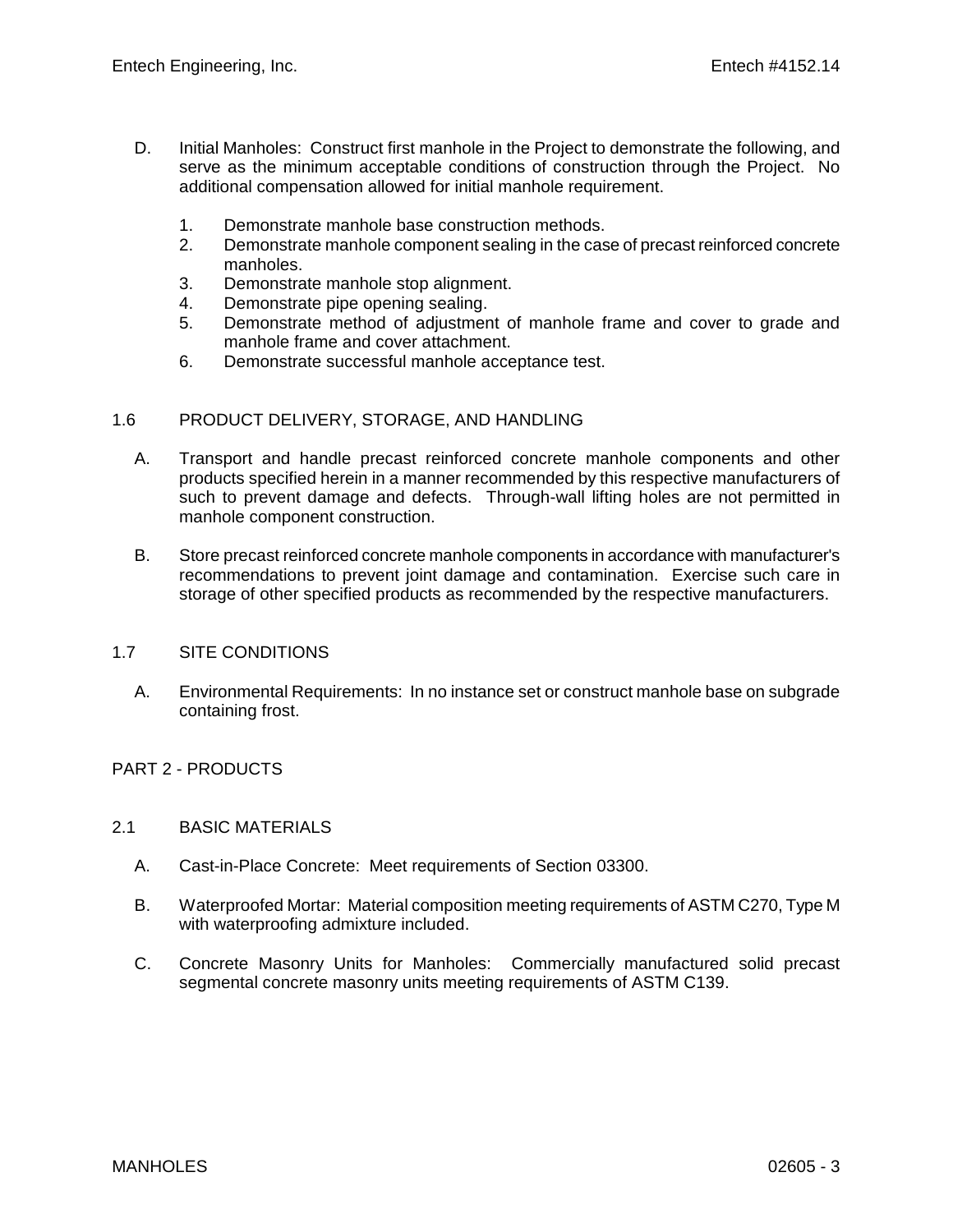- D. Manhole Steps:
	- 1. Material: Aluminum alloy 6061-T6, with standard mill finish or, polypropylene coated.
	- 2. Type: Drop-front design with non-slip serrated step surface.
	- 3. Coating: Coat portion of step which will be embedded in concrete with high-build bituminous paint.
- E. Manhole Frame and Cover: Gray iron castings conforming to ASTM A48, Class No. 30, designed for AASHTO Highway Loading Class HS-20. Provide castings of uniform quality, free from blowholes, porosity, hard spots, shrinkage distortion or other defects. Covers to be self-sealing. Frame and cover design, dimensions and weight equal to MHR 701 as manufactured by Quirin.
	- 1. Finish: Bearing surfaces machined to prevent rocking and rattling under traffic. Casting surfaces shotblast cleaned and coated with asphalt paint, non-tacky drying.
	- 2. Identification: Cast the word DANGER SEWER DO NOT REMOVE COVER integrally on cover in two inch size raised letters.
	- 3. Frame hold-down bolts: ASTM A307.
	- 4. Anchor Bolts: J or L shape with standard coarse thread ends, ASTM A307.
- F. Watertight Manhole Frame and Cover: Gray iron castings conforming to previously specified requirements for Manhole Frame and Cover and equal to MHR 701 I.C. as manufactured by Quirin. The cover shall have a built in O-ring and a non-penetrating pickhole.
- G. Preformed Plastic Sealing Compound: FS SS-S-210A, type 1, Rope Form, of either bitumastic base compound or butyl rubber base compound, and shipped protected in a removable two piece wrapper. Size cross-section of rope form to provide squeeze-out of material around entire interior and exterior circumference when joint is completed.
- H. PVC Waterstop for Cast-in-Place Base: Gasket Type waterstop composed of virgin polyvinyl chloride (PVC) such as manufactured by Fernco Joint Sealer Co.; CMA Concrete Manhole Adapter.
- I. Manhole Inserts: HDPE construction as manufactured by Parson.
- J. Heat Shrinkable Wrap: Wrap to cover riser rings and joints in their entirety as equal to wrapid seal as manufactured by CANUSA.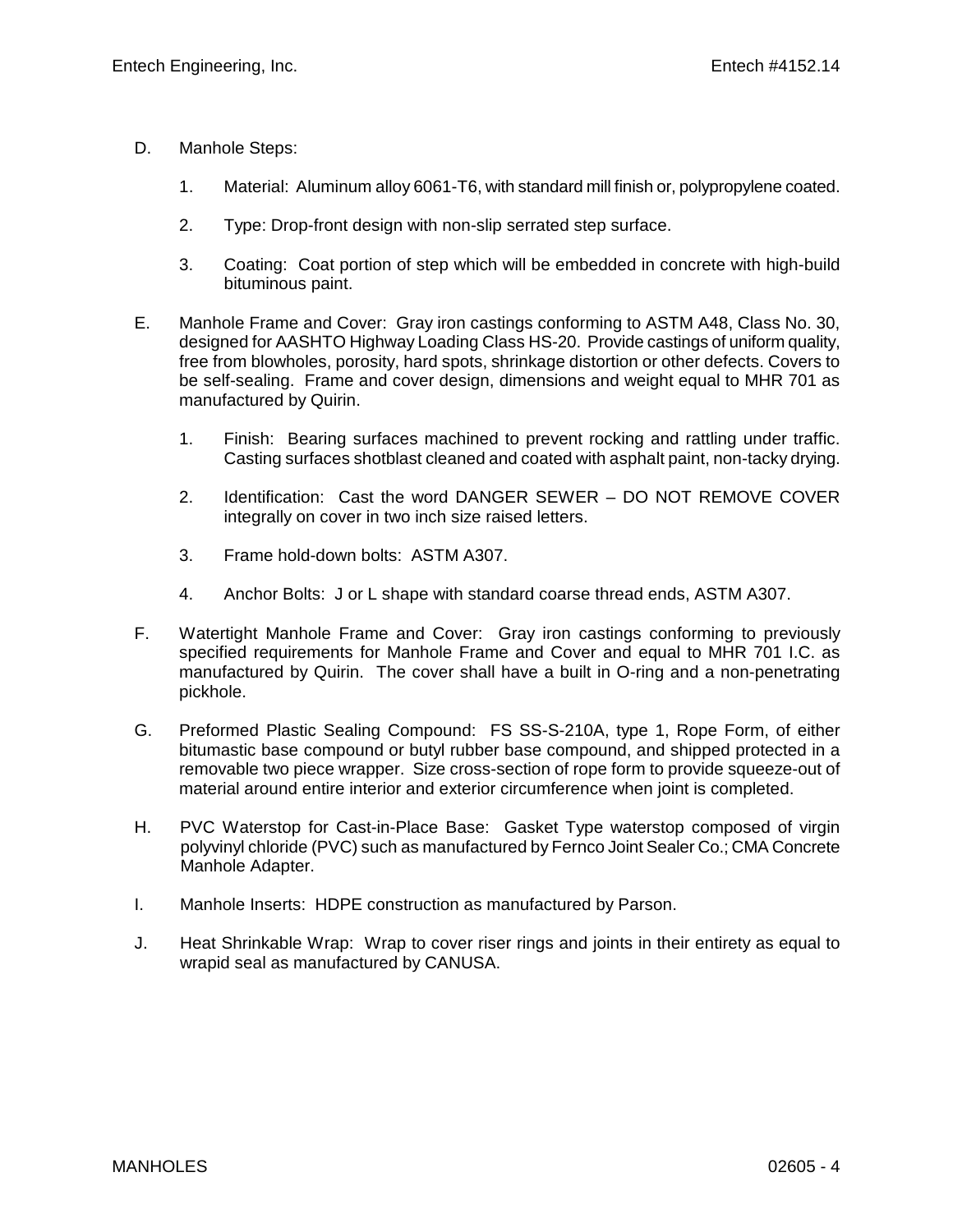## 2.2 PRECAST REINFORCED CONCRETE MANHOLE COMPONENTS

- A. Materials and Construction: Conforming to requirements specified in ASTM C478 except as follows:
	- 1. Concrete: Composition and compressive strength conforming to ASTM C478 except use Type II or Type III cement in manhole components and increase compressive strength to 4500 psi (at 28 days) in precast bases.
	- 2. Casting and Curing: Wet cast and steam curing process in accordance with Section 3.6.11 and 3.7.2 of AWWA C302.
	- 3. Manhole Steps: Factory installed in manhole components, prealigned vertically, spaced on equal centers, and located the minimum distance from ends of risers and top sections as indicated on drawings.
	- 4. Manhole Component Seals: Manhole component joints factory formed for selfcentering concrete to concrete bearing employing either a rubber compression gasket or preformed plastic sealing compound.
		- a. Rubber Compression Gasket: Composition conforming to ASTM C361 or ASTM C443.
		- b. Preformed Plastic Sealing Compound: As specified previously.
		- c. Heat Shrinkable Wrap: Wrap to cover all joints in their entirety as equal to Wrapid Seal as manufactured by CANUSA.
	- 5. Manhole Component Design: Base, tapered and straight riser section, and top section dimensions and diameters, not consistent with ASTM C478, are as indicated on drawings.
- B. Pipe Openings: Custom preformed during manufacturing in each base and riser section requiring such, to accommodate type of pipe and pipe opening seal provided.
	- 1. Pipe Opening Seals: Resilient gasket type, cast integrally with manhole component conforming to requirements specified in ASTM C923 and of the following acceptable pipe seals:
		- a. A-LOK Products Corporation; A-LOK Manhole Pipe Seal.
		- b. Scales Manufacturing Corporation; RES-SEAL.
		- c. Thunderline Corporation; LOCK-SEAL Modular Wall and Casing Seal.
		- d. Dual Seal Gaskets, Inc.; DUAL SEAL II.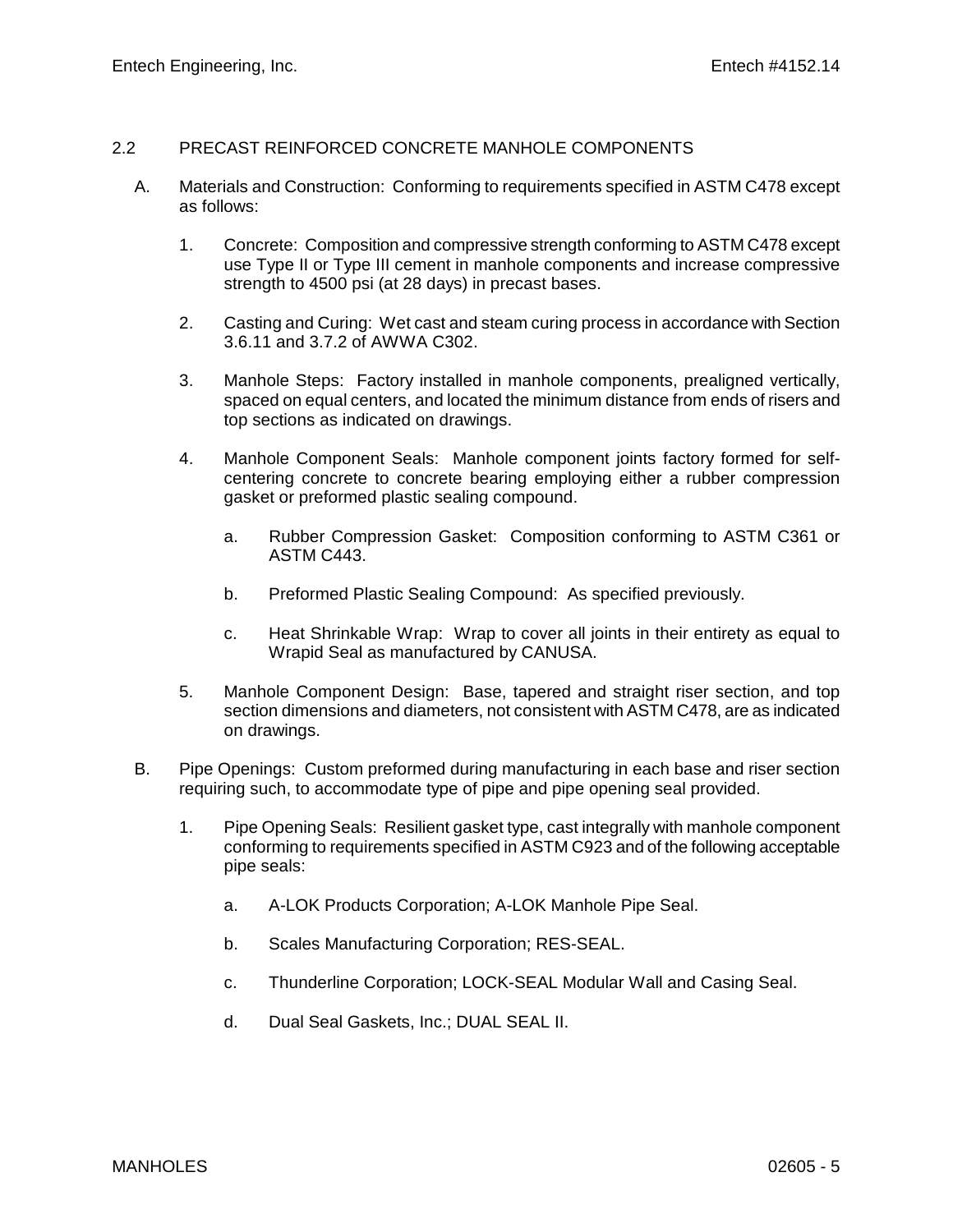- C. Precast Top Sections: Of materials and construction as specified previously except additional and differing requirements as follows:
	- 1. Hold Down Bolt Inserts: Factory cast in top section no less than two 3/4 inch threaded inserts or slotted inserts to accommodate manhole frame hold down bolts. Threaded inserts of three inches depth. Both insert types designed for an ultimate load in tension of 12,500 pounds. Inserts factory plugged for shipping. Coordinate insert location with manhole component manufacturer to assure proper location in top sections.
	- 2. Flat Slab Tops: Tops factory formed to properly accept and support required manhole frame and cover and formed to join riser section in a matching joint.
	- 3. Eccentric Cone Tops: Manufacture to same minimum wall thickness and with same area of circumferential steel reinforcement as riser sections.
- D. Precast Grade Rings: Leveling and adjusting units of three inches or four inches thickness of materials and constructions as specified previously. Factory cast grade rings with hold down bolt holes matching location of same in manhole frame. Design must provide for full bearing of manhole frame.
- E. Coatings:
	- 1. Prepare surfaces to be coated in accordance with the written instructions of the coating manufacturer, including cleaning, sandblasting or acid etching as necessary.
	- 2. Factory coat entire exterior of precast manhole components with two coats of Pennsbury 32-B-4 PENNOXY-TAR, or equal, to dry film thickness of 7 or 8 mils per coat, coating to be repaired in the field as warranted.

# PART 3 - EXECUTION

#### 3.1 LOCATING & INSPECTION

- A. All manholes will be field located and verified for depth and alignment by the Contractor and Engineer. **No manholes shall be ordered until the actual location of such is determined in the field.**
- B. Inspect precast reinforced concrete manhole components in accordance with requirements of ASTM C478 regarding repairable defects and defects subject to rejection by the Engineer.
- C. All material found during the progress of the work, either before or after installation, to have cracks, flaws or other defects will be rejected by the Engineer. All defective materials furnished by the Contractor shall be promptly removed from the site.
- D. Unless noted on the drawings or otherwise directed by the Engineer, all manholes shall be set such that to top of rim is flush with existing or final grade.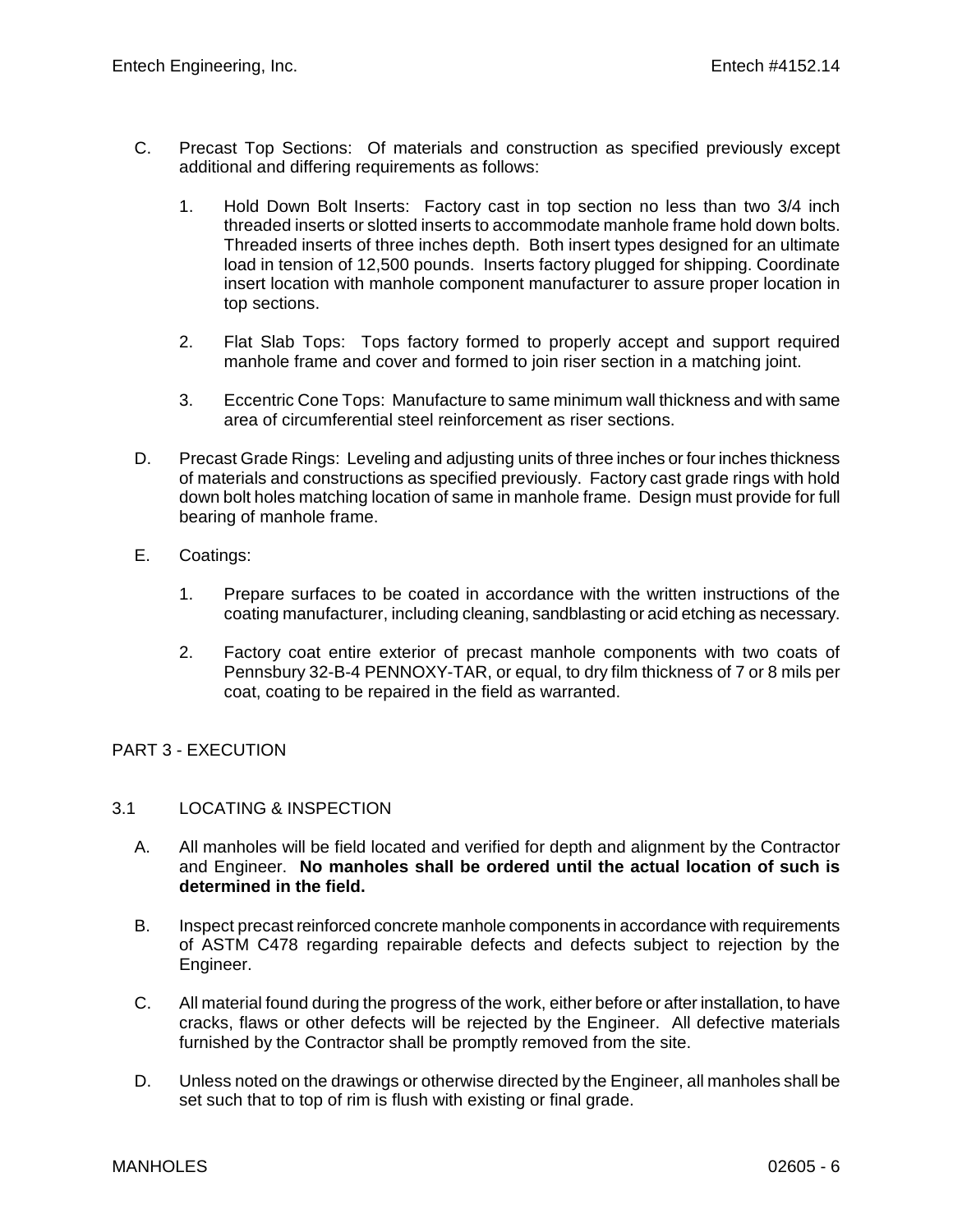#### 3.2 PREPARATION

A. Keep pipe and manhole interiors cleared of debris as construction progresses.

## 3.3 MANHOLE CONSTRUCTION METHODS

- A. Cast-In-Place Concrete Manhole Base (if required)
	- 1. Form and pour concrete in accordance with requirements of Section 03300. Additional requirements as follows:
		- a. Vibrate poured concrete using mechanical vibrator of a type and design approved by Engineer. Use vibrators of type capable of transmitting vibration to concrete in frequencies of not less than five thousand impulses per minute.
		- b. Form and pour joint monolithically in manhole base top to match joint of adjoining precast riser section. Use template as obtained from precast concrete manhole component manufacturer of manhole components used in the Project.
		- c. Do not place precast riser sections on cast-in-place bases for a minimum of 48 hours after pour.
	- 2. Install sewer piping in cast-in-place manhole bases prior to pouring the concrete. Install PVC Waterstop on pipes entering and leaving manhole base prior to pouring concrete. Install PVC Waterstop in accordance with manufacturer's written instructions.
	- 3. Use 4,500 psi concrete as specified in Section 03300.
	- 4. Coat bases in accordance with the requirements for precast manhole components.
- B. Precast Concrete Bases: Install bases on a six inch deep compacted layer of same material used for pipe bedding.
	- 1. When using prefabricated pipe opening seals for connecting pipes into manhole, and such seals create an annular space on interior and exterior of manhole wall after pipe connection is made, fill such annular spaces with preformed plastic sealing compound.
		- a. Tightly caulk sealing compound into annual spaces, completely filling the spaces, and render the installation watertight.
		- b. Following sealing compound installation, trowel compound surface smooth and flush with interior face of manhole.
- C. Concrete Channel Fill: Field pour concrete channel fill for each manhole base or provide and install precast channels:
	- 1. Form inverts directly in concrete channel fill.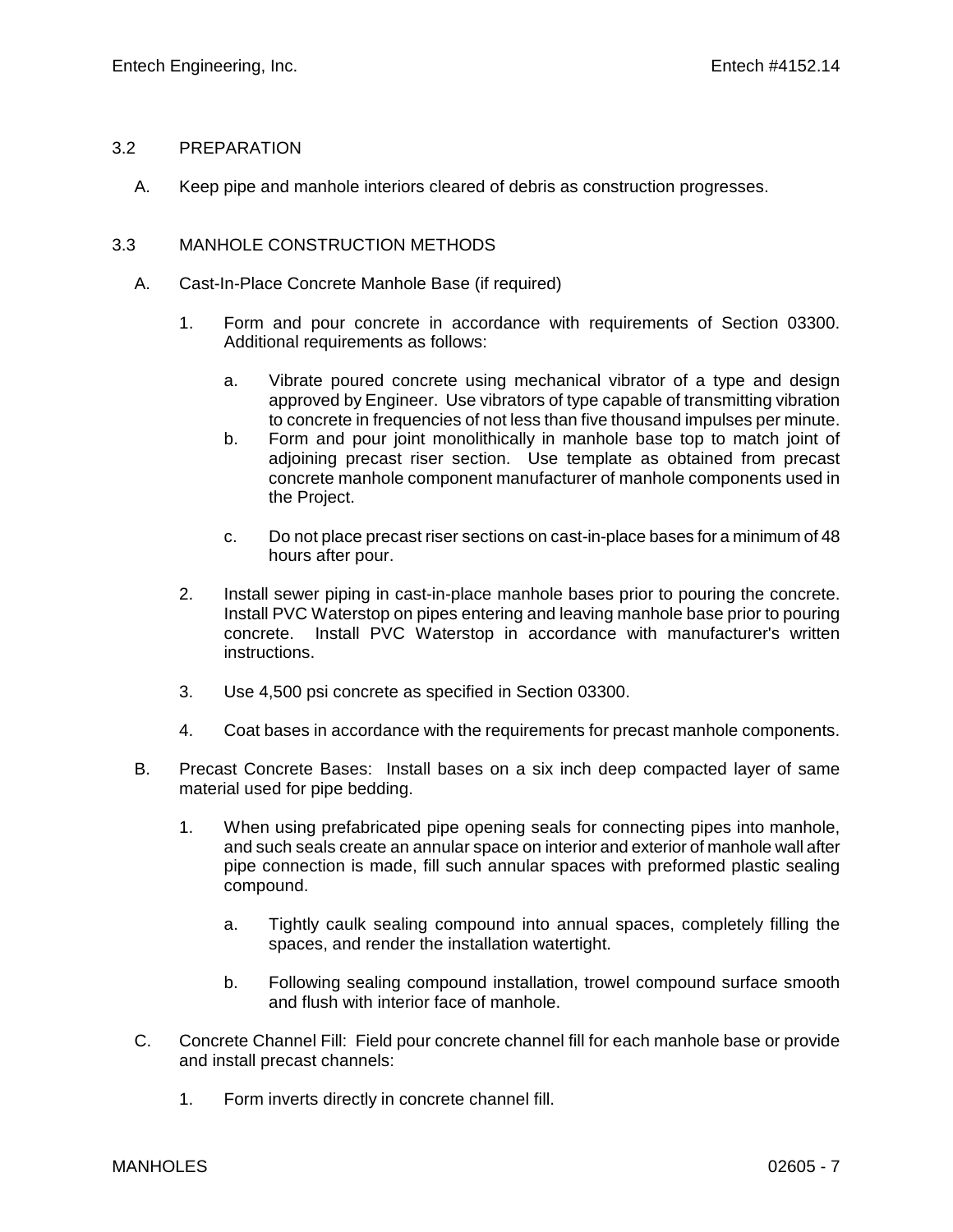- 2. Accurately shape invert to a semi-circular bottom conforming to inside of connecting pipes, and steel trowel finish to a smooth dense surface.
- 3. Make changes in size and grade gradually.
- 4. Make changes in direction of entering sewer and branches to a true curve of as large a radius as manhole size will permit.
- 5. Make slopes gradual outside the invert channels.
- 6. Use 3,000 psi concrete as specified in Section 03300.
- D. Manhole Wall Erection: Provide precast reinforced concrete straight riser, tapered riser and top sections necessary to construct complete manholes. Fit the different manhole components together to permit watertight jointing and true vertical alignment of manhole steps.
	- 1. If rubber compression gaskets are used between sections, install gaskets and join sections in accordance with written instructions of manhole component manufacturer.
	- 2. Preformed plastic sealing compound must be used between all sections, installed in accordance with manufacturer's recommendations, and join sections also in accordance with written instructions of manhole component manufacturer.
		- a. Prime joint surfaces if required by preformed sealing compound manufacturer.
		- b. If sealing compound is installed in advance of section joining, leave exposed half of two piece protective wrapper in place until just prior to section joining.
		- c. Use preformed sealing compound as the sole element utilized in sealing section joints from internal and external hydrostatic pressure.
		- d. Following manhole section installation, trowel sealing compound surface smooth and flush with interior face of manhole.
		- e. Make pipe connections into manhole walls as specified previously for pipes connecting into manhole bases.
- E. Lifting Hole Sealing: Seal with properly designed tapered rubber plugs. Drive plugs into holes in such a manner to render holes completely water and air tight. Sealing of lifting holes with grout not permitted.
- F. Frame and Cover Installation: Where required, make final adjustment of frame to elevation using the following materials:
	- 1. Precast Grade Rings: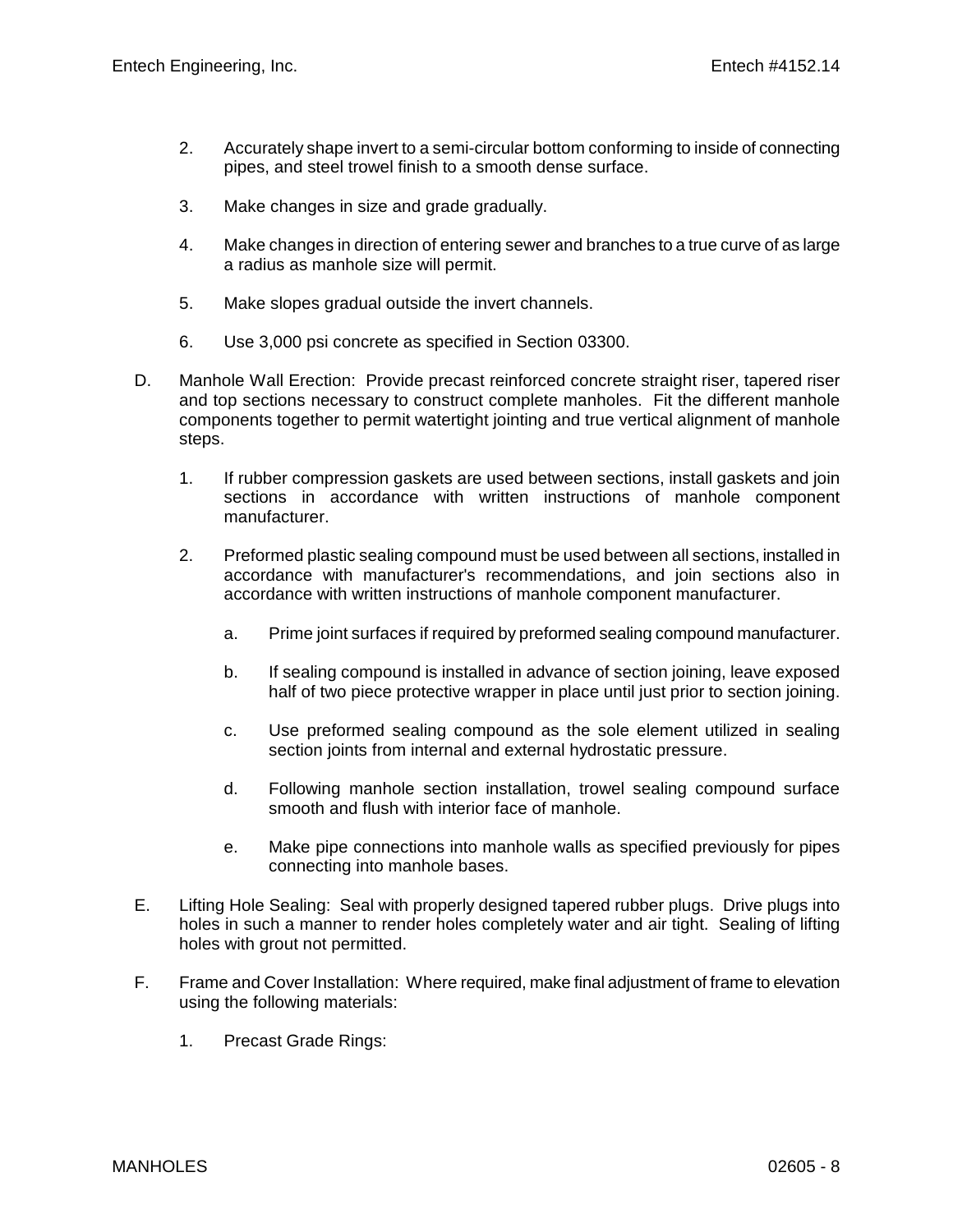- a. Set precast grade rings in Water-Proof Mortar. Mortar thickness not to exceed 3/4 inch maximum and 3/8 inch minimum. Wet, but do not saturate precast grade rings immediately before laying.
- b. Pre-set grade rings to proper plane and elevation using wedges or blocks of cementitious material not exceeding one square inch wide on all sides. No more than four wedges or blocks per grade ring permitted. Incorporate wedges or blocks in fresh mortar in a manner to completely encase each. Crown fresh mortar to produce squeeze-out between grade rings. Tool exposed joints with appropriately shaped tool and compact mortar edge into joints. Clean off excess mortar prior to initial mortar set.
- 2. Concrete Masonry Leveling Units: Lay segmental concrete masonry units to line and in radial course with completely filled mortar joints. Flush cut exposed horizontal and vertical joints on manhole interior and exterior. Leave exterior surface ready for parging.
- 3. Use concrete masonry units upon written approval of Engineer. Primary leveling unit shall be precast grade rings.
- 4. Parge the outside of finished concrete masonry leveling units with a minimum of 1/2 inch thick waterproof mortar.
- 5. Bolt manhole frames in place on manhole top section, or on leveling units if required, after installing 1/2 inch thick preformed plastic sealing compound on bearing surface of manhole frame. Remove excess sealing compound squeeze-out after manhole frame is bolted in place.
- 6. Use bolts of sufficient length to properly pass through leveling units, if any, engage full depth of manhole top section inverts and allowing enough threaded end to pass through manhole frame to properly tighten nut and washer. Tighten manhole frame bolts after mortar has cured.
- G. Plugging Pipe Openings: Plug pipe openings in manholes where such openings are required for future pipe connections.
	- 1. Use masonry units and waterproofed mortar laid up to prevent deterioration.
	- 2. Install such materials to meet exfiltration limits and to allow future removal without damage to manhole.
- H. Manhole Insert: The manhole frame rim shall be clean from all debris. Once insert is installed and manhole cover is re-installed, there shall be a flush surface from frame lip to cover.
	- 1. Adjustments of inserts shall be the Contractor's responsibility.
- I. Heat Shrinkable Wrap: As per manufacturer's instructions.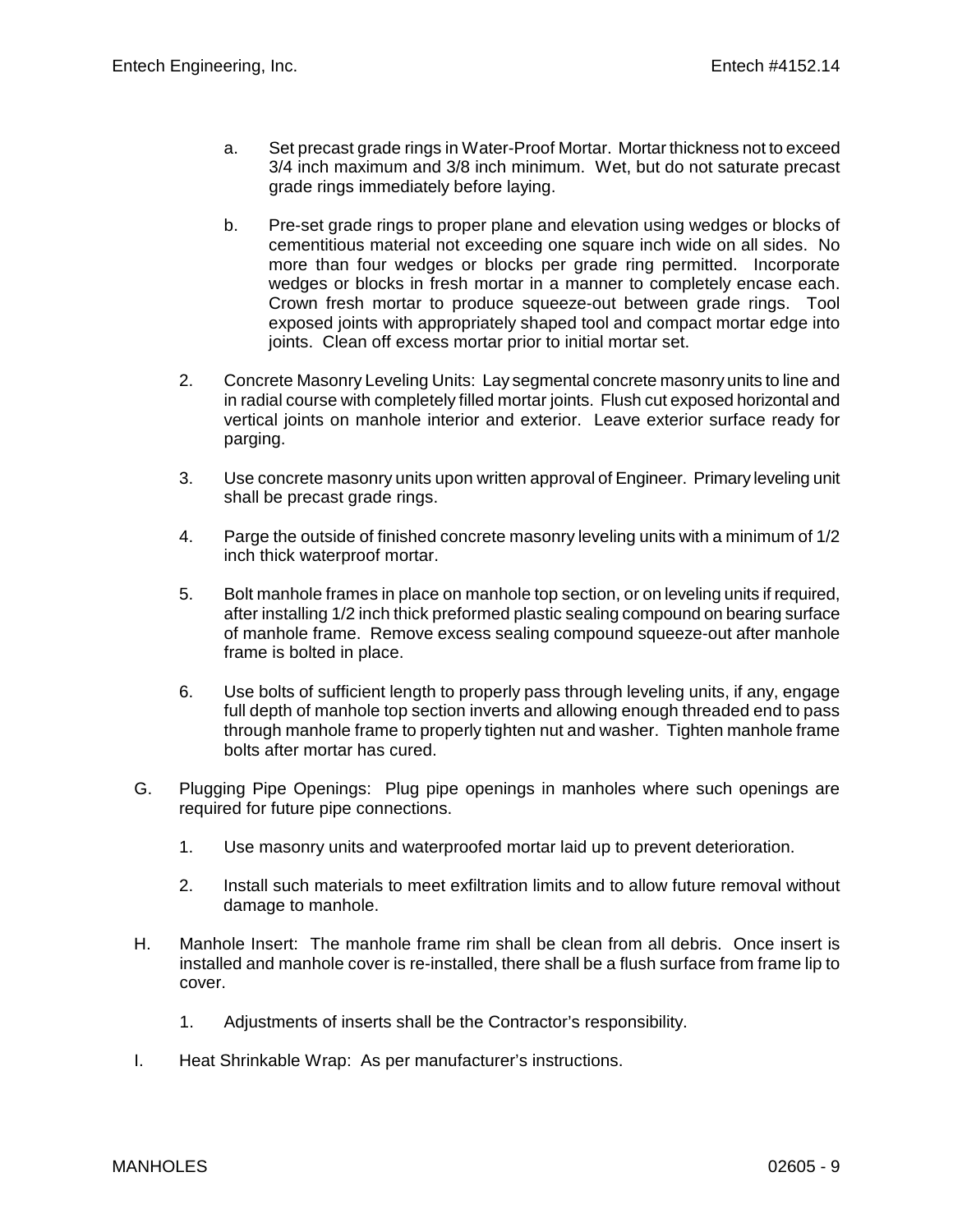#### 3.4 TESTING MANHOLES

- A. General
	- 1. Conduct tests in presence of and to complete satisfaction of the Engineer.
	- 2. Should a manhole not satisfactorily pass testing, discontinue manhole construction in the Project until such manhole does test satisfactorily.
	- 3. Provide tools, materials (including water), equipment and instruments necessary to conduct manhole testing specified herein.
		- a. Vacuum Testing Equipment:
			- 1) Use vacuum apparatus equipped with necessary piping, control valves and gauges to control air removal rate from manhole and to monitor vacuum.
			- 2) Provide an extra vacuum gauge of known accuracy to frequently checktest equipment and apparatus.
			- 3) Vacuum testing equipment and associated testing apparatus subject to Engineer's approval.
			- 4) Provide seal plate with vacuum piping connections for
	- 4. Prior to testing clean manholes thoroughly and seal openings, both to the complete satisfaction of the Engineer. Seal openings using properly sized plugs.
	- 5. Perform testing with frames installed. Include the joint between the manhole and manhole frame in the test.
	- 6. The Contractor may elect to make a test for his own purposes prior to backfilling. However, conduct tests of the manholes for acceptance, only after the backfilling has been completed.
- B. Vacuum Test Procedure:
	- 1. Perform vacuum testing in accordance with the testing equipment manufacturer's written instructions.
	- 2. Draw a vacuum of ten inches of mercury and close the valves.
	- 3. Consider manhole acceptable when vacuum does not drop below nine inches of mercury for the following manhole sizes and times:
		- a. Four foot diameter 60 seconds
		- b. Five foot diameter 75 seconds
		- c. Six foot diameter 90 seconds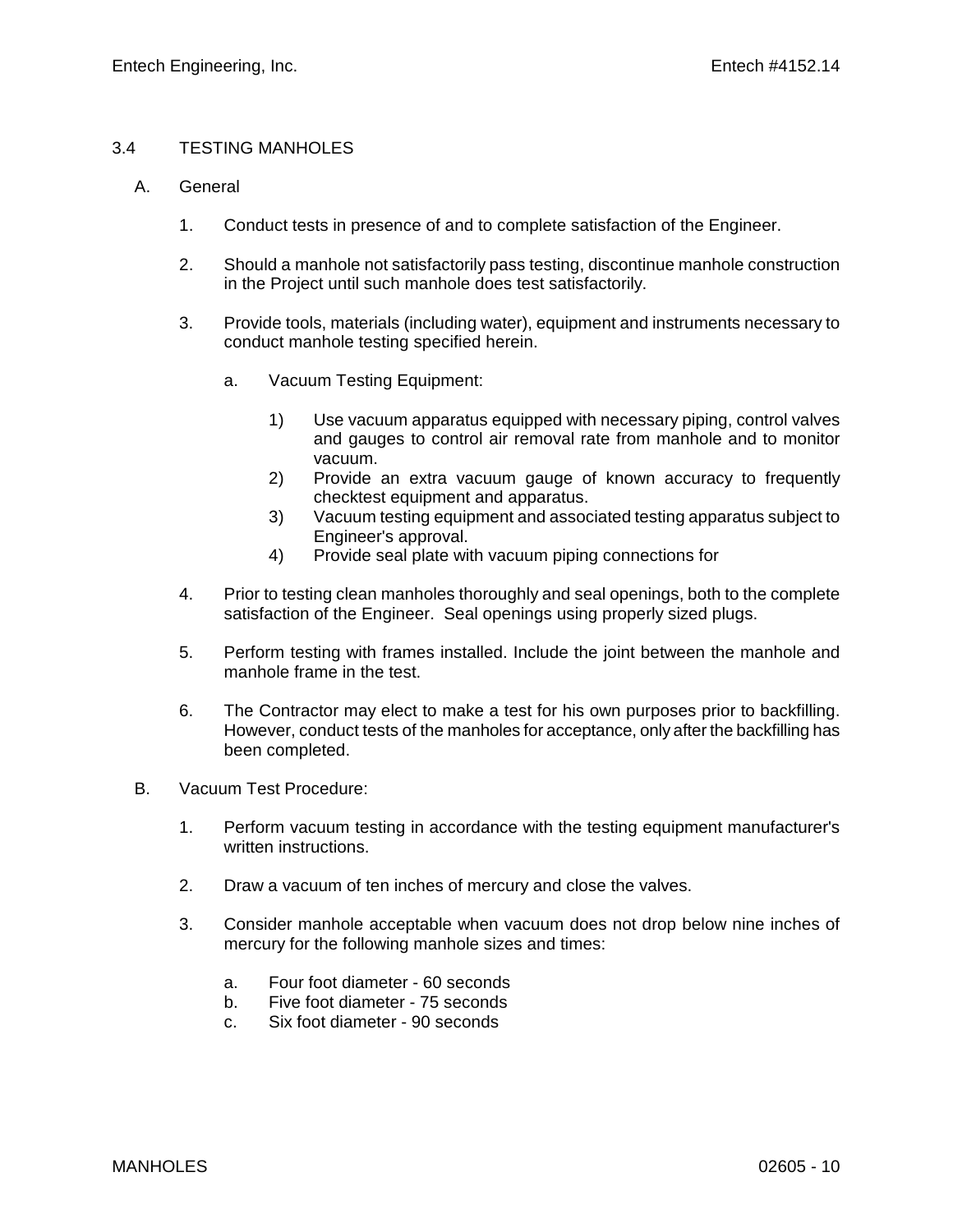- C. Exfiltration Test Procedure:
	- 1. Complete fill manhole to top of frame with water.
	- 2. Allow water filled manhole to stand four hours prior to testing to allow absorbing in materials.
	- 3. At commencement of test, fill manhole to top lip of manhole frame.
	- 4. During a consecutive four hour period, keep an accurate record of the amount of water to be added because of exfiltration.
	- 5. Consider manhole acceptable when exfiltration rate does not exceed a rate of 0.038 gallons a day per inch of manhole diameter per vertical foot of manhole.
- D. Repair and Retest: Determine source or sources of leaks in manholes failing acceptable limits.
	- 1. Repair or replace defective materials and workmanship, as is the case, before conducting such additional Manhole Acceptance Tests and such subsequent repairs and retesting as required until manholes meet test requirements.
	- 2. Materials and methods used to make manhole repairs must meet with Engineer's approval prior to use.
	- 3. Make repairs, replacements and retests at no additional expense to Owner.

END OF SECTION 02605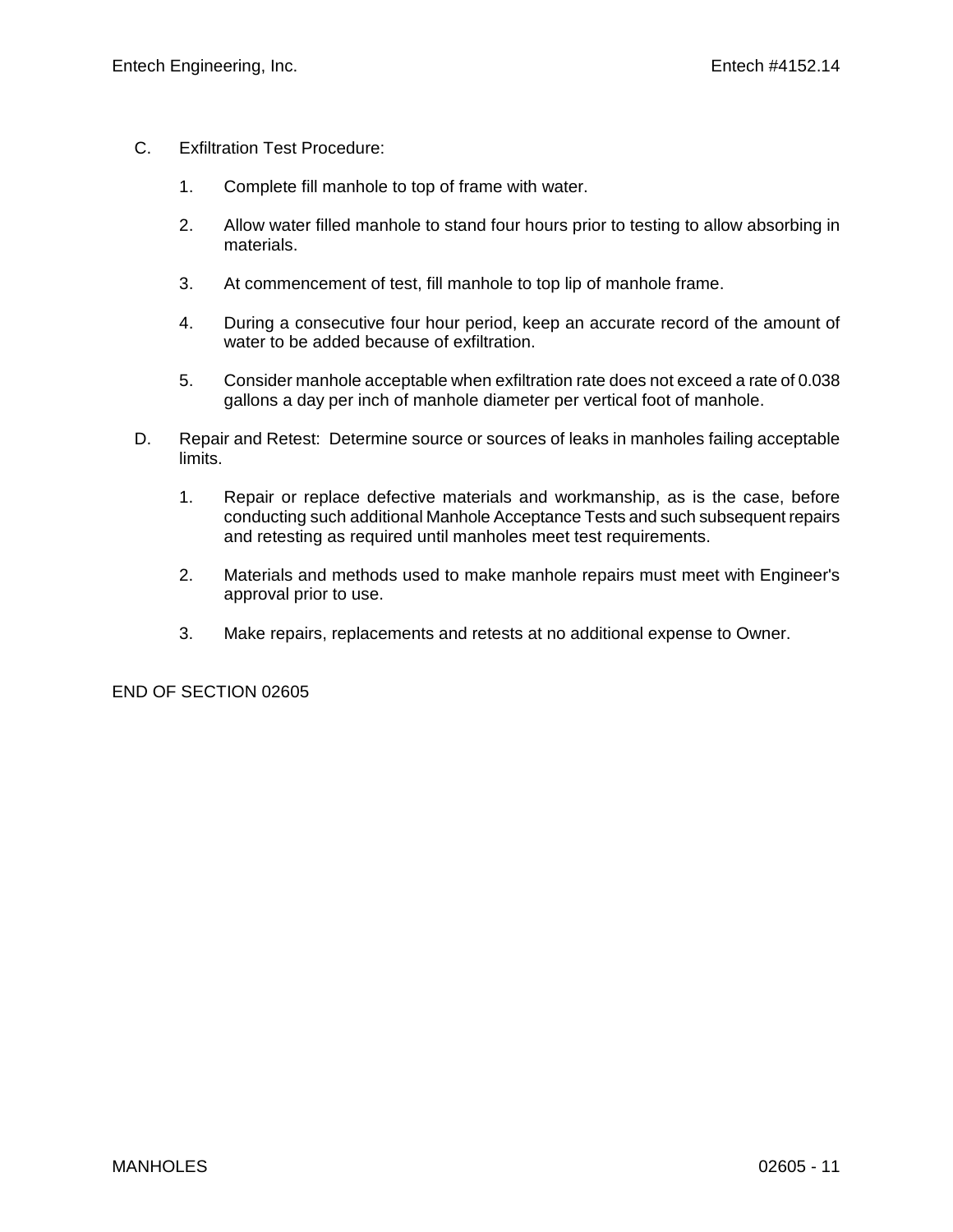# SECTION 02606 - PRE-CAST VAULTS

# PART 1 - GENERAL

## 1.1 RELATED DOCUMENTS

A. Drawings and general provisions of the Contract, including General and Supplementary Conditions and other Division 1 Specification Sections apply to this Section.

#### 1.2 STIPULATIONS

A. The Specifications Sections "General Conditions", "Special Requirements", and "General Requirements" form a part of this Section by this reference thereto and shall have the same force and effect as if printed herewith in full.

## 1.3 REFERENCES

- A. American Society for Testing and Materials:
	- 1. ASTM A307 Carbon Steel Externally Threaded Standard Fasteners<br>2. ASTM A615 Ceformed and Plain Billet-Steel Bars for Concre
	- 2. ASTM A615 Deformed and Plain Billet-Steel Bars for Concrete Reinforcement
		- 3. ASTM C139 Concrete Masonry Units for Construction of Catch Basins and Manholes
		- 4. ASTM C361 Reinforced Concrete Low Head Pressure Pipe<br>5. ASTM C478 Precast Reinforced Concrete Manhole Sections
		- 5. ASTM C478 Precast Reinforced Concrete Manhole Sections<br>6. ASTM C923 Resilient Connectors Between Reinforced
		- Resilient Connectors Between Reinforced Concrete Manhole Structures and Pipes
- B. American Association of State Highway and Transportation Officials (AASHTO) Standards as referenced throughout these Specifications.
- C. Federal Specifications:
	- 1. FS SS-S-210A Sealing compound, Preformed Plastic, for Expansion Joints and Pipe Joints (Type 1 Rope Form).

#### 1.4 SUBMITTALS

A. Submit detailed drawings modified to suite site conditions.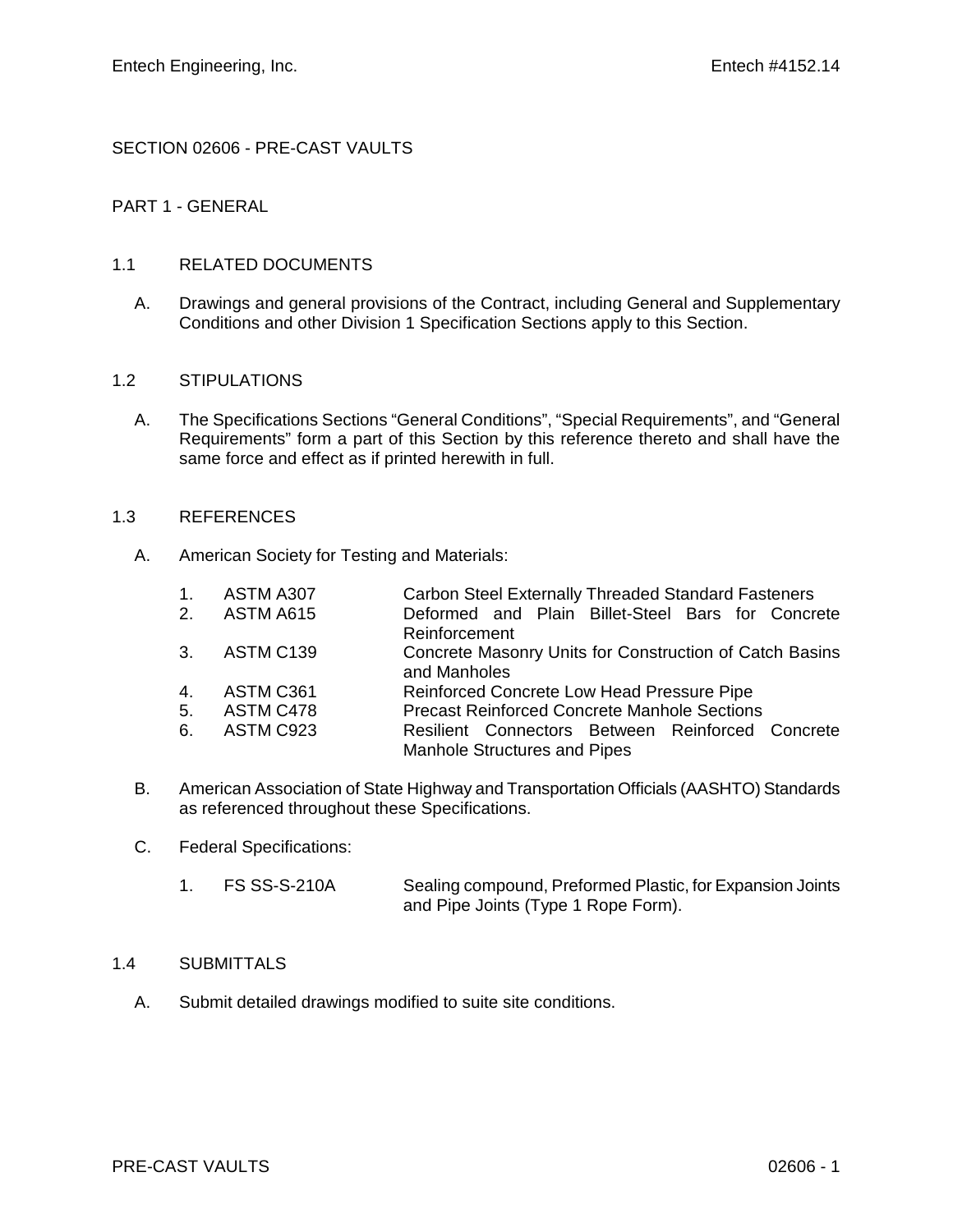## 1.5 QUALITY ASSURANCE

- A. Shop Inspection:
	- 1. All materials furnished by the Contractor shall be certified by the supplier for compliance with the pertinent Specifications. Shop inspections and testing may be required. The cost of shop testing shall be borne by the supplier or the Contractor.
- B. Field Inspection:
	- 1. All materials shall be furnished and installed and tested for defects in material and/or workmanship in the manner specified and in the presence of and as approved by the Engineer.
- C. Source Quality Control:
	- 1. Maintain uniform quality of products and component compatibility by using the products of one manufacturer in the case of precast reinforced concrete valve vaults.

## 1.6 PRODUCT DELIVERY, STORAGE, AND HANDLING

A. Transport and handle precast reinforced concrete vaults and other products specified herein in a manner recommended by the respective manufacturers of such to prevent damage and defects.

# 1.7 SITE CONDITIONS

A. Environmental Requirements: In no instance set or construct vaults on subgrade containing frost.

# PART 2 - PRODUCTS

#### 2.1 BASIC MATERIALS

- A. Cast-in-Place Concrete: Meet requirements of Section 03300.
- B. Waterproofed Mortar: Material composition meeting requirements of ASTM C270, Type M with waterproofing admixture included.
- C. Concrete Masonry Units for Manholes and Vaults: Commercially manufactured solid precast segmental concrete masonry units meeting requirements of ASTM C139.
- D. Preformed Plastic Sealing Compound: FS SS-S-210A, Type 1, Rope Form, of either bituminastic-base compound or butyl-rubber base compound (CS-102), and shipped protected in a removable two-piece wrapper. Size cross-section of rope form to provide squeeze-out of material around entire interior and exterior circumference when joint is completed.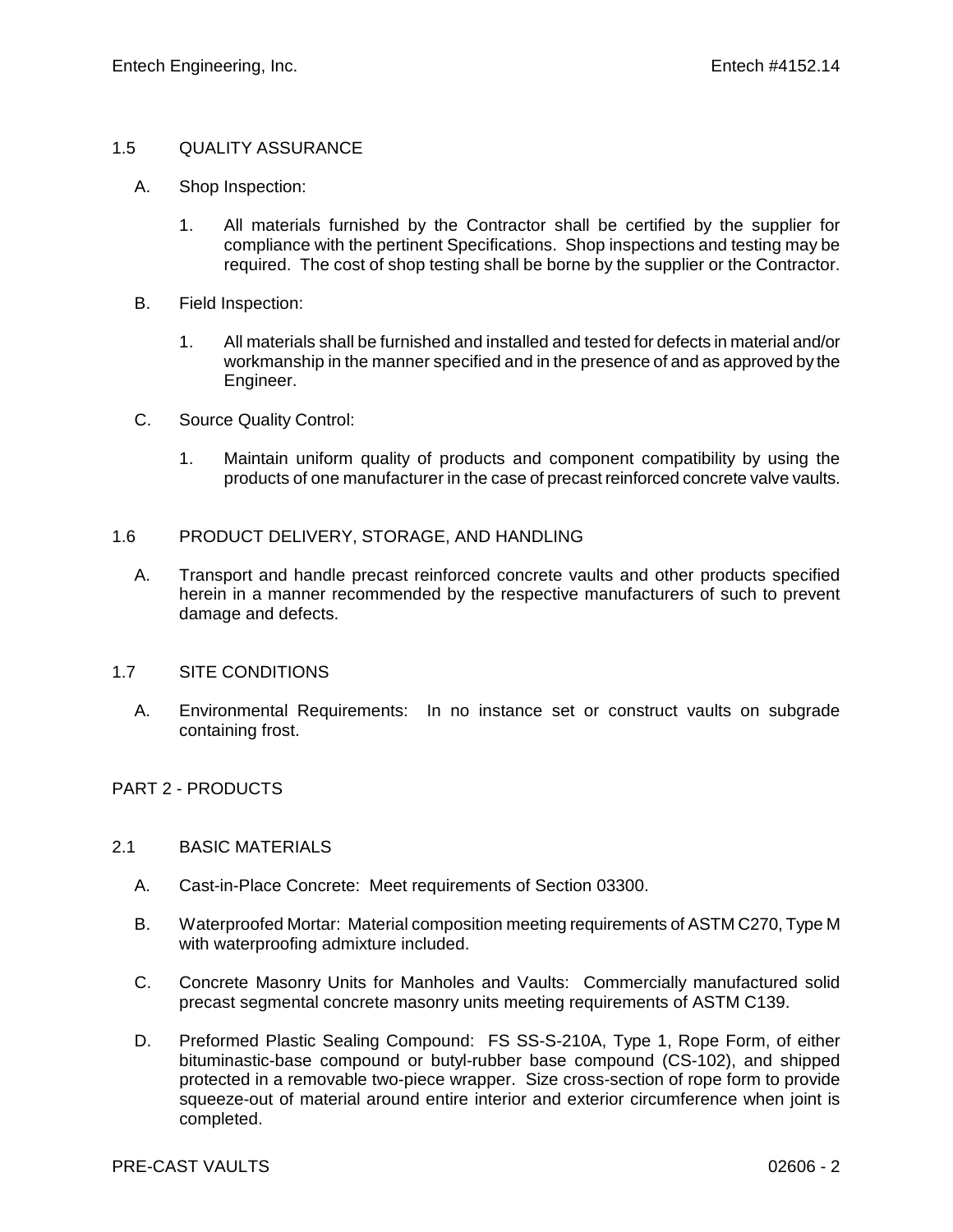## 2.2 PRECAST REINFORCED CONCRETE VAULT COMPONENTS

- A. Materials and Construction: Conforming to requirements specified in ASTM C478 except as follows:
	- 1. Concrete: Composition and compressive strength conforming to ASTM C478 except use Type II or Type III cement in vault components and increase compressive strength to 4,500 psi (at 28 days) in precast bases.
	- 2. Casting and Curing: Wet cast and steam curing process in accordance with Section 3.6.11 and 3.7.2 of AWWA C302.
	- 3. Component Seals: Vault component joints factory formed for self-centering concrete to concrete bearing employing either a rubber compression gasket or preformed plastic sealing compound.
		- a. Rubber Compression Gasket: Composition conforming to ASTM C361 or ASTM C443.
		- b. Preformed Plastic Sealing Compound: As specified previously.
		- c. Heat Shrinkable Wrap: Wrap to cover all joints in their entirety as equal to Wrapid Seal as manufactured by CANUSA.
- B. Pipe Openings: Custom preformed during manufacturing in each base and riser section requiring such, to accommodate type of pipe and pipe opening seal provided.
	- 1. Pipe Opening Seals: Resilient gasket type, cast integrally with manhole component conforming to requirements specified in ASTM C923 and of the following acceptable pipe seals:
		- a. A-LOK Products Corporation; A-LOK Manhole Pipe Seal.
		- b. Scales Manufacturing Corporation; RES-SEAL.
		- c. Thunderline Corporation; LOCK-SEAL Modular Wall and Casing Seal.<br>d. Dual Seal Gaskets, Inc.: DUAL SEAL II.
		- Dual Seal Gaskets, Inc.; DUAL SEAL II.
- C. Vault Coatings:
	- 1. Prepare surfaces to be coated in accordance with the written instructions of the coating manufacturer, including cleaning, sandblasting or acid etching as necessary.
	- 2. Factory coat entire exterior locate below grade of precast manhole components with 2 coats of Pennsbury 32-B-4 PENNOXY-TAR, or equal, to dry-film thickness of 7- or 8-mils per coat, coating to be repaired in the field as warranted.
- D. Aluminum Access Hatch: 300#/SF loading, 316 stainless steel hardware with spring assist locking hold open arm, 1.5-inch frame drain coupling, and slam lock. Holliday Series W1S.
- E. OSHA Safety Grate: Aluminum "I" bar construction with fusion epoxy orange coating and stainless steel hardware. Haliday Series X
- F. Aluminum Access Ladder: Aluminum construction with slip resistant ribbed rungs, flat wall mounting stand-offs. Haliday Series L1B.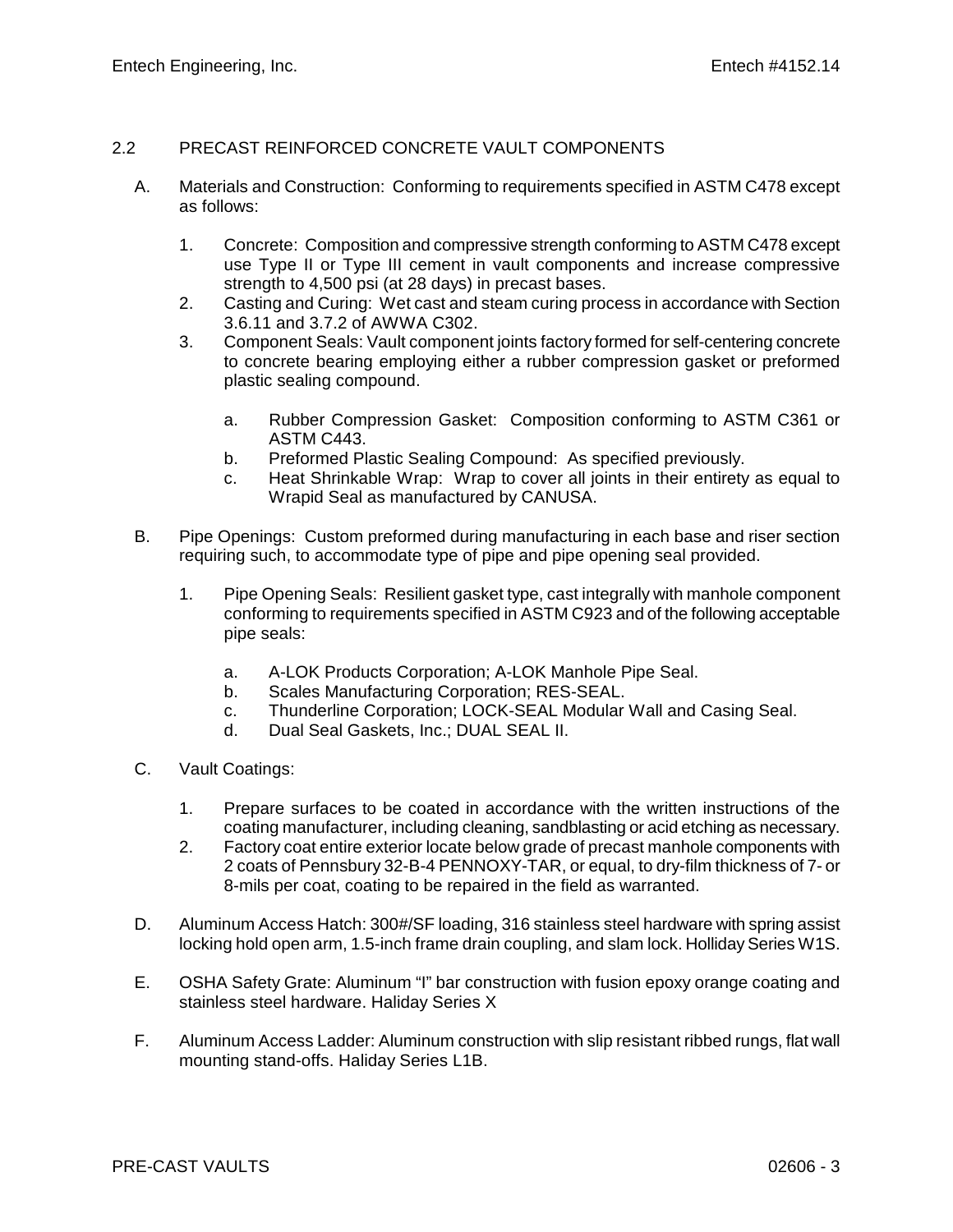- G. Aluminum Ladder Extension: Aluminum and stainless steel construction with locking pins Haliday Series L1E.
- H. Precast vaults shown with watertight manhole covers shall also meet the frame and cover standards within the "Manholes" section.

## PART 3 - EXECUTION

#### 3.1 LOCATING AND INSPECTION

- A. All vaults will be field located by the Contractor and Engineer. No vaults shall be ordered until the actual location of such is determined in the field.
- B. Inspect precast reinforced concrete vault components in accordance with requirements of ASTM C478 regarding repairable defects and defects subject to rejection by the Engineer.
- C. All material found during the progress of the work, either before or after installation, to have cracks, flaws or other defects will be rejected by the Engineer. All defective materials furnished by the Contractor shall be promptly removed from the site.

#### 3.2 CONSTRUCTION METHODS

- A. Precast Concrete Bases: Install bases on a 6-inch-deep compacted layer of same material used for pipe bedding.
	- 1. Vault base shall be installed in a level position.
	- 2. When using prefabricated pipe opening seals for connecting pipes into vault, and such seals create an annular space on interior and exterior of vault wall after pipe connection is made, fill such annular spaces with:
		- a. Tightly caulk sealing compound into annual spaces, completely filling the spaces, and render the installation watertight.
		- b. Following sealing compound installation, trowel compound surface smooth and flush with interior face of manhole.
	- 3. Concrete Fill: Field pour concrete floor for each vault base as indicated.
		- a. Accurately shape invert to a semi-circular bottom conforming to inside of connecting pipes, and steel trowel finish to a smooth dense surface.
		- b. Make changes in direction of entering sewer and branches to a true curve of as large a radius as vault size will permit.
		- c. Make slopes gradual outside the invert channels.
		- d. Use 3,000 psi concrete as specified in Section 03300.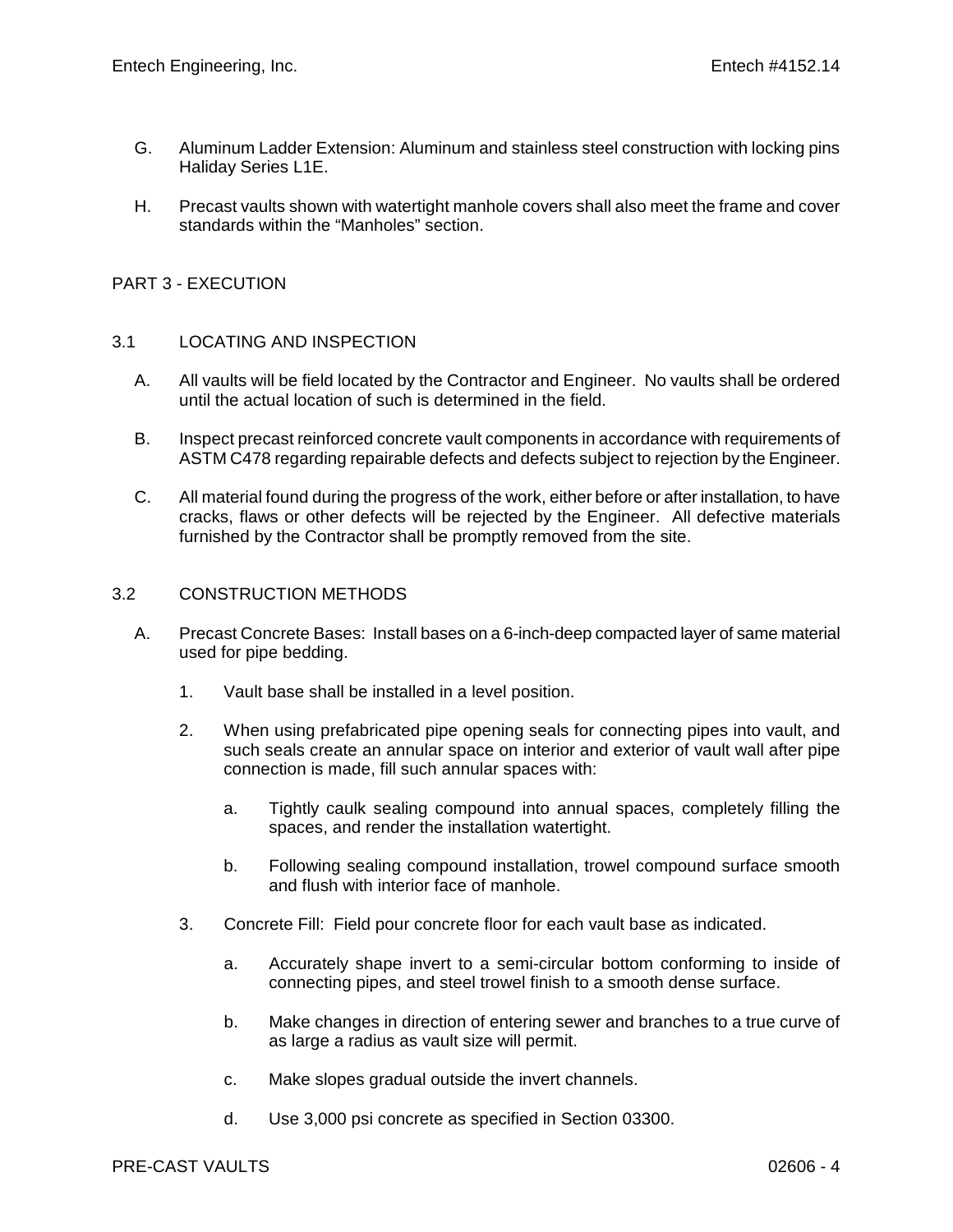- B. Lifting Hole Sealing: Seal with properly designed tapered rubber plugs. Drive plugs into holes in such a manner to render holes completely water and air tight. Sealing of lifting holes with grout not permitted.
- C. Riser Section: Pre-cast or cast-in-place riser sections shall be constructed and/or installed to match the existing grade. The riser section shall include the hatch, ladder or steps, and ladder-up extension device.

END OF SECTION 02606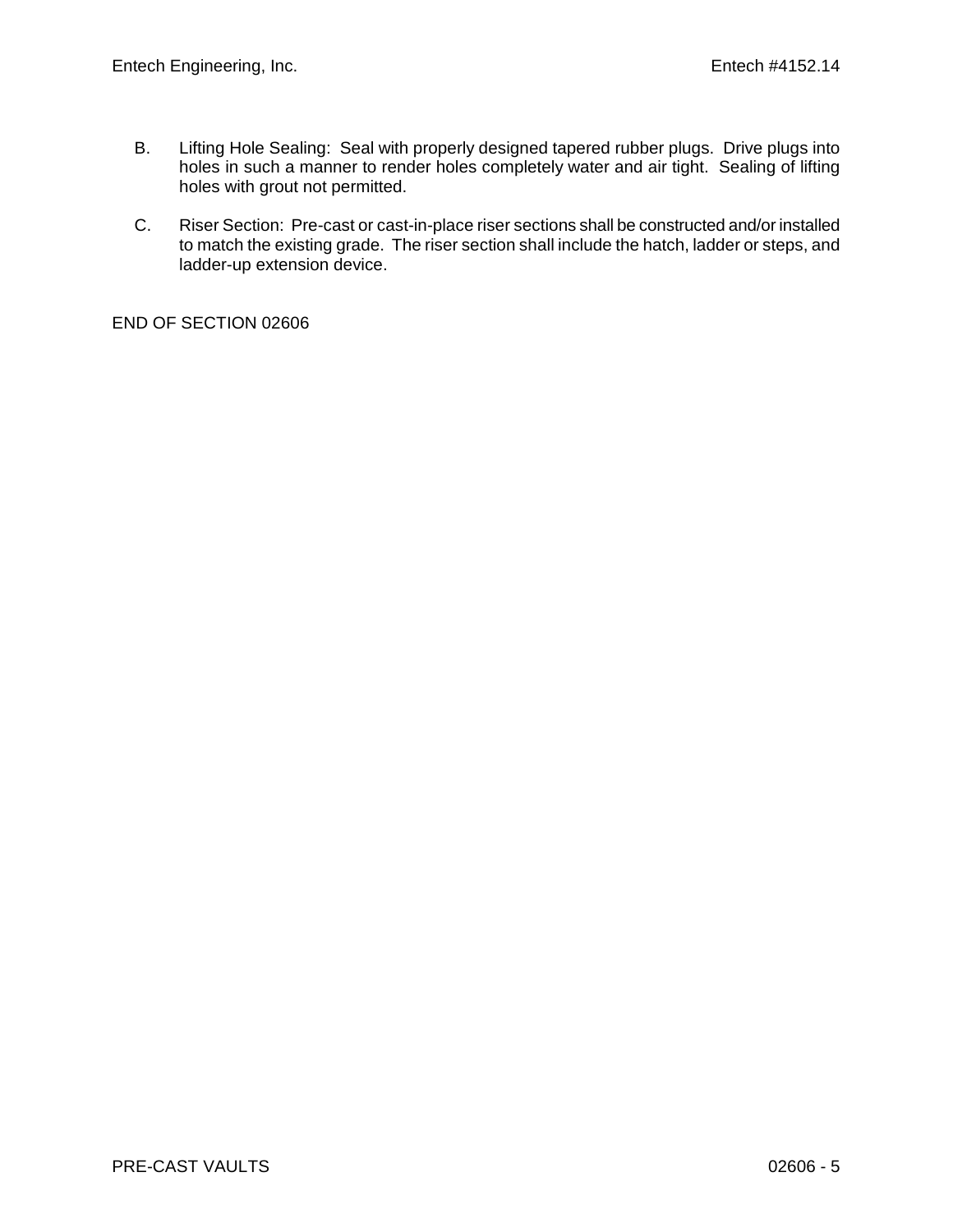# SECTION 02731 - GRAVITY WASTEWATER SEWER

# PART 1 - GENERAL

## 1.1 SECTION INCLUDES

- A. Wastewater Gravity Sewer Pipelines.
- B. Service Connection Piping.
- C. Pipeline Testing.

## 1.2 RELATED SECTIONS

- A. Trenching, Backfilling, and Compacting: Section 02221.
- B. Cast-in-Place Concrete: Section 03300.

# 1.3 QUALITY ASSURANCE

- A. Source Quality Control.
	- 1. Shop Tests and Inspection
		- a. All material furnished by the Contractor shall be certified by the Contractor for compliance with the pertinent specifications. Shop inspections and testing may be required. The cost of shop testing shall be borne by the Contractor.
- B. Disposition of Defective Material: All material found during the progress of the work, either before or after installation, to have cracks, flaws or other defects will be rejected by the Engineer. All defective materials furnished by the Contractor shall be promptly removed by him from the site at his own expense.

#### 1.4 REFERENCES

- A. American Society for Testing and Materials.
	- 1. ASTM D2321 Underground Installation of Flexible Thermoplastic Sewer Pipe.
	- 2. ASTM D3034 Type PSM Poly (Vinyl Chloride) (PVC) Sewer Pipe and Fittings.
	- 3. ASTM D3212 Joints for drain and sewer plastic pipes using flexible elastomeric seals.
	- 4. ASTM F477 Elastomeric seals (Gaskets) for joining plastic pipe.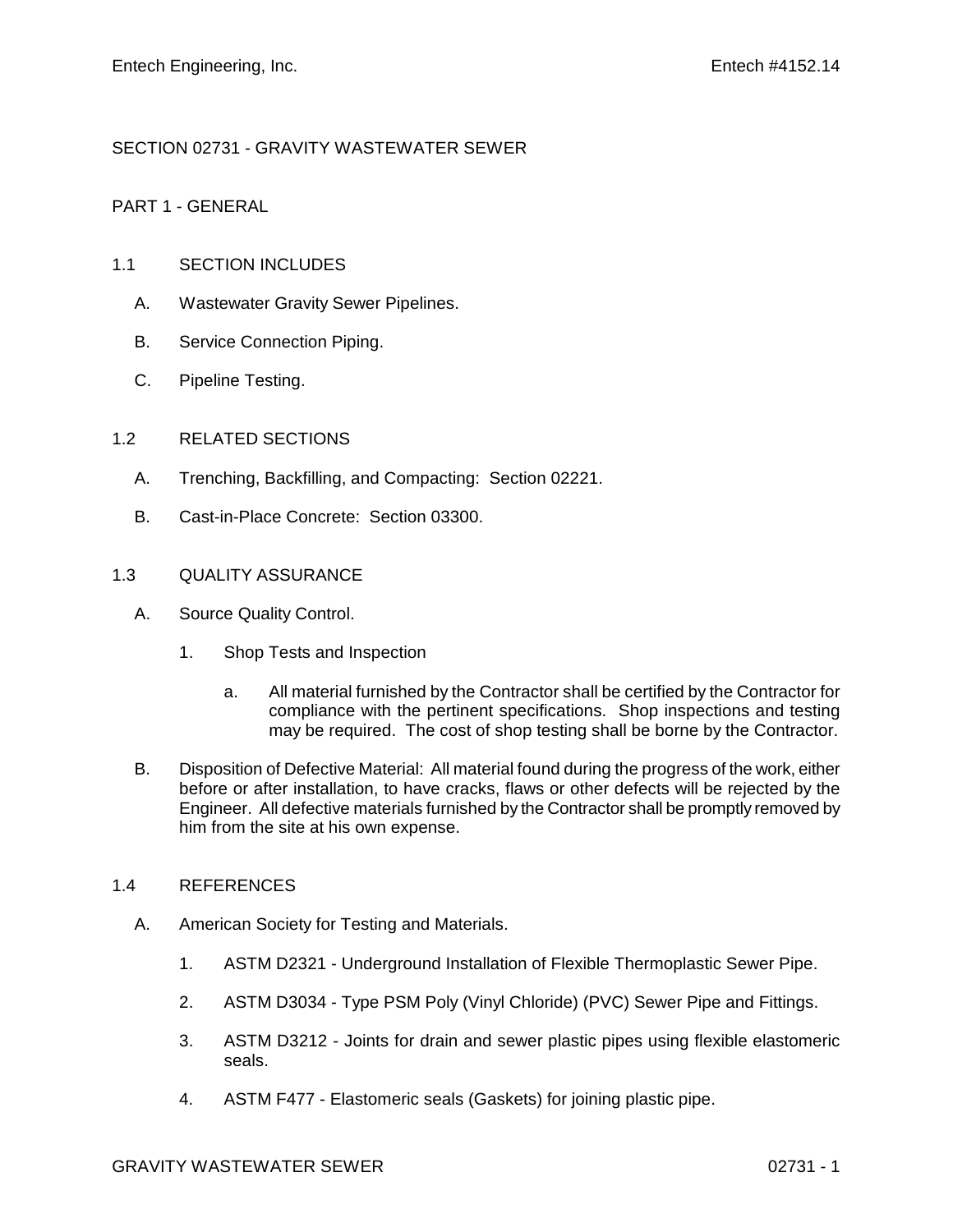## 1.5 SUBMITTALS

- A. Shop Drawings and Product Data: Furnish completely dimensioned shop drawings, catalog cuts or other data as required to provide a complete description of piping and piping specialties.
- B. Certificates
	- 1. Certified records or reports of results of shop tests, such records or reports to contain a sworn statement that shop tests have been made as specified.
	- 2. Manufacturer's sworn certification that pipe will be manufactured in accordance with specified reference standards for each pipe type.

## 1.6 PRODUCT DELIVERY, STORAGE, AND HANDLING

A. Transport, handle and store pipe materials and other products specified herein in a manner recommended by the respective manufacturers to prevent damage and defects.

## 1.7 SITE CONDITIONS

- A. Environmental Requirements
	- 1. Keep trenches dewatered until pipe joints have been made and concrete cradle or encasement, if any, have cured.
	- 2. Under no circumstances lay pipe in water or on bedding containing frost.
	- 3. Do not lay pipe when weather conditions are unsuitable, as determined by the Engineer, for pipe laying work.

# PART 2 - PRODUCTS

#### 2.1 SEWER PIPE AND FITTINGS

- A. For pipe joints, use rubber gaskets suitable for conveying domestic sewage.
- B. Polyvinyl Chloride Pipe (PVC)
	- 1. Pipe: Type PSM SDR-35, ASTM D3034 unless specified otherwise in the Drawings.
	- 2. Fittings: Conforming to same ASTM standard requirements for pipe.
	- 3. Joints: Push-on with elastomeric gasket, ASTM D3212; and ASTM F477 for gasket specifications.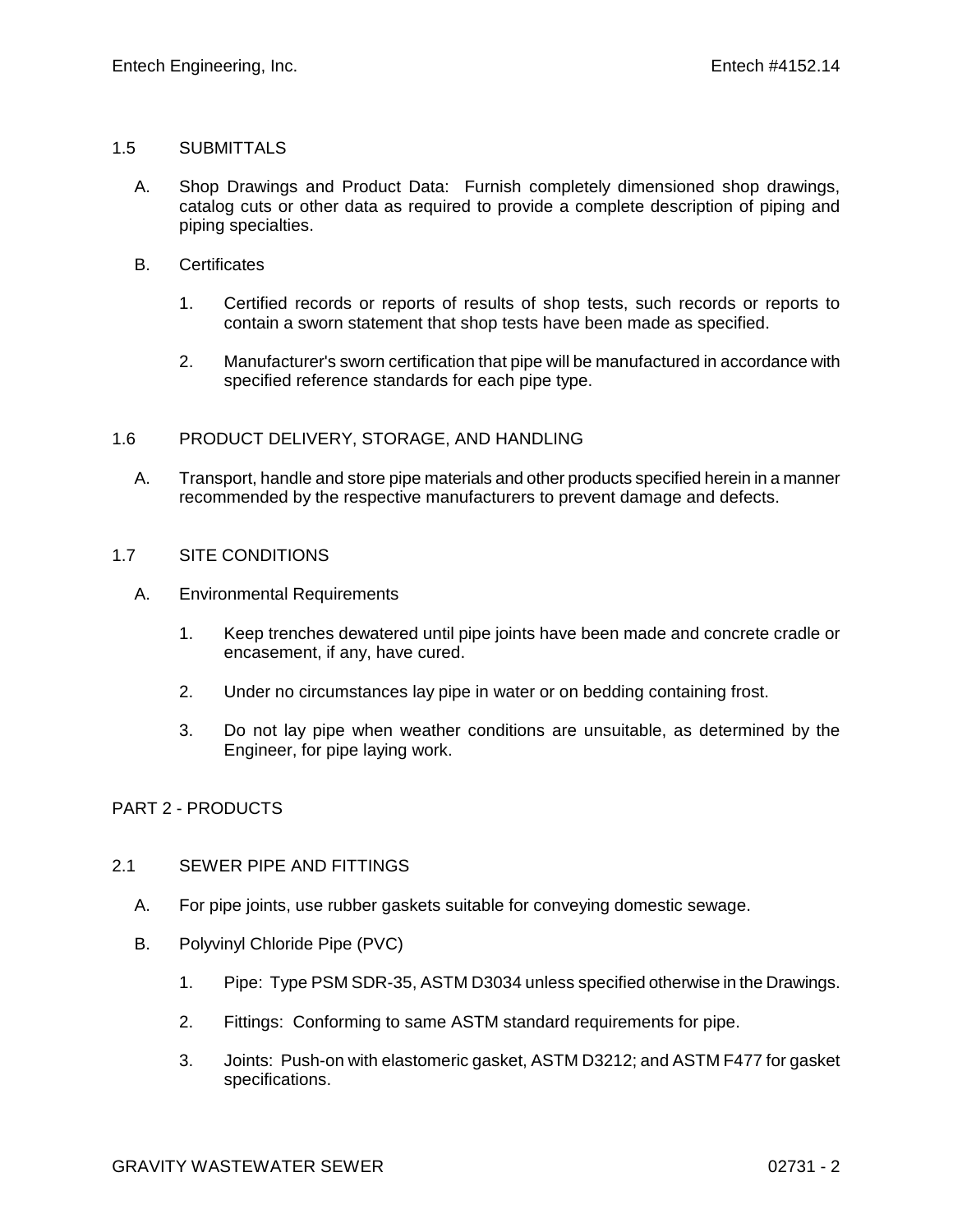- C. Ductile Iron Pipe (DIP)
	- 1. Pipe: ANSI A21.50 and ANSI A 21.51
	- 2. Wall Thickness Class (Buried): Class 50.
	- 3. Fittings: Gray iron or ductile iron ANSI A21.10.
	- 4. Joints:
		- a. Rubber Gasket Joints (Buried): ANSI A 21.11
			- 1) For buried pipe installation, provide push-on or mechanical joints except where other types of joints are indicated on the Drawings or required by the Specifications.
	- 5. Cement Lining: Ductile Iron pipe and fittings shall be coated inside with double thickness cement mortar lining (1/8") and seal coated, all in conformance with ANSI A21.4 and AWWA C104.
	- 6. Pipe and Fittings Coating: Factory coated inside and out with bituminous material; minimum 1 mil dry thickness. Bituminous material and finished coat conforming to seal coat requirements in ANSI A21.4.

# 2.2 SERVICE CONNECTION PIPE AND FITTINGS

- A. Polyvinyl Chloride Pipe (PVC): As specified for sewer pipe and fittings; six-inch diameter.
- B. Pipe Plugs: Designed for permanent installation and removable. Obtain plugs from the pipe manufacturer.

# PART 3 - EXECUTION

# 3.1 PREPARATION

A. Earthwork: Perform earthwork for sewer installation as specified in Trenching, Backfilling, and Compacting: Section 02221.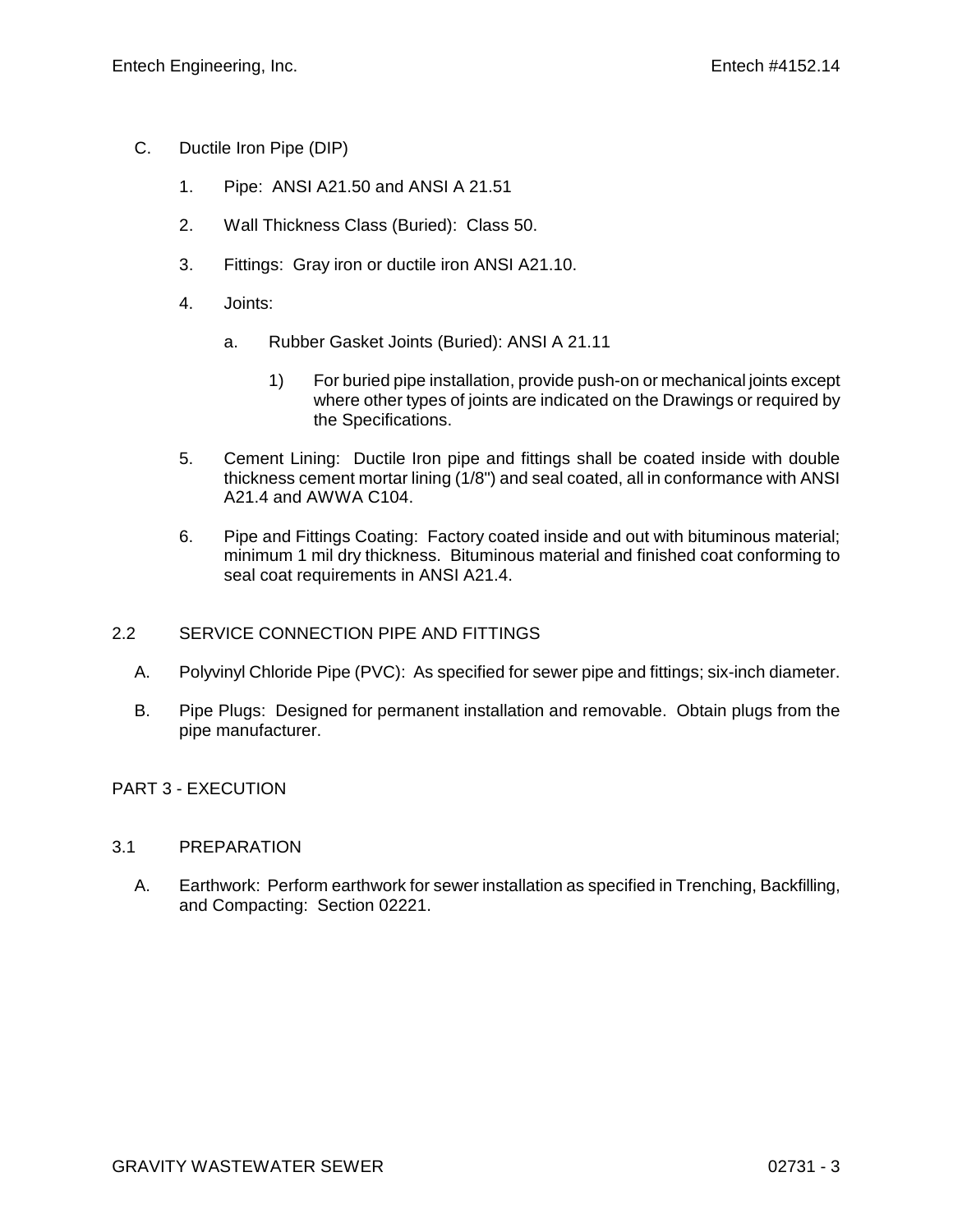# 3.2 PIPE LAYING

- A. General: All pipe shall be laid to a uniform line and grade between manholes, socket ends upgrade, with a firm and even bearing along the barrel of the pipe, close joints and smooth invert. The spigot end of the pipe is to be centered in, shoved tight and secured against the bell or socket of the previously laid pipe. The interior of each pipe shall be cleaned of all excess joint and foreign material before the next pipe is laid. The pipe shall be laid in the bedding materials as specified in Section 02221. Pipe-laying shall commence at the lowest point and proceed upgrade. At the close of each day's work, and at such other times when pipe is not being laid, the open end of the pipe shall be protected with a close fitting stopper.
- B. Joints: Make joints in strict accordance with manufacturer's installation instructions.
- C. Laying Specified Types of Plastic Pipe: Installation and joint assembly according to ASTM D 2321.
- D. Construction Control
	- 1. The use of laser equipment will be permitted. Cut sheets for all manhole runs as required.
	- 2. Regardless of control used, the Contractor shall provide alternative verification of grade as work progresses. Pipe not laid to proper line and grade will be removed and reconstructed at the Contractor's expense.
	- 3. Provide temporary bench marks for grade verification.
- E. Variations: The Engineer reserves the right to vary the line and/or grade from that shown on the drawings for pipe lines and manholes when such changes may be necessary or advantageous. No claims will be allowed for changes in location or grade except as such changes are made after trenching has been done. Payment for all variances shall be in accordance with the unit pricing as indicated in the bid and all excavation shall be unclassified.
- F. Sanitary Sewer near Water Mains. The Engineer may vary the location of sanitary sewers in close proximity to water mains. No variations on location will be permitted without approval of the Engineer.
	- 1. Horizontal Separation Sewers should be laid at least 10 feet horizontally from any existing or proposed water main. Should local conditions prevent a lateral separation of 10 feet, a sewer main may be laid closer to the 10 feet to a water main if (1) it is laid in a separate trench, or if (2) it is laid in the same trench with the water mains located at one side of the bench of undisturbed earth and if in either case the elevation of the crown of the sewer is at least 18 inches below the invert of the water main.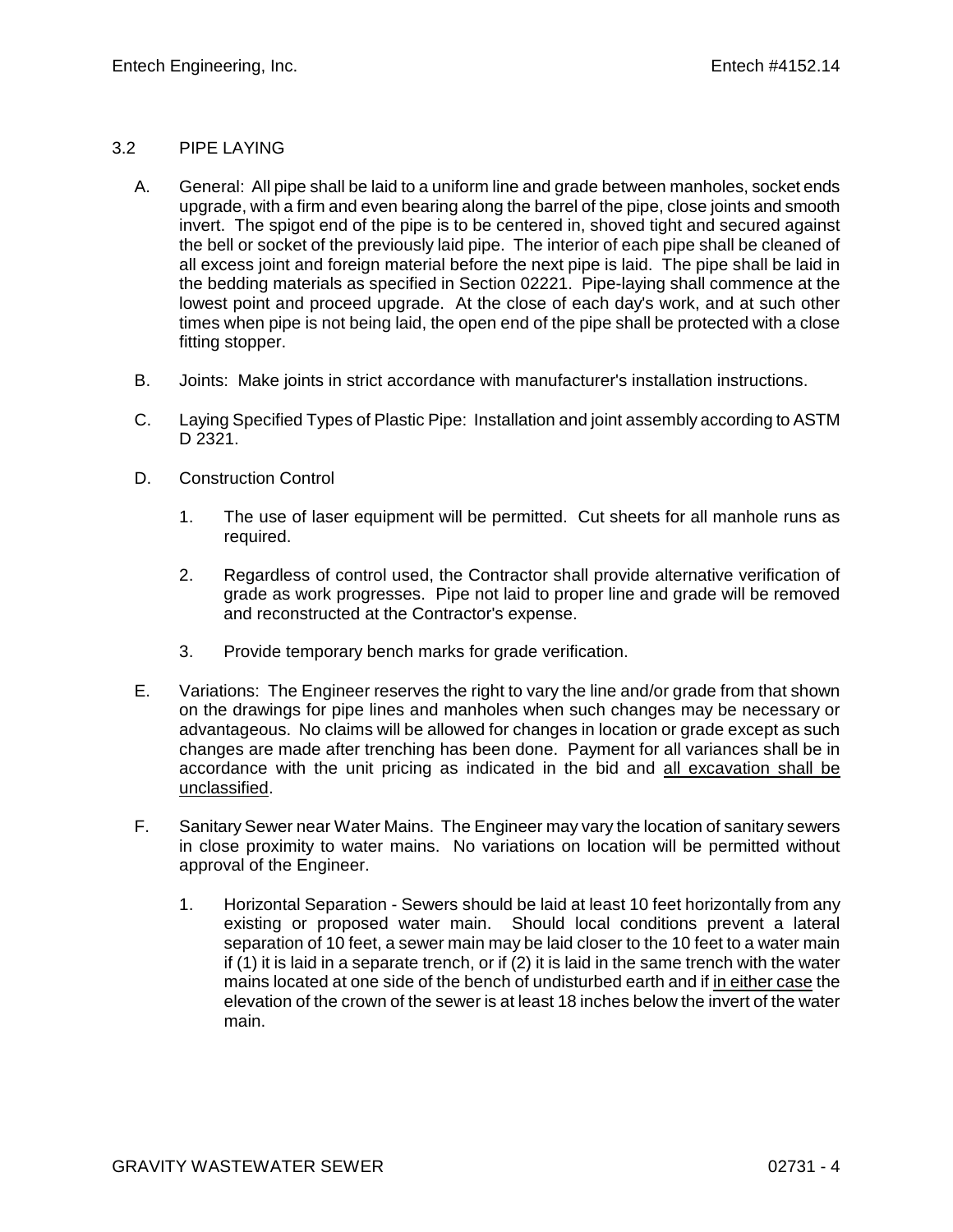2. Vertical Separation - Whenever sewers must cross under water mains, the sewer shall be laid at such an elevation that the top of the sewer is at least 18 inches below the bottom of the water main. When the elevation of the sewer cannot be varied to meet the above requirement, the water main shall be relocated to provide this separation or reconstruct it with mechanical joint pipe for a distance of 10 feet on each side of the sewer. One full length of water main should be centered over the sewer so that joints will be as far from the sewer as possible.

When it is impossible to obtain proper horizontal and vertical separation as stipulated above, both the water main and sewer shall be constructed of mechanical joint cast iron pipe or ductile iron pipe and shall be pressure tested to assure water tightness; or, the sewer shall be concrete encased for a distance of 10 feet on either side of the water main in accordance with the details shown on the contract drawings or as ordered by the Engineer.

- G. Handling of Sewer Line Materials into Trench: Proper implements, tools and facilities satisfactory to the Engineer shall be provided and used by the Contractor for the safe and convenient prosecution of the work. All pipe, fittings, jointing materials, etc. shall be carefully lowered into the trench piece-by-piece by means of a derrick, ropes, or other suitable tools or equipment, in such a manner as to prevent damage to sewer line materials and/or workmen. Under no circumstances shall such materials be dropped or dumped into the trench.
- H. Pipe Clearance in Rocks: Ledge rock, boulders and large stones shall be removed to provide a clearance of at least six inches below and on each side of all pipe and fittings.
	- 1. The specified minimum clearances are the minimum clear distances which will be permitted between any part of the pipe and/or fitting being laid and any part, projection or point of such rock, boulder or stone.
- I. Culverts: Sanitary sewer shall be furnished and installed under culverts to the dimensions shown on the drawings.
- J. Concrete Cradle and Encasement:
	- 1. Preparation: Prior to the formation of cradle or encasement, if any, temporary supports consisting of timber wedges and solid concrete bricks or cap blocks shall be used to support the pipe in place. Temporary supports shall have minimum dimensions and shall support the pipe at not more than two locations, one at the bottom of the barrel of the pipe adjacent to the shoulder of the socket and the other near the spigot end.
	- 2. Placing: After jointing of the pipe has been completed, concrete shall be uniformly poured beneath and on both sides of the pipe. Placement shall be done by the use of suitable equipment. The concrete shall be wet enough during placement to permit its flow, without excessive prodding, to all required points around the pipe surface. The width of cradle shall be such as to fill completely the trench width. In case of extremely wide trenches, concrete encasement may be confined above the top of the pipe to a narrower width but in no case shall it be less than the width of trench required for the size of pipe being used. Before depositing concrete, the space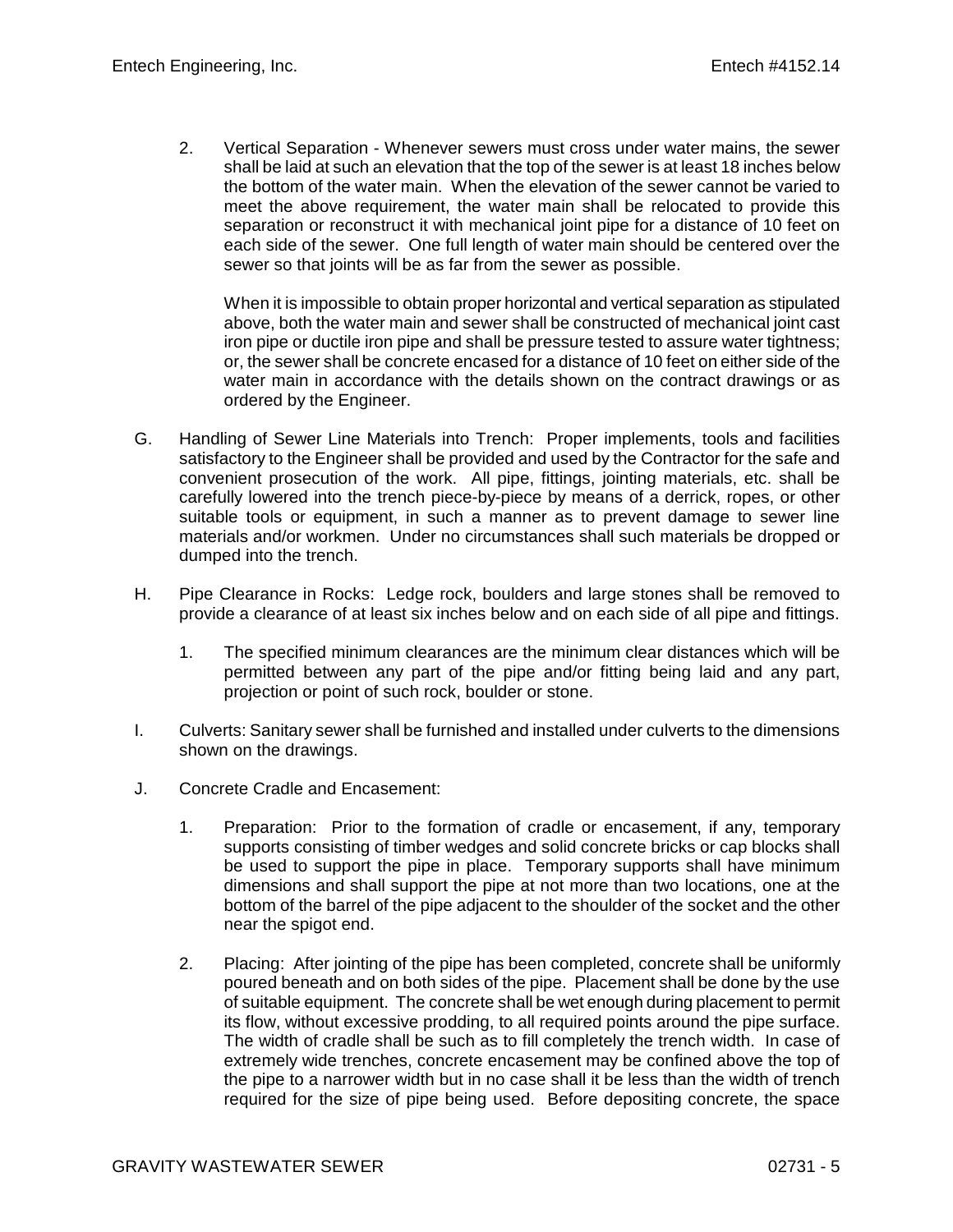within the limits of the pour shall have been cleared of all debris and water. Water shall not be allowed to rise adjacent to, or flow over, concrete deposited for less than 24 hours. Concrete shall be protected from the direct rays of the sun and kept moist, by a method acceptable to the Engineer, for a period of seven days or until backfilling is begun. In no case shall backfilling begin within 24 hours of the time of placing and the Engineer shall have strict control of the rate of backfilling.

3. Concrete: 3000 psi per requirements of Section 03300.

## 3.3 SERVICE CONNECTIONS

- A. Fittings, (Wye branches, risers and bends) and service pipe shall be provided in strict accordance with these specifications and any and all practices and precautions required for the sewer main are equally applicable to the service connections from the sewer to one foot behind the curbline, right-of-way line, or edge of paved surface, or to a location designated by the Engineer. The Contractor shall place a 2" x 2" wooden marker at the end of each sewer lateral. The marker shall be one piece and may not be constructed from two or more smaller pieces. The marker shall extend from the lateral invert to 12" above grade.
- B. Service connections are to be installed at a grade of quarter inch per foot from the main line to the termination of the lateral.
- C. The Contractor shall submit to the Engineer, on a monthly basis, all as-built information which shall include: manhole run, station, length from centerline of sewer, invert elevation at the termination point of lateral and the address or property owner's name for whom the lateral and the address or property owner's name for whom the lateral is provided.
- D. If rock is encountered during the installation of the lateral, the Contractor shall extend the lateral to the required distance as specified elsewhere in these specifications, and he shall provide a minimum "rock-free" distance of one foot beyond the end of the lateral. No lateral shall be "butted" against rock.
- E. Plugs: Close free ends of branches and service connections with a carefully fitted plug. Type of plug used and method of installation shall meet Engineer's approval. Installed plugs shall successfully pass line acceptance tests.
- F. Install warning tape as described in Section 02221.

## 3.4 PIPELINE TESTING PREPARATION

- A. Backfill trenches in accordance with detail on Drawings.
- B. Provide pressure pipeline with concrete reaction support blocking.
- C. Flush pipeline to remove debris. Collect and dispose of flushing water and debris.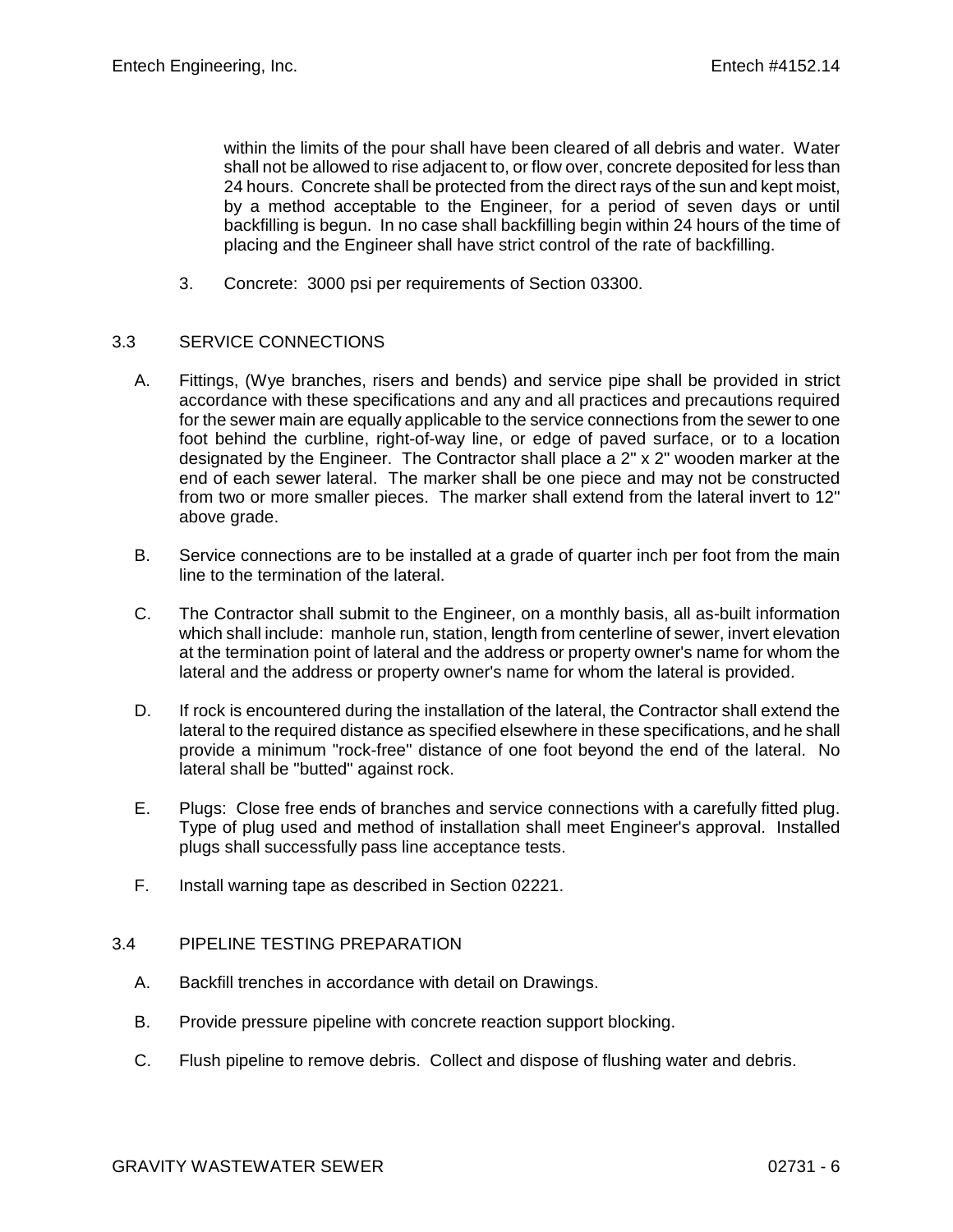- D. Clean pipelines by propelling a snug fitting rubber ball through the pipeline with water from the upstream manhole to the downstream manhole. Investigate and correct any stoppage of the cleaning ball. Collect and dispose of cleaning water and debris.
- E. Lamping:
	- 1. After flushing and cleaning, lamp gravity pipeline in the presence of the Engineer.
	- 2. Assist the Engineer in the lamping operation by shining a light at one end of each pipeline section between manholes. The Engineer will observe the light at the other end. Pipeline that has not been installed with uniform line and grade will be rejected. Remove and re-lay rejected pipeline sections. Reclean and lamp until pipeline section achieves a uniform line and grade to the satisfaction of the Engineer.
- F. Plug outlets, wye-branches and laterals. Brace plugs to offset thrust.
- G. All testing for pipes and manholes shall be conducted with an Owner representative on site.

## 3.5 TESTING GRAVITY SEWER PIPELINES

- A. Low Pressure Air Test:
	- 1. Test each newly installed section of gravity sewer line between manholes.
	- 2. Slowly introduce air pressure to approximately 5.0 psig.
	- 3. Allow pressure to stabilize for at least five minutes. Adjust pressure to 3.5 psig or the increased test pressure as determined below if groundwater is present. Start the test.
	- 4. Test:
		- a. Determine the test duration for a sewer section with a single pipe size from the table below:

| <b>Nominal Pipe Size</b> | T (Time)<br>Min/100 Ft. |                   |
|--------------------------|-------------------------|-------------------|
|                          | .3                      | 3 minutes minimum |
| 6                        | .7                      | 3 minutes minimum |
| 8                        | 1.2                     | 4 minutes minimum |
| 10                       | 1.5                     | 4 minutes minimum |
| 12                       | 1.8                     | 4 minutes minimum |
|                          |                         |                   |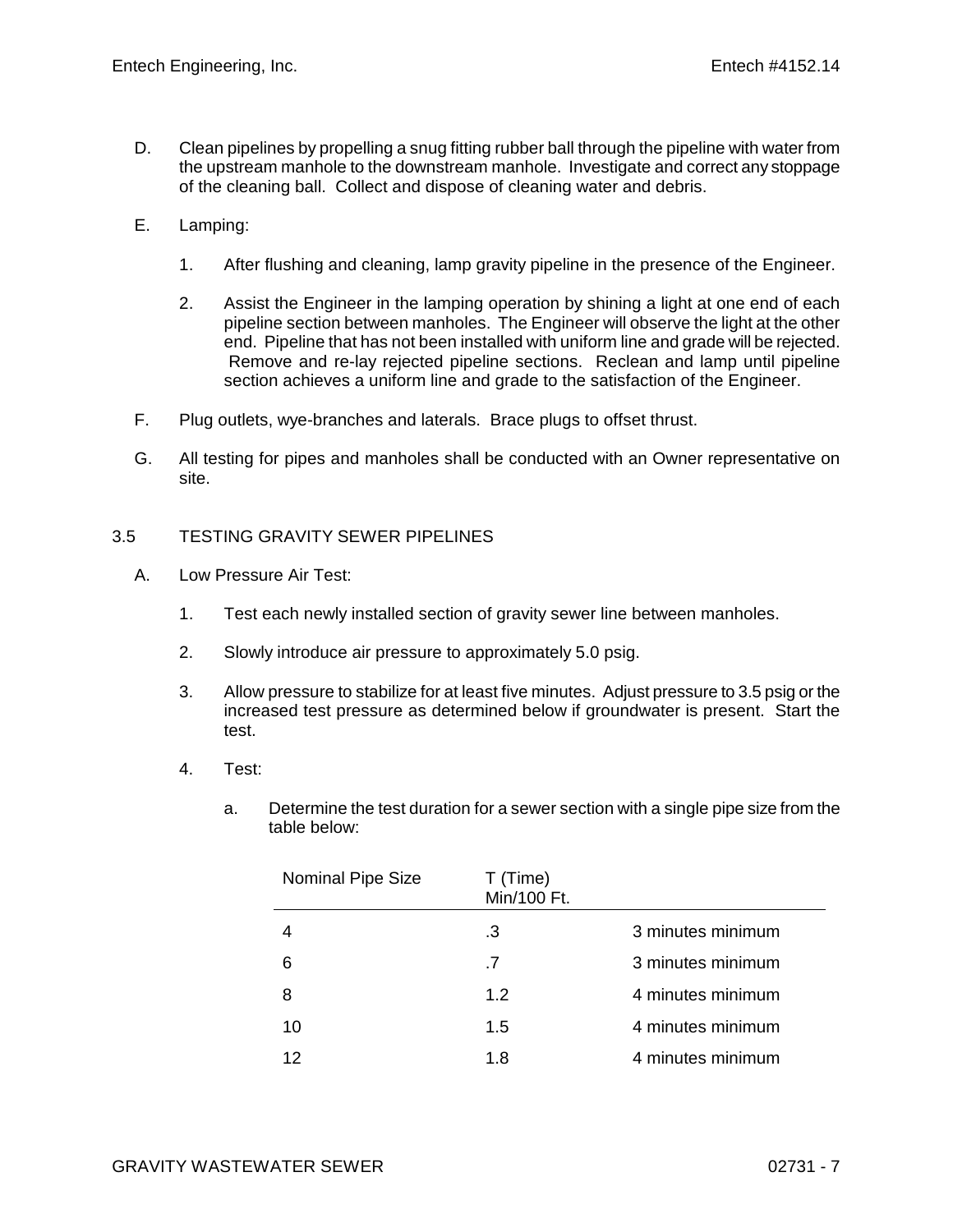- b. Record the drop in pressure during the test period. If the air pressure has dropped more than 1.0 psig during the test period, the line is presumed to have failed. If the 1.0 psig air pressure drop has not occurred during the test period, the test shall be discontinued and the line will be accepted
- c. If the line fails, determine the source of the air leakage, make corrections and retest. The Contractor has the option to test the section in incremental stages until the leaks are isolated. After the leaks are repaired, retest the entire section between manholes.
- B. Infiltration Test:
	- 1. Use only when gravity pipeline is submerged in groundwater. Obtain prior approval of the Engineer.
	- 2. Maximum Allowable Infiltration: 100-gallons per inch of pipe diameter per mile per day for any one section under test, including the allowances for leakage from manholes.
- C. Infiltration:
	- 1. After the air testing described in the preceding paragraph has been completed by the Contractor, regardless of any indications of the test results made by the Engineer or the Owner, the Engineer and the Owner reserve the right to perform field investigations, prior to final written acceptance of each sewer run by the Owner and/or during the one-year correction period specified elsewhere in the Contract Documents, to establish the leakage of groundwater into the sewer and laterals constructed under this contract. The cost of these investigations shall be borne by the Owner.
	- 2. Should the leakage exceed 100 gallons per day per inch diameter per mile of pipe for any section, the Contractor shall, at the direction of the Engineer or Owner, and at no cost to the Owner, perform any additional testing or corrective work required to reduce the infiltration in each manhole run from those lines installed by the Contractor to less than 100 gallons per day per inch diameter per mile of pipe. This leakage applies to each manhole run separately and should not be construed to mean total leakage in the total system. The scope of this corrective work shall include, but not be limited to, cleaning, televising and testing the sewer and laterals to the limits installed by the Contractor, to include testing and grouting of joints, excavation and replacement of faulty or damaged portions of the work, and all final restoration.

#### 3.6 DEFLECTION TESTING OF PLASTIC SEWER PIPE

A. At the direction of the Engineer, perform vertical ring deflection testing on suspect portions of PVC sewer piping, in the presence of the Engineer, after backfilling has been in place for at least 30 days but not longer than 12 months.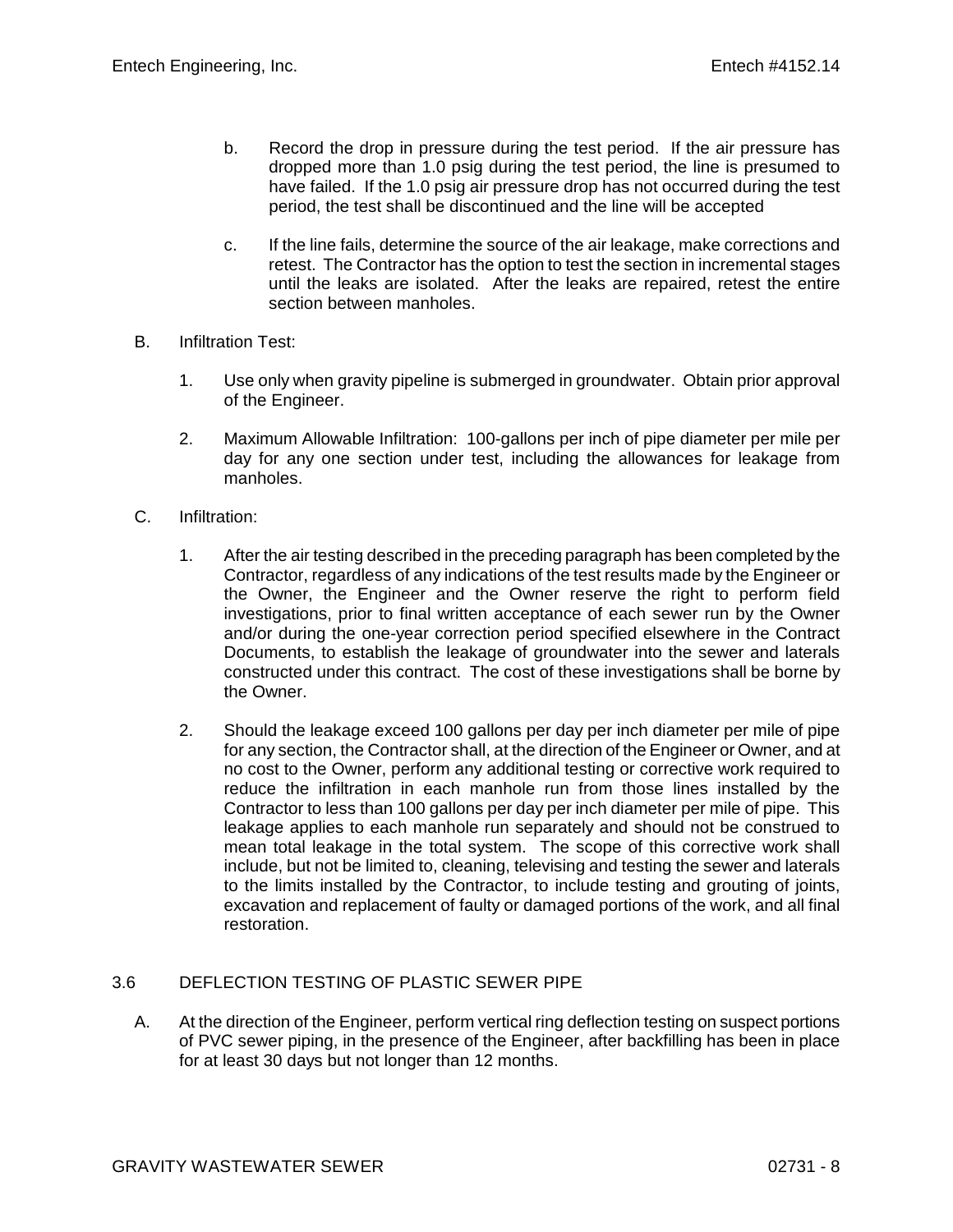- B. The maximum allowable deflection for installed plastic sewer pipe shall be limited to 5% of the original vertical internal diameter.
- C. Perform deflection testing with a deflectometer, calibrated television, or a properly sized "Go, No-Go" mandrel. The mandrel(s) shall be constructed at the Contractor's expense and subject to the approval of the Engineer.
- D. Pipe exceeding the allowable deflection shall be located, excavated, replaced, and retested at the sole expense of the Contractor.

## 3.7 TEST REPORTS

A. The Contractor shall submit a written, certified report which includes the detailed testing log with times and results for all pipe segments and manholes.

## 3.8 ACCEPTANCE

- A. Observation of successful testing of manholes, sewers or force mains by the Engineer does not constitute acceptance of the system or any portion thereof. Upon completion of any determined portion of a total system, and successful testing thereof, the Engineer may recommend final acceptance to the Owner. Only upon final inspection by the Owner or Engineer, and upon written acceptance for same will the system or portion thereof be considered substantially completed. Upon such acceptance, the one-year correction period as specified for the manholes, sewers or force main will commence.
	- 1. If, during this final inspection, any irregularities are observed, the condition shall be corrected at the Contractor's expense prior to acceptance.

END OF SECTION 02731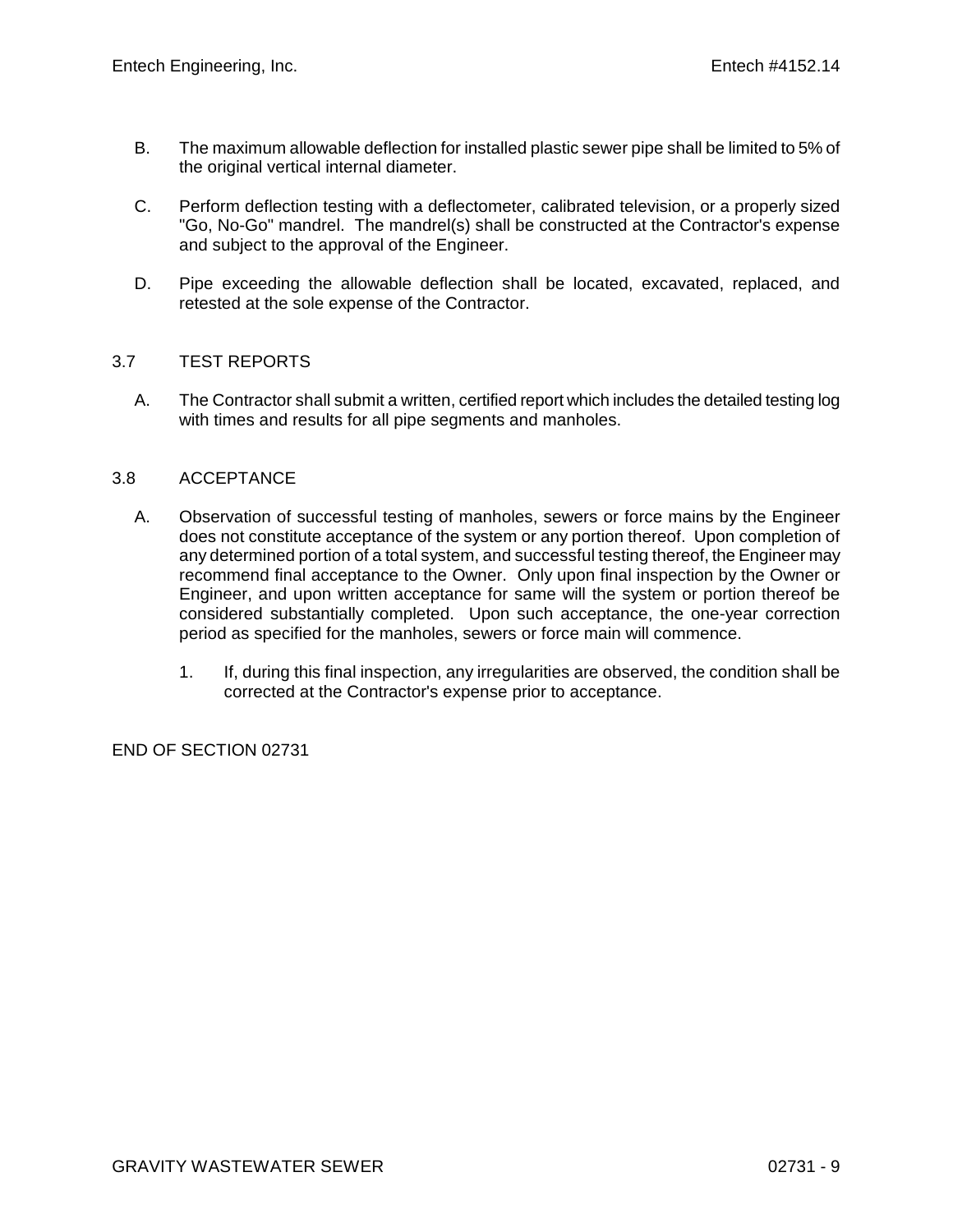# SECTION 02732 - FORCE MAINS

PART 1 - GENERAL

# 1.1 SECTION INCLUDES

- A. Force Main Pipe and Fittings.
- B. Site Conditions.
- C. Excavation, Bedding & Backfill.
- D. Anchorage.
- E. Tests.
- F. Submittals.
- G. Product Delivery, Storage and Handling.

# 1.2 RELATED SECTIONS

- A. Trenching, Backfilling, and Compacting, Section 02221.
- B. Cast-in-Place Concrete, Section 03300.

# PART 2 - PRODUCTS

# 2.1 FORCE MAIN PIPE AND FITTINGS

All work shall be in accordance with UNI-B-3-92 "Recommended Practice for the Installation of Polyvinyl Chloride (PVC) Pressure Pipe.

- A. Polyvinyl Chloride Pipe (PVC)
	- 1. Polyvinyl Chloride (PVC) Pipe for force mains and pressure lines shall be of the bell and spigot type or the coupling type and shall be manufactured in accordance with  $ASTM\overline{D}$  2241.
	- 2. The pipe shall be made of PVC compounds having a cell classification of 12454-B (or type 1, grade 1 or type 1120) or 12454-C (or type 1, grade 11, or type 1220) as defined in ASTM D 1784.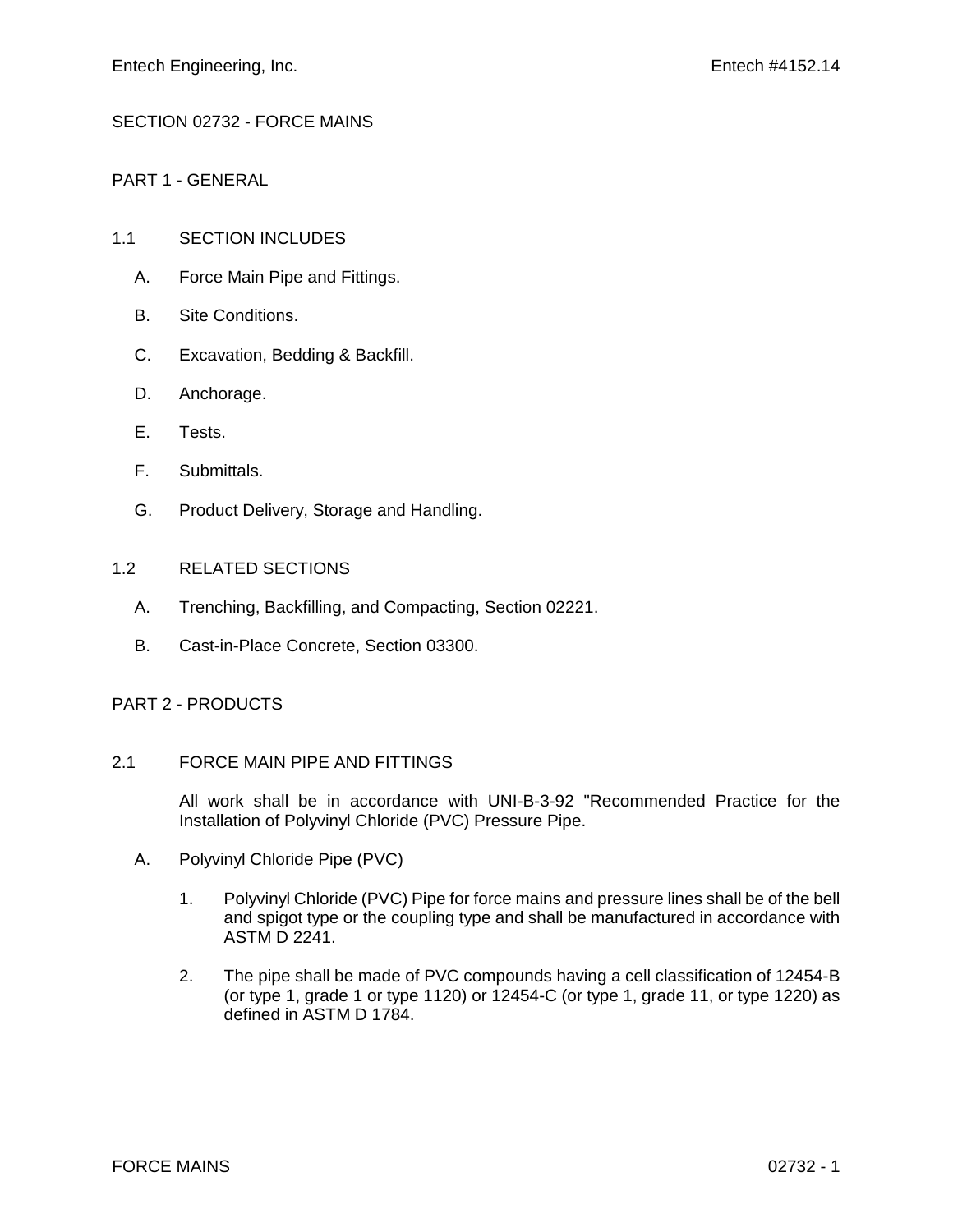- 3. The joint shall be a rubber ring gasket meeting the requirements of ASTM D 1869, C 361 and C 443, and shall provide an adequate compressive force against the bell and spigot or the coupling to affect a positive seal and to provide for expansion and contraction while preventing displacement. The rubber ring gasket shall be the only element depended upon to make the joint flexible and watertight. Solvent cement joints are not acceptable.
- 4. PVC pipe shall be furnished in standard lengths of 18-22 feet. All pipe shall be marked clearly at intervals of five feet or less with the manufacturer's name, cell classification, SDR rating, and ASTM Designation D 2241.
- 5. Pipe shall meet the dimensional requirements of SDR 21 with a pressure rating of not less than 200 psi.
- 6. Fittings for PVC pipe shall be compatible PVC fittings as recommended by the pipe manufacturers, and of same class as the pipe.
- B. Ductile Iron Pipe:
	- 1. ANSI A21.51, Ductile Iron Pipe, Thickness Class 51 for underground installation, Class 53 for Flanged piping.
	- 2. Cement lining double thickness cement mortar lining (1/8") with seal coat, in conformance with ANSI A21.4 and AWWA C104.
	- 3. Exterior Coating:
		- a. bituminous coating, minimum 1.0 mil thickness for underground piping.
		- b. shop prime with primer compatible with finish coat for piping inside structures.
	- 4. Joints:
		- a. Use rubber gasket joints for pipe and fittings installed underground.
			- 1. Mechanical Joint: ANSI A21.11
			- 2. Push-on Joint: ANSI A21.11
		- b. Use flanged joints for pipe and fittings installed inside of structures, unless indicated otherwise. Mechanical pipe couplings with self-centering gaskets designed to mechanically engage grooved or shouldered piping and lock in a positive watertight couple may be used in lieu of flanged joints, except where indicated otherwise.
			- 1. Flanged joint: ANSI A21.15<br>2. Mechanical coupling: Victar
			- Mechanical coupling: Victaulic Style 31 or equal.
			- 3. Gaskets: 1/16 inch thick, one piece cloth insertion rubber gaskets suitable for wastewater service.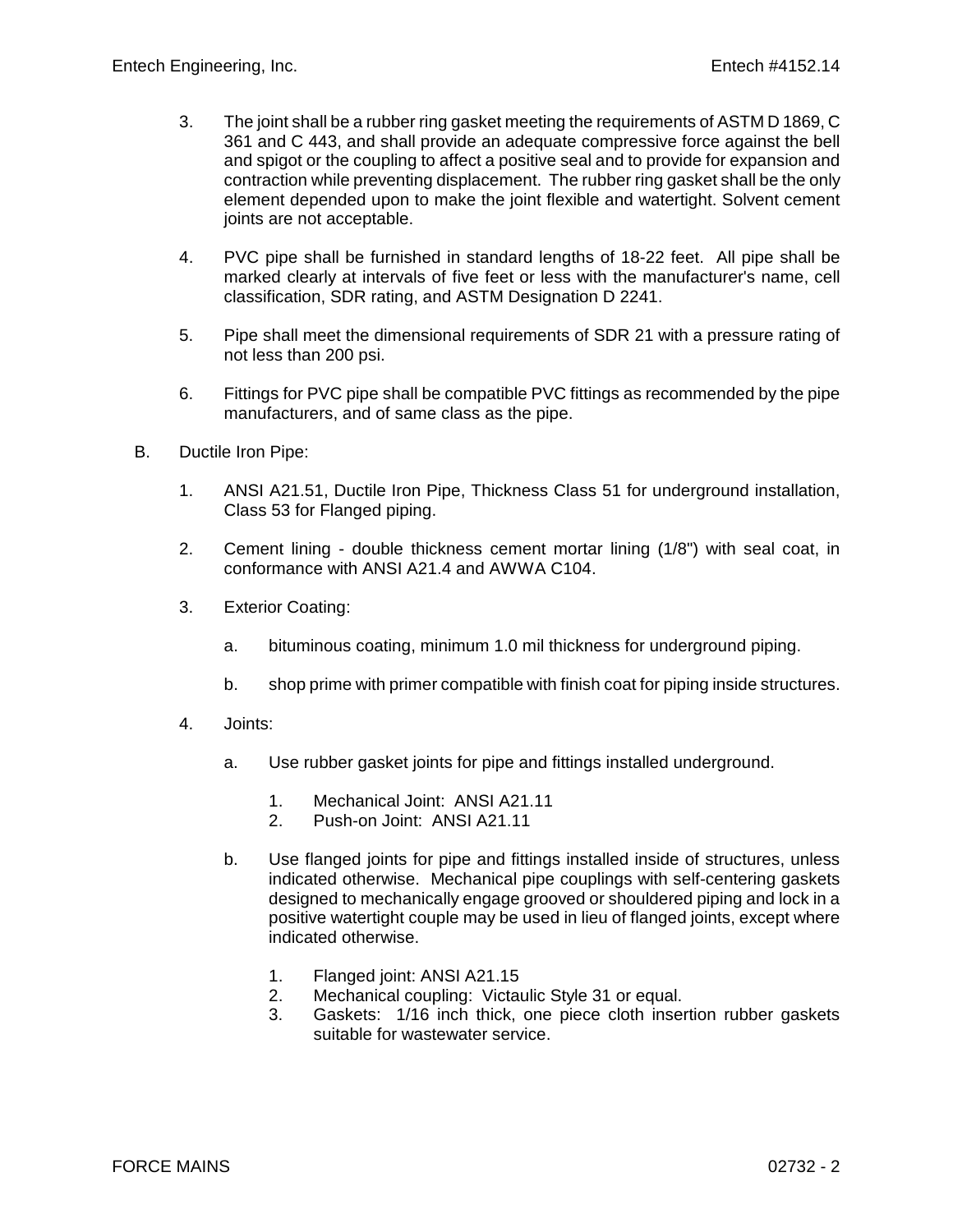- C. Stainless Steel Pipe:
	- 1. Type 304 stainless steel pipe

## PART 3 - EXECUTION

### 3.1 SITE CONDITIONS

- A. Environmental Requirements
	- 1. Keep trenches dewatered until pipe joints have been made and concrete cradle or encasement, if any, have cured.
	- 2. Under no circumstances lay pipe in water or on bedding containing frost.
	- 3. Do not lay pipe when weather conditions are unsuitable, as determined by the Engineer, for pipe laying work.

## 3.2 EXCAVATION, BEDDING & BACKFILL

- A. Non-metallic force mains to be installed with magnetic underground warning tape.
- B. Where force main is benched into a sewer trench, the sewer backfill shall be installed to the elevation of the force main prior to the force main installation and backfill.

#### 3.3 ANCHORAGE

- A. Concrete Thrust Blocks: Provide concrete thrust blocks for all fittings, and at all locations where horizontal or vertical deflections are made in the joints of the piping.
	- 1. Reaction Backing: Concrete of a mix not leaner than 1 cement:  $2\Box$  sand: 5 stone and having a compressive strength of not less than 2,000 psi, at 28 days. Place backing between solid ground and the fitting to be anchored; the area of bearing on the pipe and on the ground in each instance shall be as indicated on the Drawings or directed by the Engineer. Unless otherwise indicated or directed, place backing so that the pipe and fitting joints will be accessible for repair.
	- 2. Metal Harness: Where indicated, use metal harness of tie rods of adequate strength to prevent movement. Steel rods or clamps shall be galvanized and painted with two coats of asphalt type paint.
- B. Anchorage for Bends: Provide thrust restraint system for all bends deflected 11.25 degrees or more on mains six inches in diameter or greater.
	- 1. Use only a thrust block system for PVC pipe.
	- 2. Use metal rods only as indicated on the Drawings or directed by the Engineer.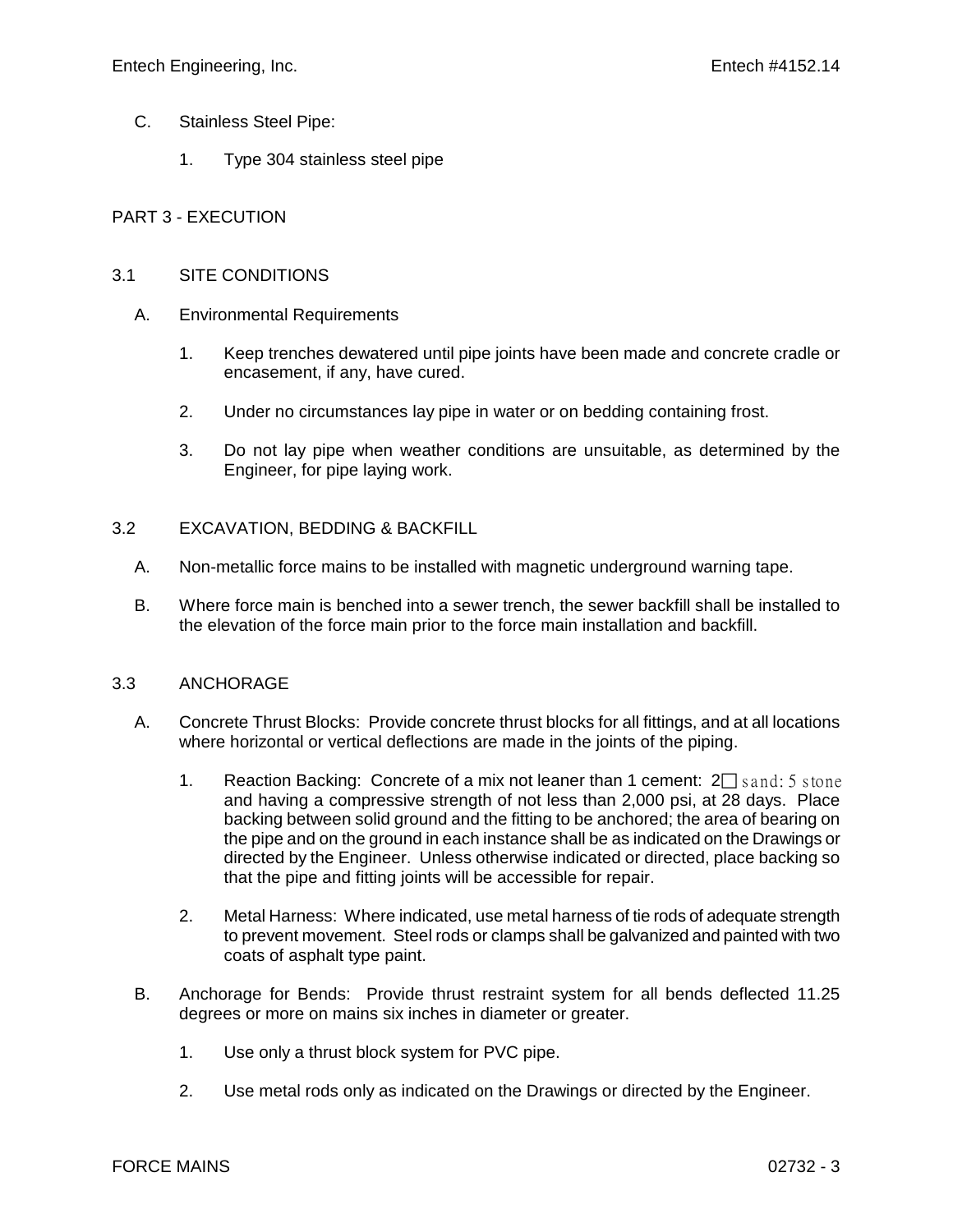3. Do not use split retainer flanges on PVC pipe to obtain a restrained joint.

# 3.4 TESTS

- A. Pressure/Leakage Test of Force Mains. Upon completion of the installation and backfilling of each portion of the force main, a formal pressure leakage test will be required of the force mains, valves and fittings in the system constructed (no services 2" in diameter or less). Where any section of a main is provided with concrete thrust blocks, the test shall not be made until at least five (5) days have elapsed after the concrete was installed. If high-early-strength cement is used in the concrete thrust blocks, the test shall not be made until at least two (2) days have elapsed. Prior to the formal test, the main to be tested shall be thoroughly flushed. The force main shall then be tested as per Unibell Standard Test #UNB-3. See standard for leakage requirements.
- B. The Engineer shall be furnished a written report of the results of the hydrostatic test that identifies the specified length of pipe testing, the pressures (minimum 1.5 times working pressure), the duration of the test, and the amount of leakage.
- C. If any test of pipe laid discloses leakage greater than specified in Unibell UNB-3, the Contractor shall at his own expense locate and repair the defective pipe or joints until the leakage is within the specified allowance.
- D. The Contractor shall furnish all labor, materials, tools and equipment necessary for or incidental to satisfactory testing, and shall be responsible for any damage to the pipe line or to adjoining property, due to this work.

# 3.5 SUBMITTALS

- A. Shop Drawings and Product Data: Furnish completely dimensioned shop drawings, catalog cuts or other data as required, to provide a complete description of piping and piping specialties.
- B. Certificates
	- 1. Certified records or reports of results of shop tests, such records or reports to contain a sworn statement that shop tests have been made as specified.
	- 2. Manufacturer's sworn certification that pipe will be manufactured in accordance with specified reference standards for each pipe type.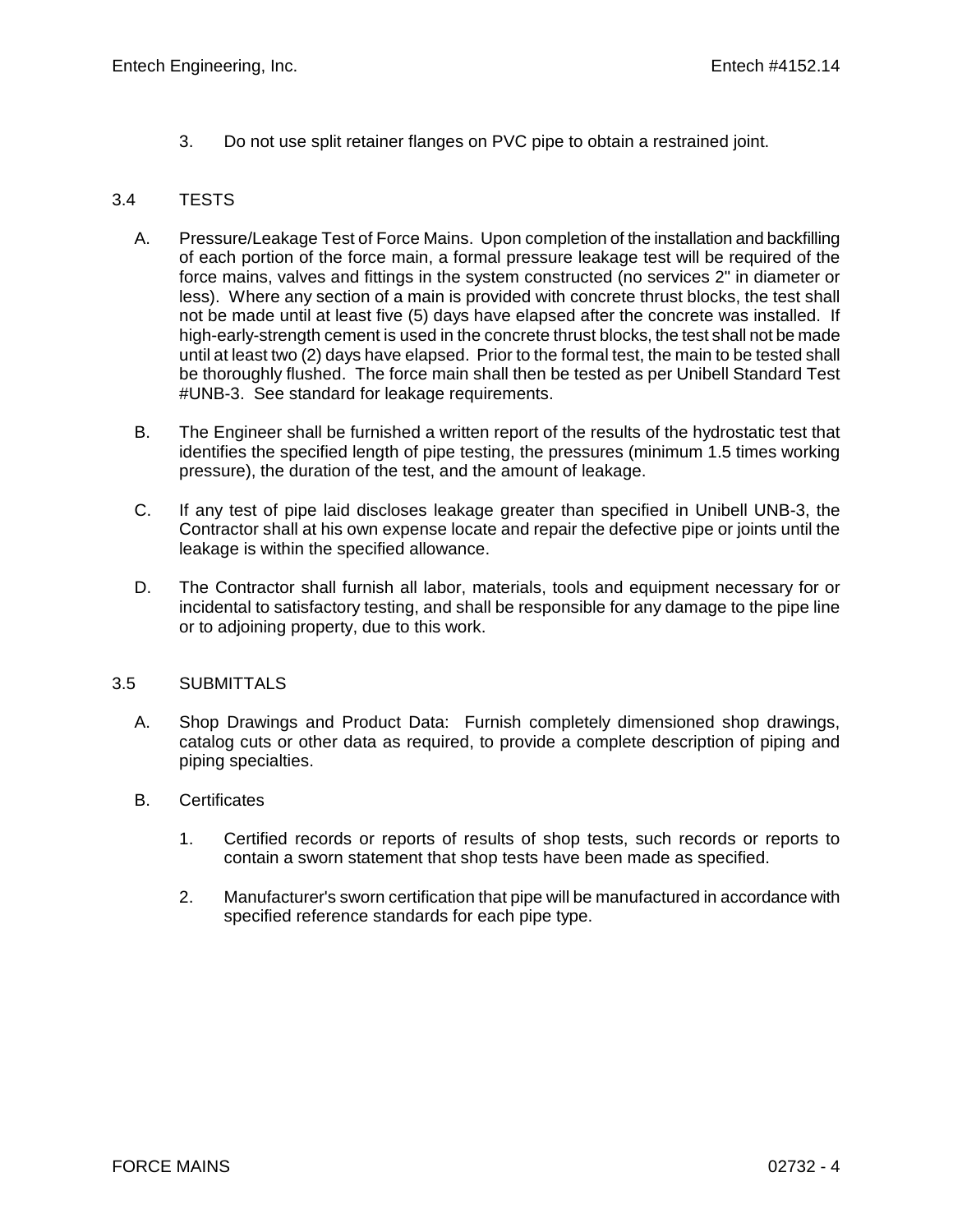# 3.6 PRODUCT DELIVERY, STORAGE, AND HANDLING

A. Transport, handle and store pipe materials and other products specified herein in a manner recommended by the respective manufacturers to prevent damage and defects.

END OF SECTION 02732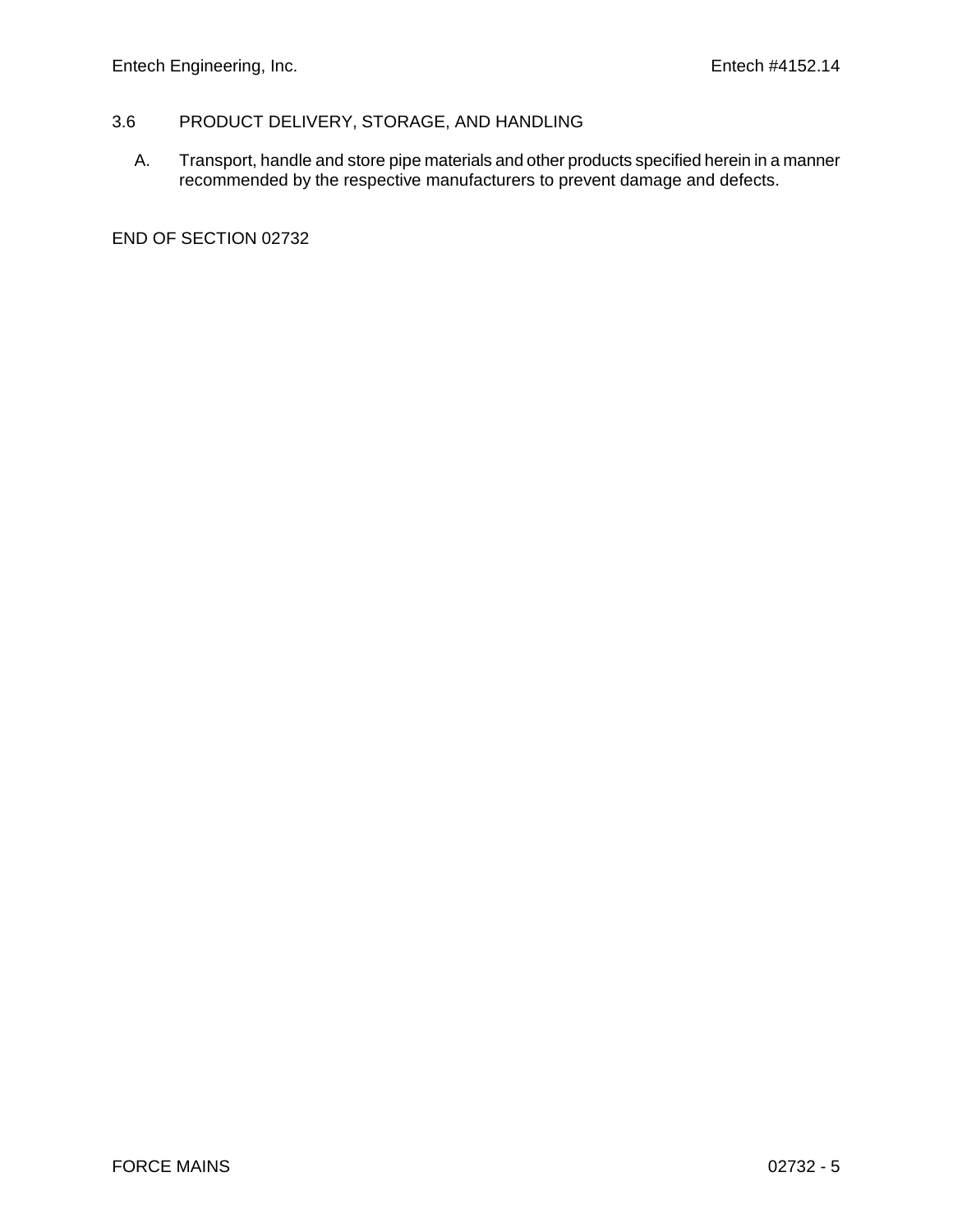# SECTION 02733 – LOW PRESSURE SEWER PIPE (FORCE MAIN)

# PART 1 - GENERAL

### 1.1 SECTION INCLUDES

- A. Low Pressure Sewer Pipe and Fittings.
- B. Site Conditions.
- C. Excavation, Bedding & Backfill.
- D. Anchorage.
- E. Tests.
- F. Submittals.
- G. Product Delivery, Storage and Handling.

#### 1.2 RELATED SECTIONS

- A. Trenching, Backfilling, and Compacting, Section 02221.
- B. Manholes, Section 2605
- C. Cast-in-Place Concrete, Section 03300.

# PART 2 - PRODUCTS

#### 2.1 HIGH DENSITY POLYETHYLENE PIPE (HDPE)

- A. The pipe and fittings shall be made of High Density, Extra High Molecular Weight (EHMW) polyethylene with a standard thermoplastic material designation code of PE3408 and having a cell classification of 345464E per ASTM D3350. The molecular weight category shall be extra high (250,000 to 1,500,000) as per the Gel Permeation Chromatography determination procedure with a typical value of 300,000 to 330,000. The pipe shall be manufactured in accordance with ASTM F714 and/or ASTM D3035.
- B. The manufacturer shall provide certification that the stress regression testing has been performed on the specific product in accordance with ASTM D2837 "Standard Test Method for Obtaining Hydrostatic Design Basis for Thermoplastic Pipe Materials". The certification shall also state the specific resin used and its source.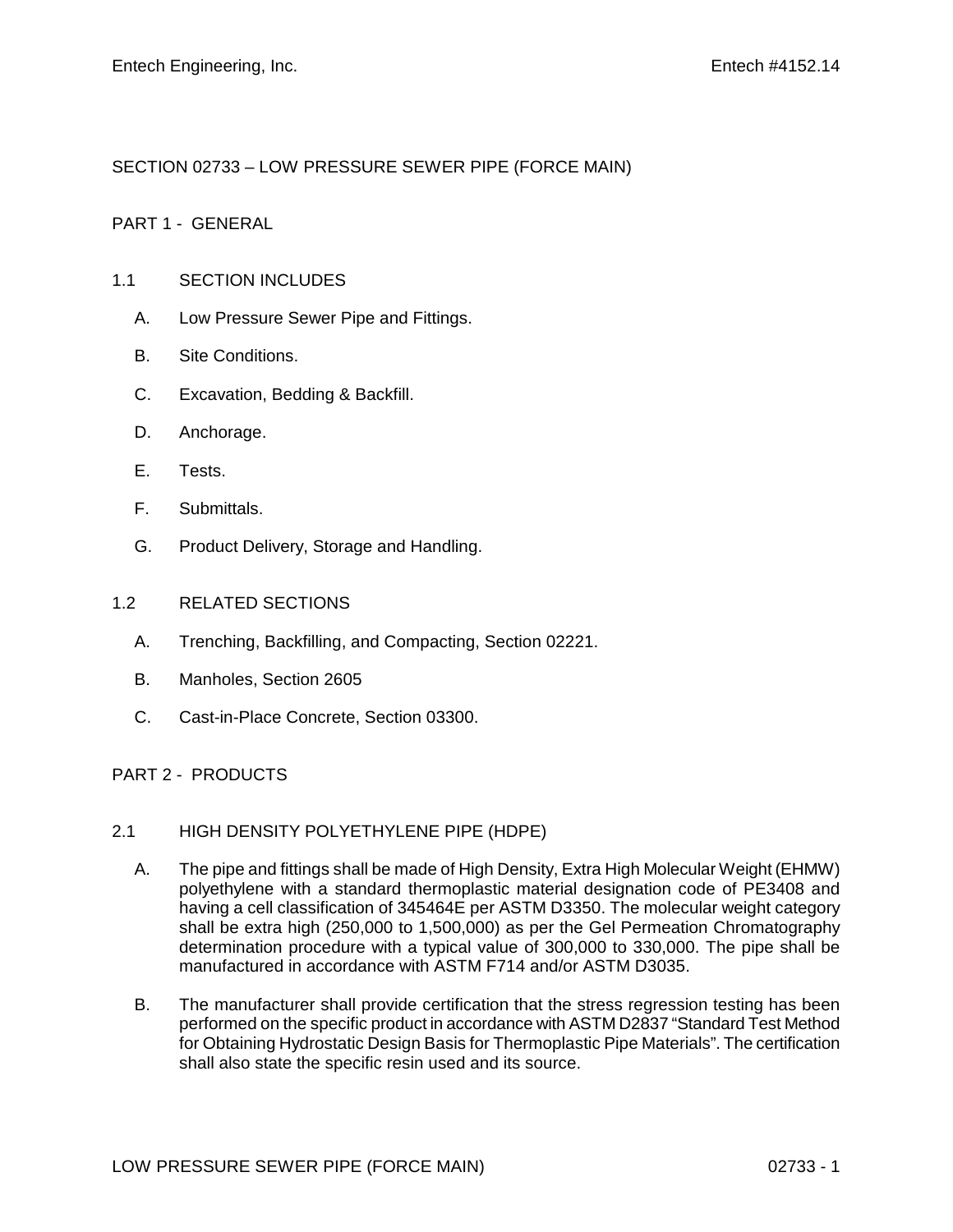- C. HDPE pipe manufactured from materials meeting the specifications of this section shall have an Environmental Stress Crack Resistance of no failures in 10,000 hrs. (ESCR:  $F<sub>O</sub>$ >10,000) when tested in accordance with ASTM F1248.
- D. The pipe and fittings shall have product traceability. The manufacturer shall include a printline on the pipe. This shall notate the manufacturer's name, date of manufacture, the lot and supplier of raw material, plant location, and production shift. The ASTM standard shall also appear as ASTM F714 with the material designation as PE3408.
- E. Both pipe and fittings shall carry the same pressure rating. All fittings shall be pressure rated to match the system piping to which they are joined. At the point of fusion, the outside diameter and minimum wall thickness of the fitting shall match the outside diameter and minimum wall thickness specifications of ASTM F714 for the same size pipe. Fittings shall be manufactured by the pipe manufacturers or be compatible fittings as recommended by the pipe manufacturers. Elbows, tees, and wyes shall be manufactured by mitered fabrication. All fittings shall be derated according to the manufacturer's written specifications, and clearly labeled on the fitting as such.
- F. Force main and lateral HDPE pipe shall meet the dimensional requirements of SDR 11 and SDR 11.5 with a pressure rating of not less than 160 psi.

# PART 3 - EXECUTION

# 3.1 INSTALLATION

- A. Installation shall be in accordance with ANSI/ASTM F585, "Standard Practice for Insertion of Flexible Polyethylene Pipe into Existing Sewers."
- B. The system shall be complete, including special equipment for transport and fusion joining of HDPE pipe. The Contractor shall be familiar with the procedures of installation and joining of pipe sections.
- C. Pipe shall be installed in such a way as to not create tension or compression forces in the pipe. Concrete encasement thrust blocking shall be placed at curvatures greater than forty-five degrees, or where pipe movement is likely to occur, at the direction of the Engineer.

# 3.2 SITE CONDITIONS

- A. Environmental Requirements
	- 1. Keep trenches dewatered until pipe joints have been made and concrete cradle or encasement, if any, have cured.
	- 2. Under no circumstances lay pipe in water or on bedding containing frost.
	- 3. Do not lay pipe when weather conditions are unsuitable, as determined by the Engineer, for pipe laying work.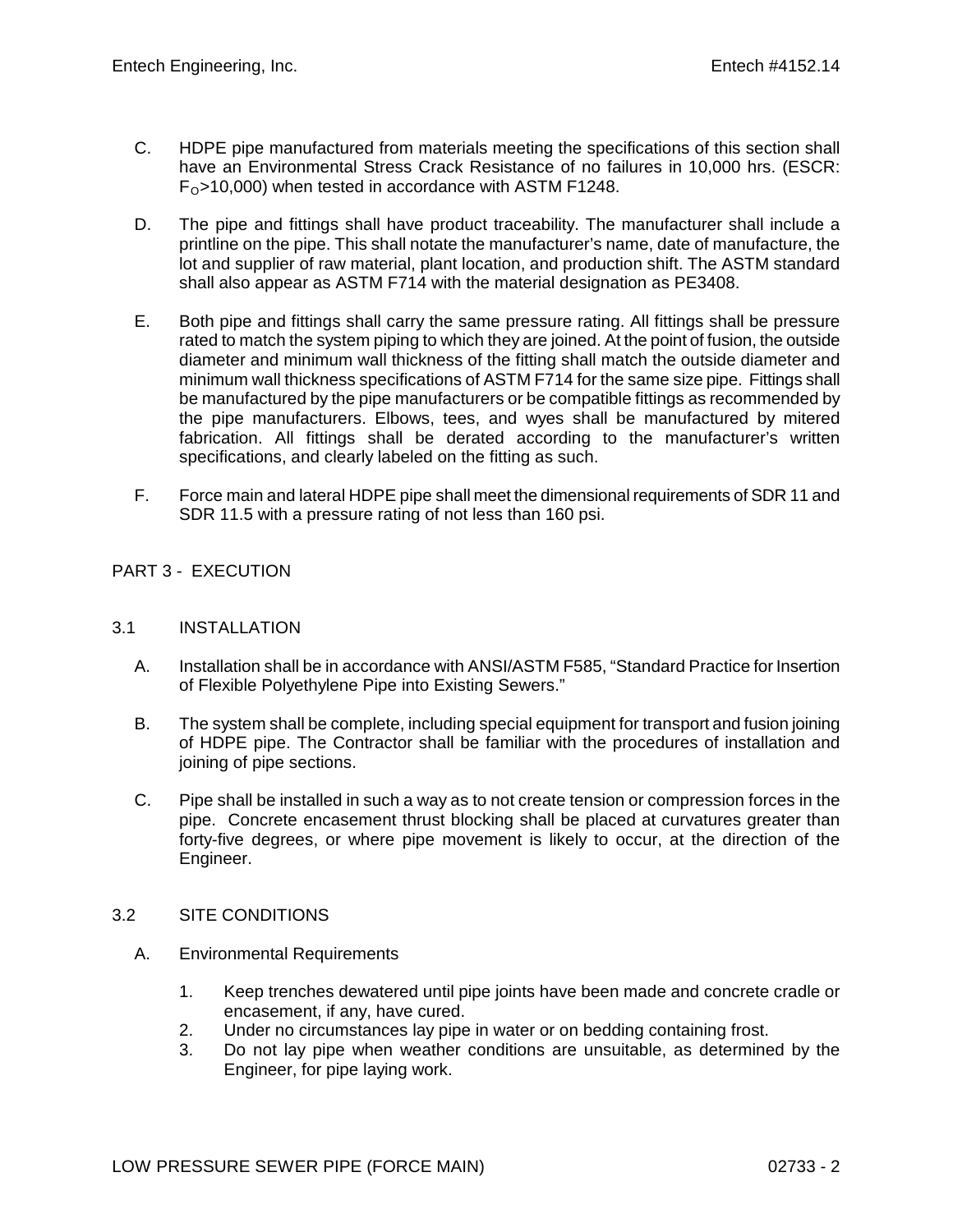# 3.3 EXCAVATION, BEDDING & BACKFILL

- A. Non-metallic force mains to be installed with magnetic underground warning tape.
- B. Where force main is benched into a sewer trench, the sewer backfill shall be installed to the elevation of the force main prior to the force main installation and backfill.

### 3.4 JOINING

- A. Heat Fusion Joining Systems: Pipe and fittings shall be thermal butt fusion, saddle fusion, or socket fusion according to manufacturer recommended procedures.
- B. The manufacturer shall provide fusion training. The Contactor (actual installers) and the onsite joint inspector shall be trained by the manufacturer or manufacturer's authorized representative.
- C. It will not be permitted to join unlike SDR's to one another. Transition from unlike SDR's shall be accomplished by mechanical couplings capable of identical pressure ratings or machined polyethylene nipples where a thicker wall polyethylene has been matched to the companion pipe wall.
- D. Mechanical Joining Systems: HDPE pipe and fittings shall be connected by means of a polyethylene flange adapter and backup ring. The polyethylene flange adapter will be of the same specifications as the LightView except will be made from black plate stock. This method is also approved to join to another piping system or valves. Mechanical compression couplings or full circle encasement clamps may be used depending on the test specification.
- E. Mechanical couplings shall be installed in accordance with the mechanical coupling manufacturer's recommended procedures.
- F. Equipment: The fusion equipment and operator shall be required to demonstrate successful field experience.

# 3.5 TESTS

- A. Pressure/Leakage Test of Force Mains. Upon completion of the installation and backfilling of each portion of the force main, a formal pressure leakage test will be required of the force mains, valves and fittings in the system constructed. Where any section of a main is provided with concrete thrust blocks, the test shall not be made until at least five (5) days have elapsed after the concrete was installed. If high-early-strength cement is used in the concrete thrust blocks, the test shall not be made until at least two (2) days have elapsed. Prior to the formal test, the main to be tested shall be thoroughly flushed. The force main shall then be tested as per Unibell Standard Test #UNB-3. See standard for leakage requirements.
- B. The Engineer shall be furnished a written report of the results of the hydrostatic test that identifies the specified length of pipe testing, the pressures (minimum 1.5 times working pressure), the duration of the test, and the amount of leakage.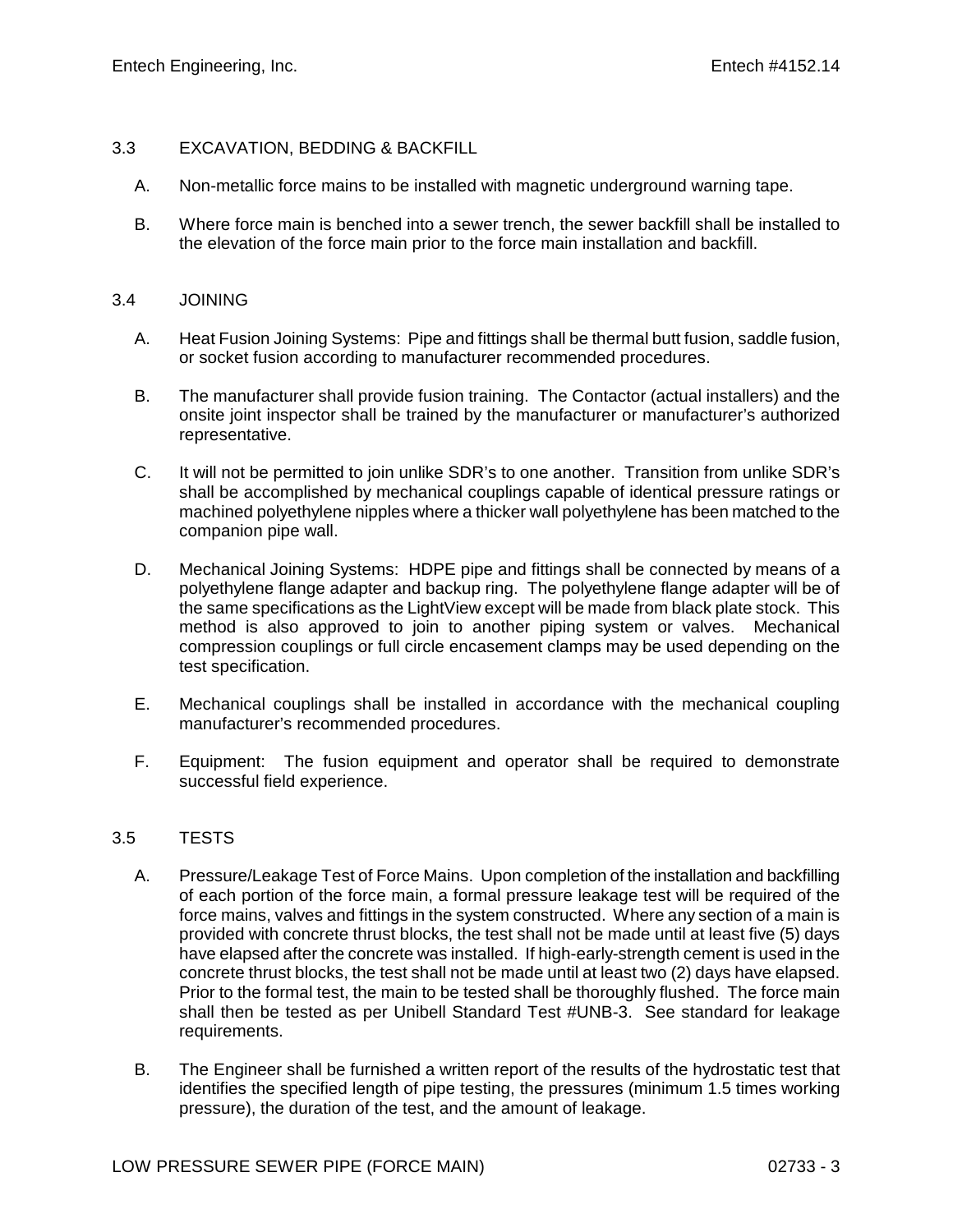- C. If any test of pipe laid discloses leakage greater than specified in Unibell UNB-3, the Contractor shall at his own expense locate and repair the defective pipe or joints until the leakage is within the specified allowance.
- D. The Contractor shall furnish all labor, materials, tools and equipment necessary for or incidental to satisfactory testing, and shall be responsible for any damage to the pipe line or to adjoining property, due to this work.

## 3.6 WARRANTY

A. The manufacturer shall provide evidence that their standard Terms and Conditions of Sales for warranty and guarantee have been one year from date of manufacture for a period of at least five years. It will not be permitted for a manufacturer to waive the date for the period of warranty and guarantee for this project to meet this specification. The one year date of manufacture shall be covered under the standard Terms and Conditions of Sale.

## 3.7 SUBMITTALS

- A. Shop Drawings and Product Data: Furnish completely dimensioned shop drawings, catalog cuts or other data as required, to provide a complete description of piping and piping specialties.
- B. Certificates
	- 1. Certified records or reports of results of shop tests, such records or reports to contain a sworn statement that shop tests have been made as specified.
	- 2. Manufacturer's sworn certification that pipe will be manufactured in accordance with specified reference standards for each pipe type.

## 3.8 PRODUCT DELIVERY, STORAGE, AND HANDLING

A. Transport, handle and store pipe materials and other products specified herein in a manner recommended by the respective manufacturers to prevent damage and defects.

END OF SECTION 02732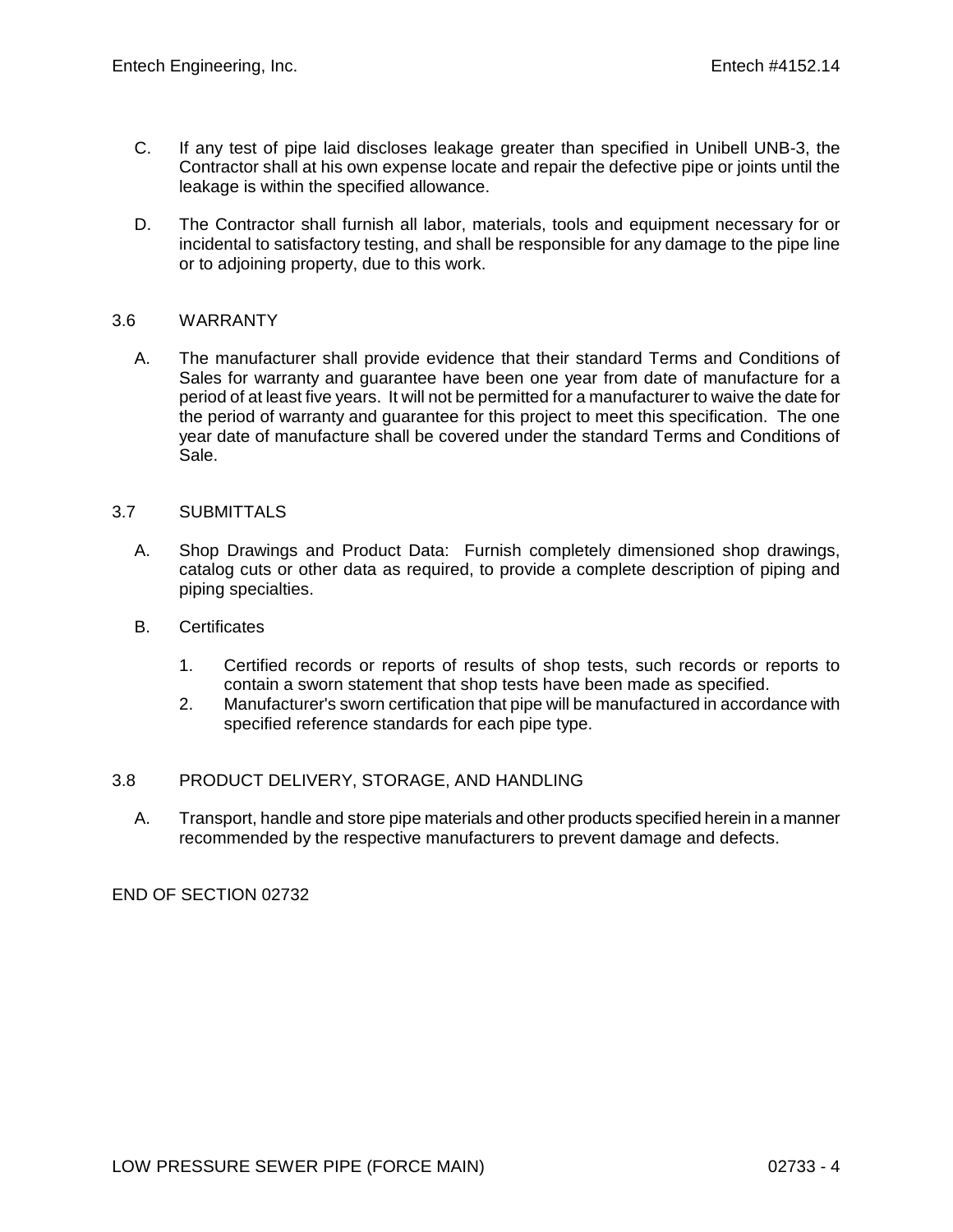SECTION 02966 – VALVE BOXES

PART 1 - GENERAL

### 1.1 DESCRIPTION

A. Refer to details.

## PART 2 - PRODUCTS

#### 2.1 MATERIALS

- A. Type 1: Roadway Style 5-1/4" inside diameter, cast iron, asphaltic coated 3-piece adjustable valve box, round head, with the word "**SEWER**" printed on top.
	- 1. Manufacturers: Bringham & Taylor, Mueller or Tyler.
- B. Type 2: Curb Stop Box: 1" inside diameter upper section, asphaltic coated 2-piece cast iron with operating rod and lid with brass head plug.
	- 1. Manufacturer: Ford Model EA2-40-40-24R or Mueller.
- C. Adjustable Pipe Supports: Provide Standon S92 saddle support for 2- and 3-inch pipes and C92 saddle clamp support for 2-inch pipe with ASTM A36 saddle strap, threaded stud, base plate and ASTM A53 collar/base cups with MIG welding and a corrosion resistant galvanized finish.

#### PART 3 - EXECUTION

## 3.1 INSTALLATION

- A. Install Type 1 valve boxes at every distribution valve, blow-off valve, and hydrant isolation valve.
- B. Provide valve box length as required to accommodate valve depth.
- C. Provide Type 2 valve boxes with extended rods for curb stops.
- D. Support valve boxes in accordance with details.
- E. Valve boxes shall be flush with the finish grade.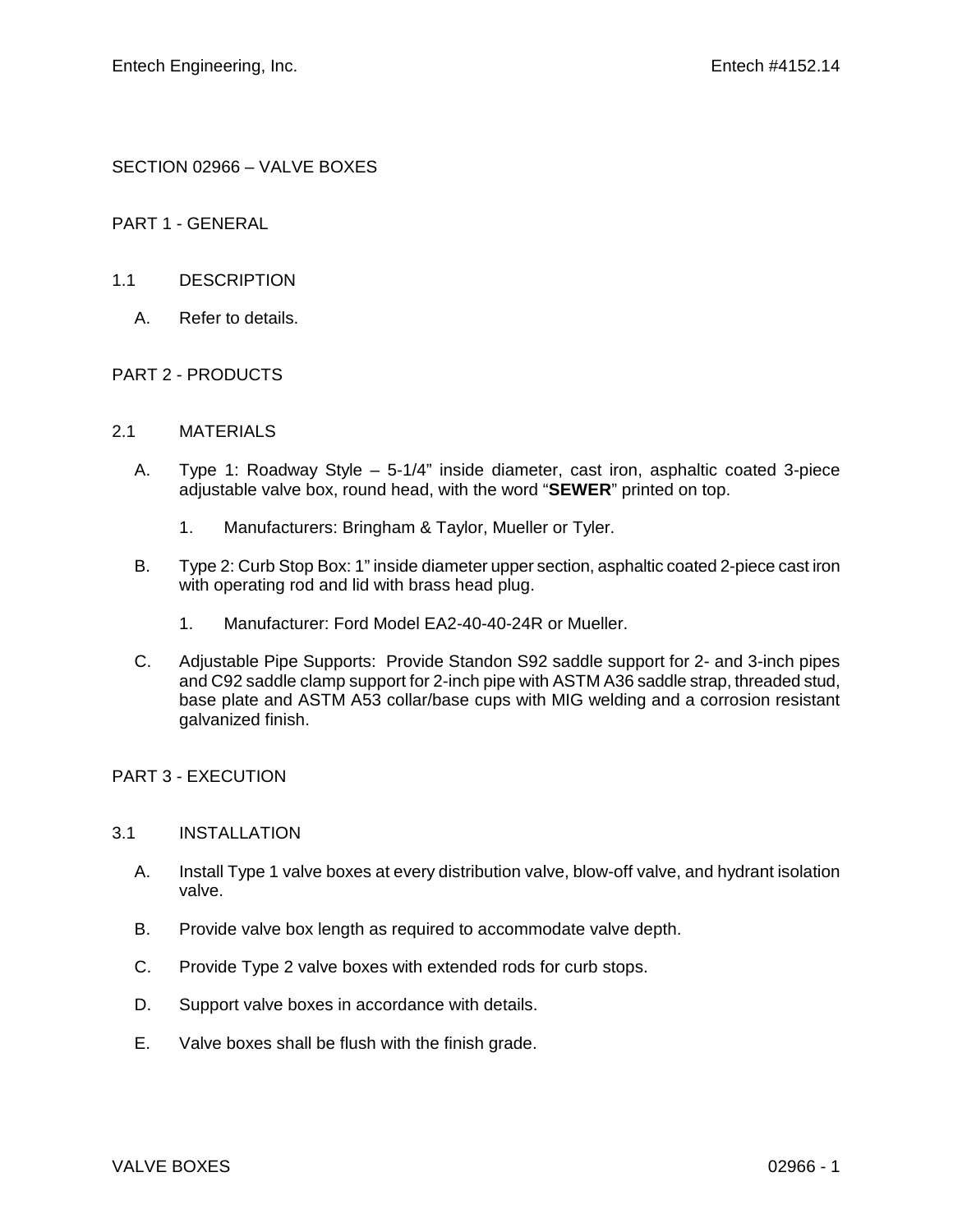F. Locate curb stop valve box in concrete sidewalk. If area does not specify for the installation of sidewalk, provide 4" thick concrete pad a minimum of 12" square as noted on the standard details.

END OF SECTION 02966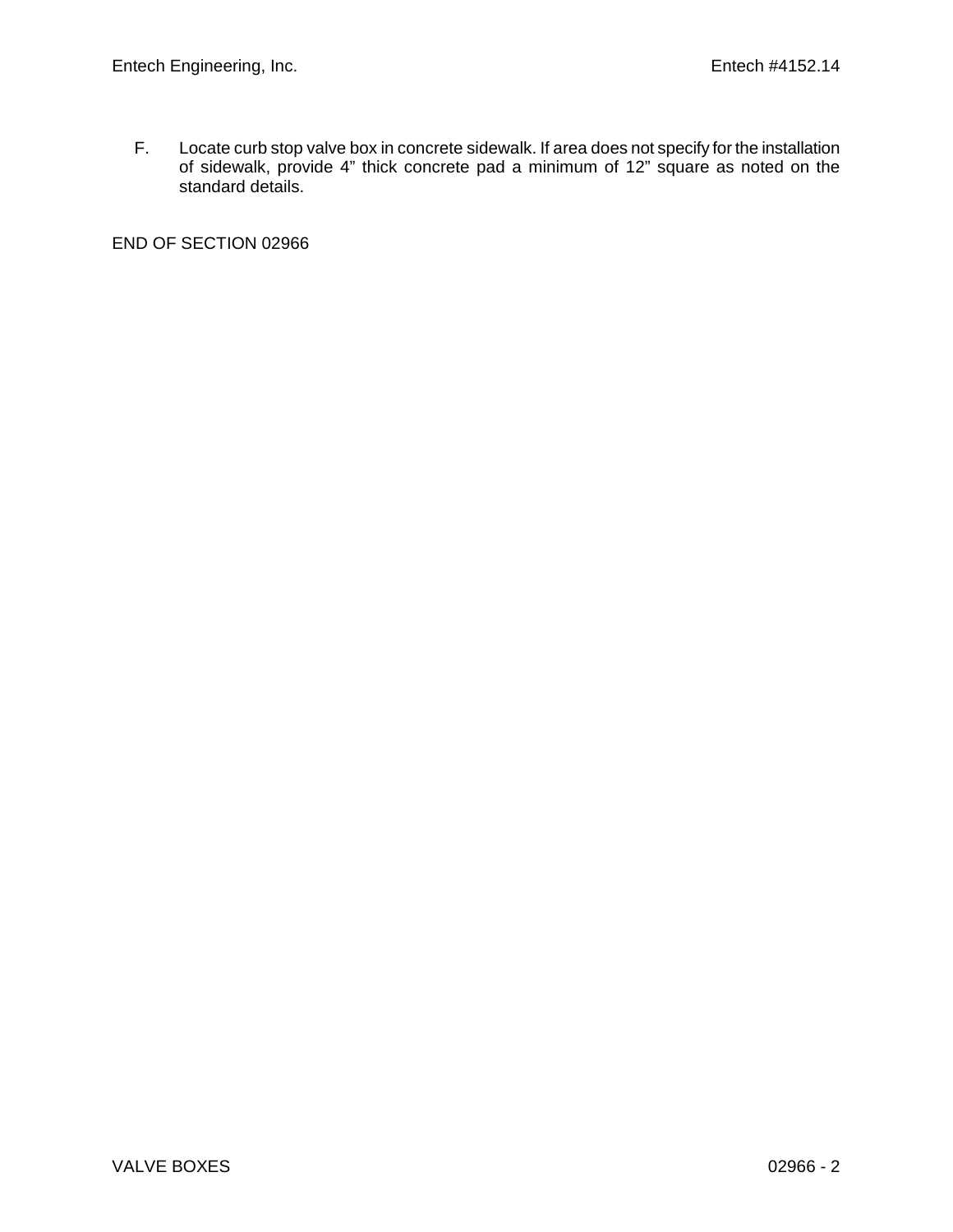# SECTION 02967 – VALVES AND FLUSHING CONNECTION

## PART 1 - GENERAL

### 1.1 DESCRIPTION

A. The Contractor shall provide the equipment and materials listed herein as part of Contract.

## 1.2 SUBMITTALS

A. Shop drawings and product data.

## 1.3 RELATED SECTIONS

- A. Precast Concrete Structure, Section 02605.
- B. Valve Boxes, Section 02966.

# PART 2 - PRODUCTS

## 2.1 MATERIALS

- A. Sewage Combination Air Valve: Provide APCO Model 443WA.1 (2-inch inlet and 1-inch outlet) air release valve where shown on the drawings. Valves shall be provided with shutoff valve, blowoff valve, flush valve and minimum 5-feet rubber hose with quick disconnect coupling for back flushing.
- B. Ball Valve: Provide Nordstrom poly-water HDPE valves for flushing connections as shown on the Drawings. Valves shall be of drop-light shutoff, multiple elastomeric steam seals, smooth full bore, EPDM seat, flanged ends, and 200 psi rated pressure.
- C. Adjustable Pipe Supports: Provide Standon S92 saddle support for 2- and 3-inch pipes and C92 saddle clamp support for 2-inch pipe with ASTM A36 saddle strap, threaded stud, base plate and ASTM A53 collar/base cups with MIG welding and a corrosion resistant galvanized finish.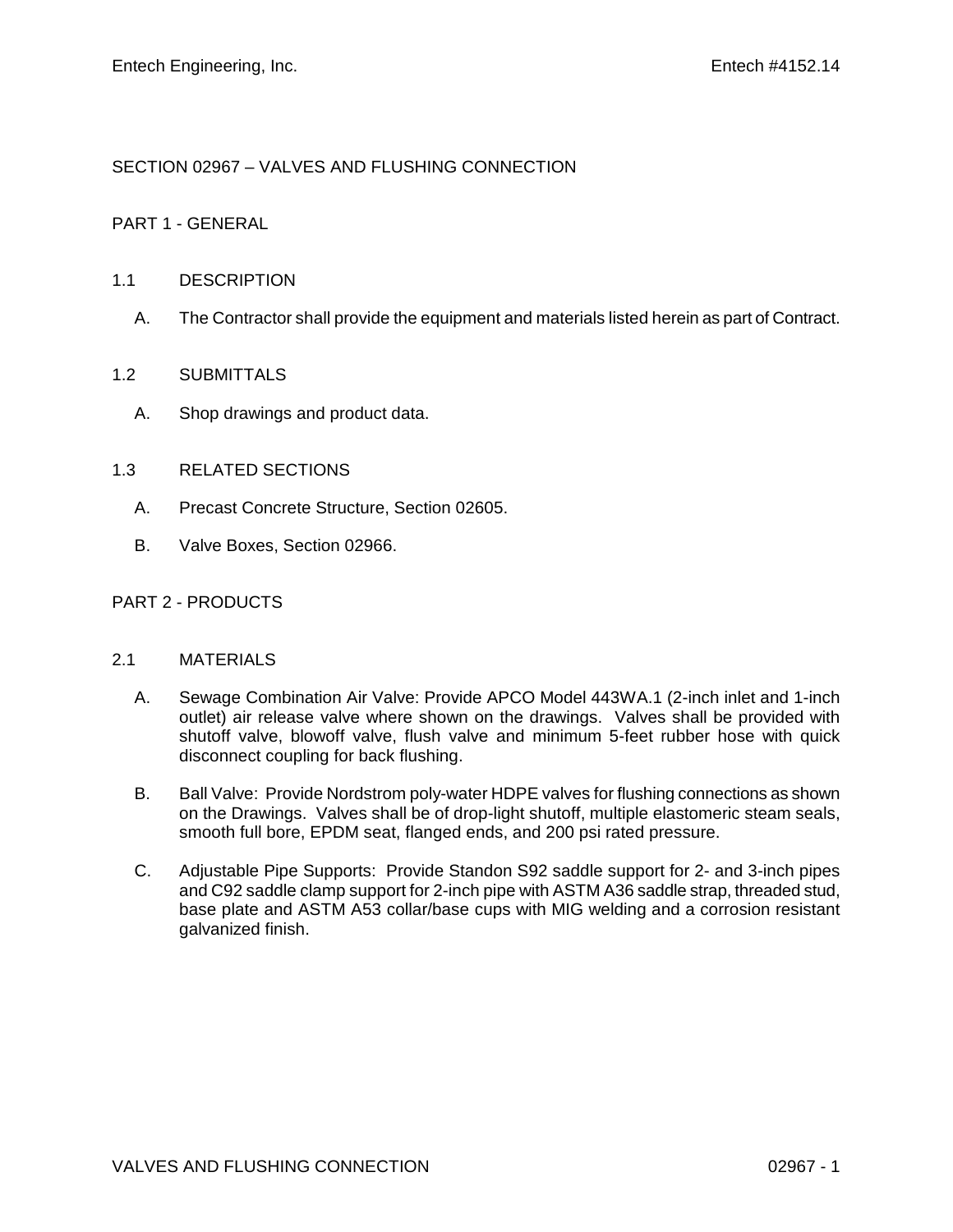D. Flushing Hydrants: Provide 2" Flushing hydrants for the intermediate and terminal cleanout assemblies. The 2" flushing hydrants are to be hidden underground within a heavy duty precast concrete junction box with cover. Provide a 2-1/2" brass NSFT discharge with cap and chain on top of the pipe riser and is exposed within the junction well box. Also exposed in the well is the top of the valve stem for the integral bronze body ball valve with automatic weep that allow for the hydrant barrel to drain. Basis of design is Gil Industries or an approved equal. Utilize two (2)  $45^{\circ}$  elbows in lieu of a 90 $^{\circ}$  elbow. Refer to the drawings for more information.

# PART 3 - EXECUTION

- 3.1 EQUIPMENT
	- A. Equipment described in this Section to be installed at the location shown on the drawings, as applicable. Where equipment is not shown, or where equipment is a portable item, deliver to Owner prior to completion of Contract.

END OF SECTION 02967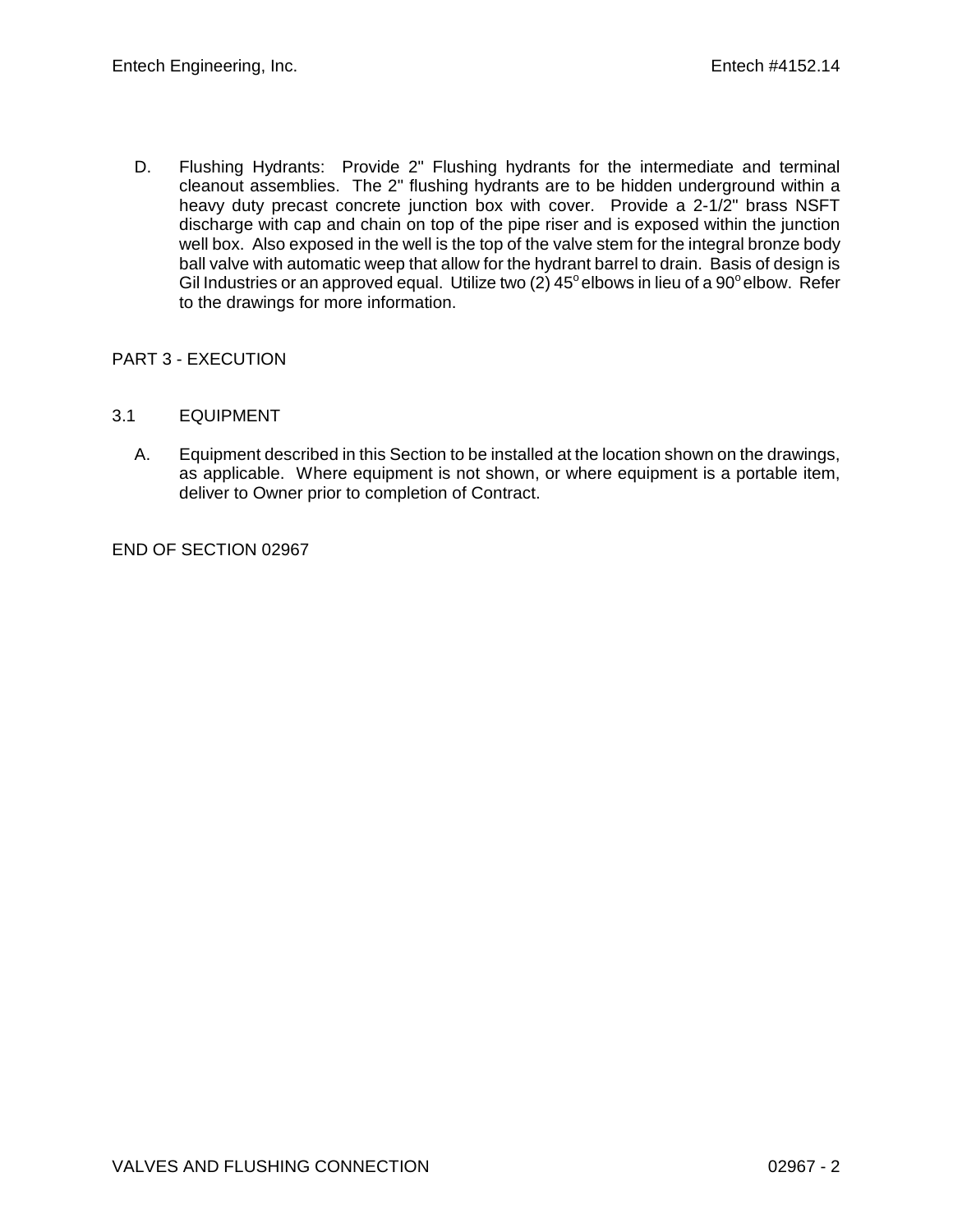# SECTION 03300 - CAST-IN-PLACE CONCRETE

## PART 1 - GENERAL

## 1.1 SECTION INCLUDES

- A. Concrete materials and mixes for the following:
	- 1. Concrete Cradle and/or Encasement.
	- 2. Reaction Backing (Thrust Blocks).
	- 3. Manhole Base Channel Fill.
	- 4. Manhole Bases.
	- 5. Anti-Flotation Rings.
	- 6. Concrete Footings, Equipment Foundations, Slabs on Grade.

#### 1.2 REFERENCES

- A. American Association of State Highway and Transportation Officials, AASHTO M182 Burlap cloth made from Jute or Kenaf.
- B. American Concrete Institute:
	- 1. ACI 301 Specifications for Structural Concrete for Buildings.
	- 2. ACI 304 Recommended Practice for Measuring, Mixing, Transporting and Placing Concrete.
	- 3. ACI 305R Hot Weather Concreting.
	- 4. ACI 306R Cold Weather Concreting.
	- 5. ACI 308 Standard Practice for Curing Concrete.
	- 6. ACI 309 Standard Practice for Consolidation of Concrete.<br>7. ACI 318 Building Code Requirements for Reinforced Conc
	- ACI 318 Building Code Requirements for Reinforced Concrete.
- C. American Society for Testing and Materials:
	- 1. ASTM C33 Concrete Aggregates.
	- 2. ASTM C39 Compressive Strength of Cylindrical Concrete Specimens.
	- 3. ASTM C94 Ready Mixed Concrete.
	- 4. ASTM C143 Slump of Portland Cement Concrete.
	- 5. ASTM C150 Portland Cement.
	- 6. ASTM C171 Sheet Materials for Curing Concrete.
	- 7. ASTM C171 Sampling Freshly Mixed Concrete.<br>8. ASTM C173 Air Content of Freshly Mixed Concr
	- 8. ASTM C173 Air Content of Freshly Mixed Concrete by the Volumetric Method.
	- 9. ASTM C231 Air Content of Freshly Mixed Concrete by the Pressure Method.
	- 10. ASTM C260 Air Entraining Admixtures for Concrete.
	- 11. ASTM C309 Liquid Membrane Forming Compounds for Curing Concrete.
	- 12. ASTM C494 Chemical Admixtures for Concrete.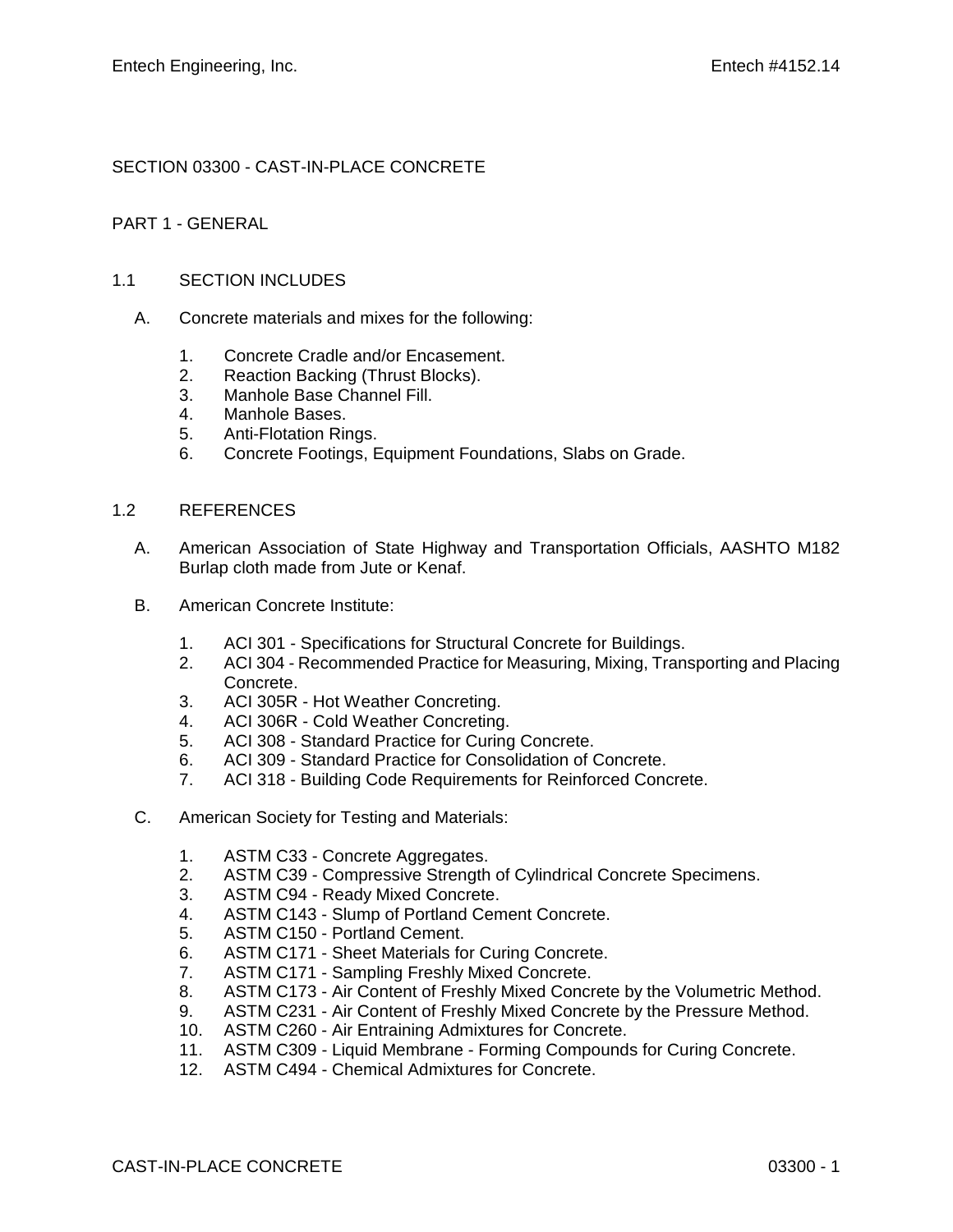# PART 2 - PRODUCTS

## 2.1 MATERIALS

- A. Portland Cement: ASTM C150 of the following type:
	- 1. For concrete which will be in contact with sewage: Type II, Moderate Sulfate Resistance.
	- 2. For all other uses: Type I, Normal.
- B. Aggregates: Meeting requirements of ASTM C33.
- C. Water: Potable quality, clean and free of injurious amounts of oil, acid, alkali, organic matter, suspended matter, and other deleterious substances.
- D. Concrete Admixtures:
	- 1. Air-Entraining Admixture: Use a product conforming to ASTM C260, certified by manufacturer to be compatible with other required admixtures.
	- 2. Water-Reducing Admixture: ASTM C494, Type A, and containing not more than 0.1 percent chloride ions.
	- 3. High-Range Water-Reducing Admixture (Super Plasticizer): ASTM C494, Type F or Type G and containing not more than 0.1 percent chloride ions.
	- 4. Water-Reducing, Non-Chloride Accelerator Admixture: ASTM C494, Type E, and containing not more than 0.1 percent chloride ions.
	- 5. Water-Reducing, Retarding Admixture: ASTM C494, Type D, and containing not more than 0.1 percent chloride ions.
	- 6. Prohibited Admixtures: Calcium chloride thyocyanates or admixtures containing more than 0.1 percent chloride ions are not permitted.
- E. Moisture-Retaining Cover: One of the following, complying with ASTM C171.
	- 1. Waterproof paper.
	- 2. Polyethylene film.
	- 3. Polyethylene-coated burlap.
- F. Liquid Membrane-Forming Curing Compound: Liquid type membrane-forming curing compound complying with ASTM C309, type I, Class A. Moisture loss not more than 0.055 gr/sq cm when applied at 200 sq ft/gal.
	- 1. Acceptable Manufacturers:
		- a. Masterseal; Master Builders.
		- b. L&M Cure; L&M Construction Chemicals.
		- c. Substitutions: Under provisions of Section 01600.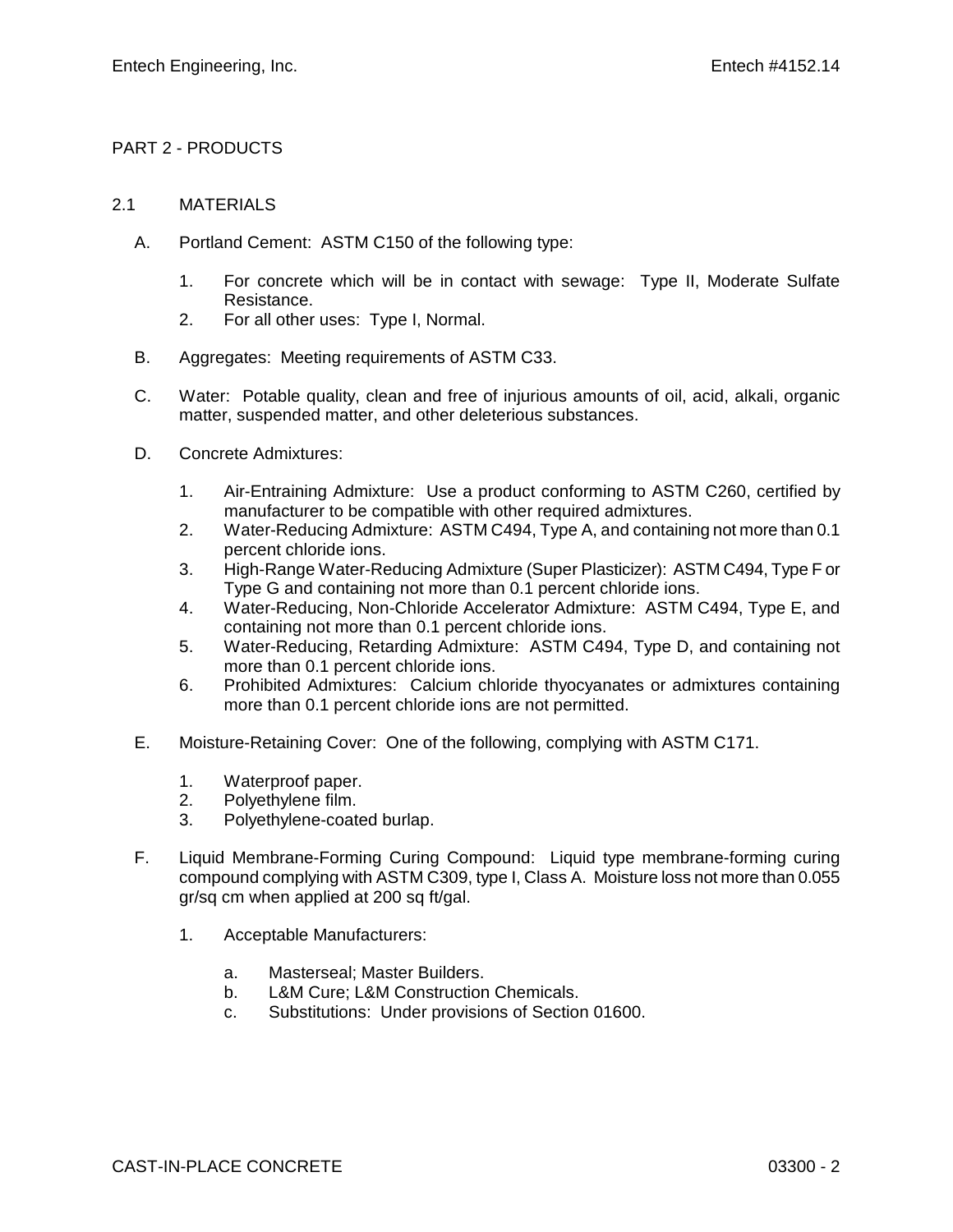### 2.2 PROPORTIONING AND DESIGN OF MIXES

- A. Prepare design mixes for each type and strength of concrete by either laboratory trial batch or field experience methods as specified in ACI 301.
- B. Compressive Strength:
	- 1. Provide concrete with 28 day compressive strength as specified in other Specification Sections.
	- 2. Where no compressive strength is specified, use 3,000 psi concrete.
- C. Admixtures:
	- 1. Use water-reducing admixture or high range water-reducing admixture (super plasticizer) in concrete as required for placement and workability.
	- 2. Use non-chloride accelerating admixture in concrete slabs placed at ambient temperatures below  $50^{\circ}$ F.
	- 3. Use high-range water-reducing admixture in pumped concrete, concrete required to be watertight, and concrete with water/cement ratios below 0.50.
	- 4. Use air-entraining admixture in exterior exposed concrete, unless otherwise indicated. Add air-entraining admixture at manufacturer's prescribed rate to result in concrete at point of placement having total air content with a tolerance of plus-orminus 1-1/2 percent within following limits:
		- a. Concrete exposed to freezing and thawing, deicer chemicals, or subjected to hydraulic pressure:

| Maximum        | <b>Air Content</b> |
|----------------|--------------------|
| Aggregate Size | $(%$ by            |
| (inches)       | Volume)            |
| 1/2            | $5-9$              |
| 3/4            | $4 - 8$            |
|                | $3.5 - 6.5$        |
| $1 - 1/2$      | $3-6$              |
| 2              | $2.5 - 5.5$        |
| З              | $1.5 - 4.5$        |

- D. Water-Cement Ratio: Provide concrete for following conditions with maximum watercement (W.C.) ratios as follows:
	- 1. Concrete with 28 day compressive strength required to be 3,000 or higher: 0.58 maximum (non air-entrained), 0.40 maximum (air-entrained).
- E. Slump Limits: Proportion and design mixes to result in concrete slump at point of placement as follows:
	- 1. Slump: Not less than 1" nor more than 4", except when super plasticizer is used, slump may be as high as eight inches.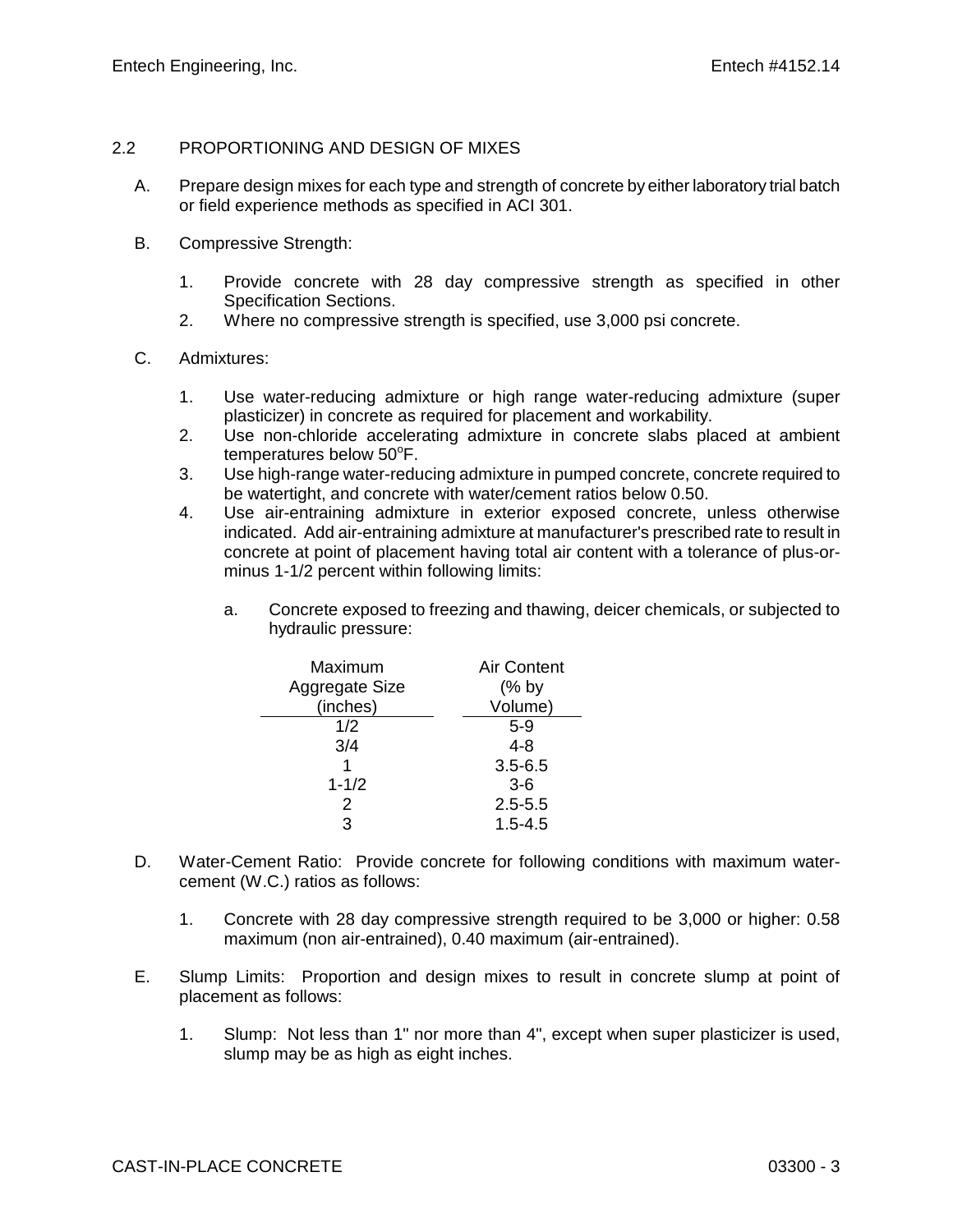#### 2.3 CONCRETE MIXES

- A. Job-Site Mixing: Not Allowed.
- B. Ready-Mix Concrete: Comply with requirements of ASTM C94, and as herein specified.
	- 1. During hot weather, or under conditions contributing to rapid setting of concrete, a shorter mixing time than specified in ASTM C94 may be required.
	- 2. When air temperature is between  $85^{\circ}$ F and  $90^{\circ}$ F, reduce mixing and delivery time from 1-1/2 hours to 75 minutes, and when air temperature is above  $90^{\circ}$ F, reduce mixing and delivery time to 60 minutes.

#### PART 3 - EXECUTION

#### 3.1 CONCRETE PLACEMENT

- A. General: comply with ACI 304 "Recommended Practice for Measuring, Mixing, Transporting, and Placing Concrete", and as herein specified.
- B. Cold Weather Placing: Protect concrete work from physical damage or reduced strength which could be caused by frost, freezing actions, or low temperatures, in compliance with ACI 306.
- C. Hot Weather Placing: When hot weather conditions exist that would seriously impair quality and strength of concrete, place concrete in compliance with ACI 305.

## 3.2 CONCRETE CURING AND PROTECTION

- A. General: Protect freshly placed concrete from premature drying and excessive cold or hot temperatures.
	- 1. Start initial curing as soon as free water has disappeared from concrete surface after placing and finishing. Weather permitting, keep continuously moist for not less than seven days.
	- 2. Begin final curing procedures immediately following initial curing and before concrete has dried. Continue final curing for at least seven days in accordance with ACI 301 procedures. Avoid rapid drying at end of final curing period.
- B. Curing Methods: Perform curing of concrete by curing and sealing compound, by moist curing, by moisture-retaining cover curing, and by combinations thereof, in accordance with ACI 308.

#### 3.3 FINISHES

A. Provide a steel troweled floor finish on the floors of the generator stations.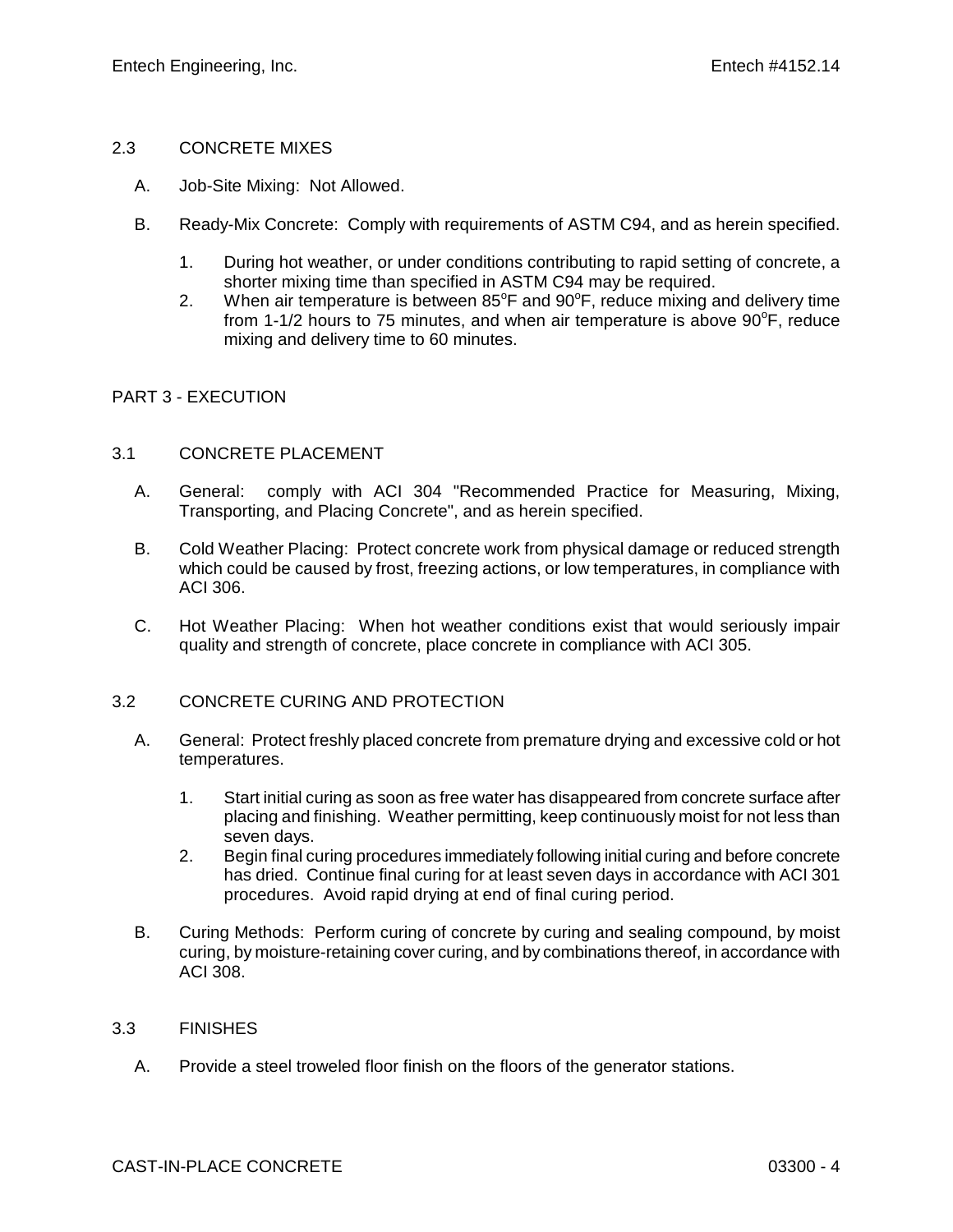# 3.4 QUALITY CONTROL

- A. Sampling and testing for quality control during placement of concrete may include the following, as directed by Engineer.
	- 1. Sampling Fresh Concrete: ASTM C172, except modified for slump to comply with ASTM C94.
	- 2. Slump: ASTM C143; one test at point of discharge for each day's pour of each type of concrete; additional tests when concrete consistency seems to have changed.
	- 3. Air Content: ASTM C173, volumetric method; ASTM C231 pressure method; one for each day's pour of each type of air-entrained concrete.
	- 4. Concrete Temperature; Test hourly when air temperature is  $40^{\circ}$  F and below, and when 80°F and above; and each time a set of compression test specimens made.
	- 5. Compressive Strength Tests: ASTM C39; one set for each day's pour exceeding 5 cubic yards plus additional sets for each 50 cubic yards over and above the first 25 cubic yards of each concrete class placed in any one day; one specimen tested at seven days, two specimens tested at 28 days, and one specimen retained in reserve for later testing if required. The average compressive strength for the two 28 day specimens will be used to determine compliance with the compressive strength requirements.

END OF SECTION 03300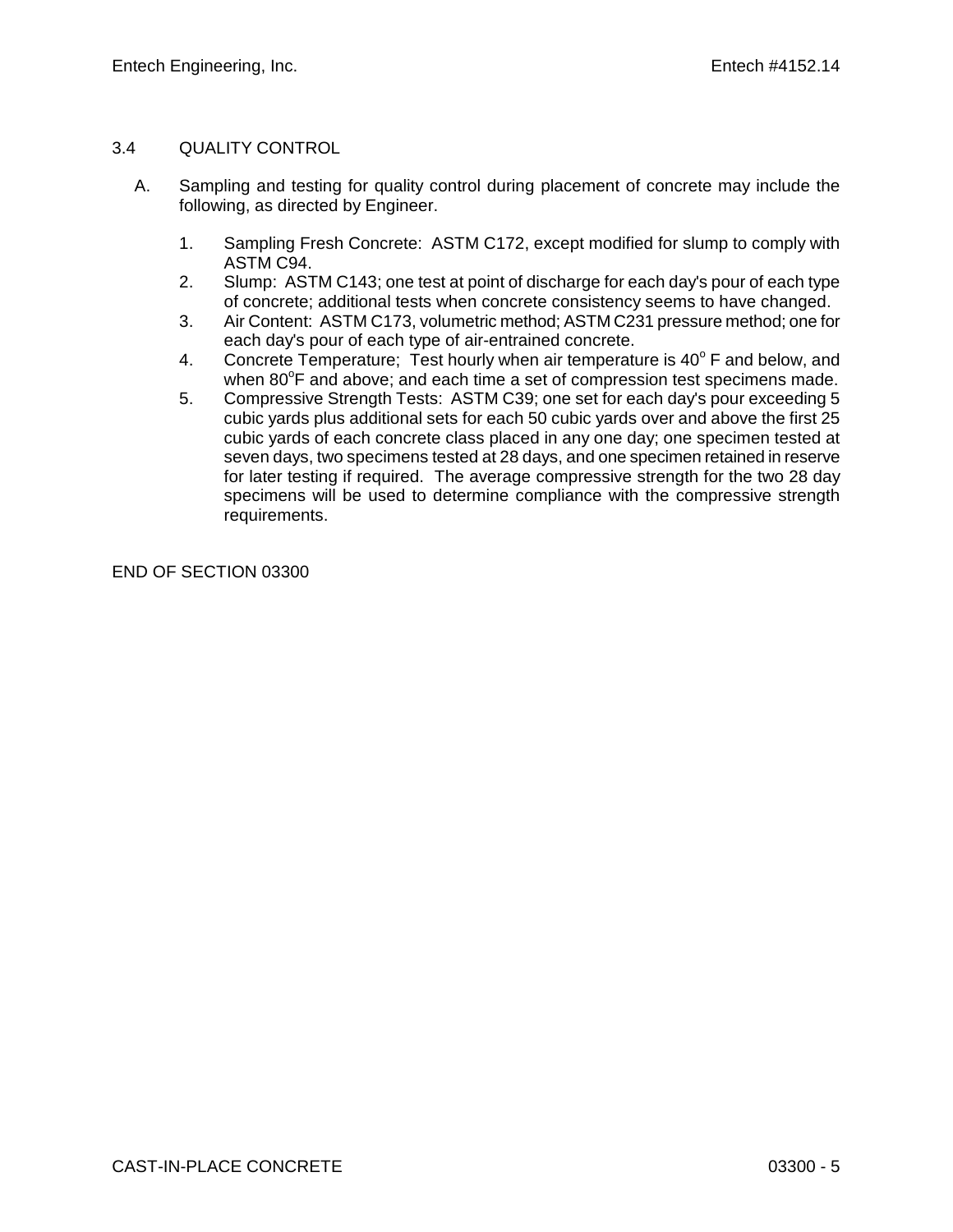# SECTION 11100 - SEWAGE PUMPING STATIONS

## PART 1 - GENERAL

### 1.1 SECTION INCLUDES

- A. Concrete Wet Well.
- B. Valve Chamber
- C. Submersible Pumps
	- a. Pump Motor
		- b. Motor Starter
		- c. Pump Controls
- D. Sewage Grinder
- E. Emergency Generator

#### 1.2 RELATED SECTIONS

- A. Trenching, Backfilling, and Compacting, Section 02221.
- B. Force Mains, Section 2732
- C. Valves and Flushing Connections, Section 02967
- D. Cast-in-Place Concrete, Section 03300.

#### 1.3 GENERAL GUIDELINES

- A. The intent of this section of the specifications is to provide the Developer / Contractor with **General Guidelines** for the design and construction of sewage pumping stations. Each pumping station is unique and will need to be designed and constructed as such.
- B. Nothing in these specifications shall preclude the Developer / Contractor from conformance with the PADEP Domestic Wastewater Facilities Manual. Where conflicts occur the more stringent requirement shall govern.

#### 1.4 PERFORMANCE REQUIREMENTS

- A. Pressure ratings of sewage pumps and discharge piping components shall be at least 150% of the sewage pump discharge pressure but not less than 150 psig.
- B. Force main velocities shall be a minimum of 2 ft/sec with 3 to 3.5 ft/sec preferred. Maximum velocity shall be 6 ft/sec.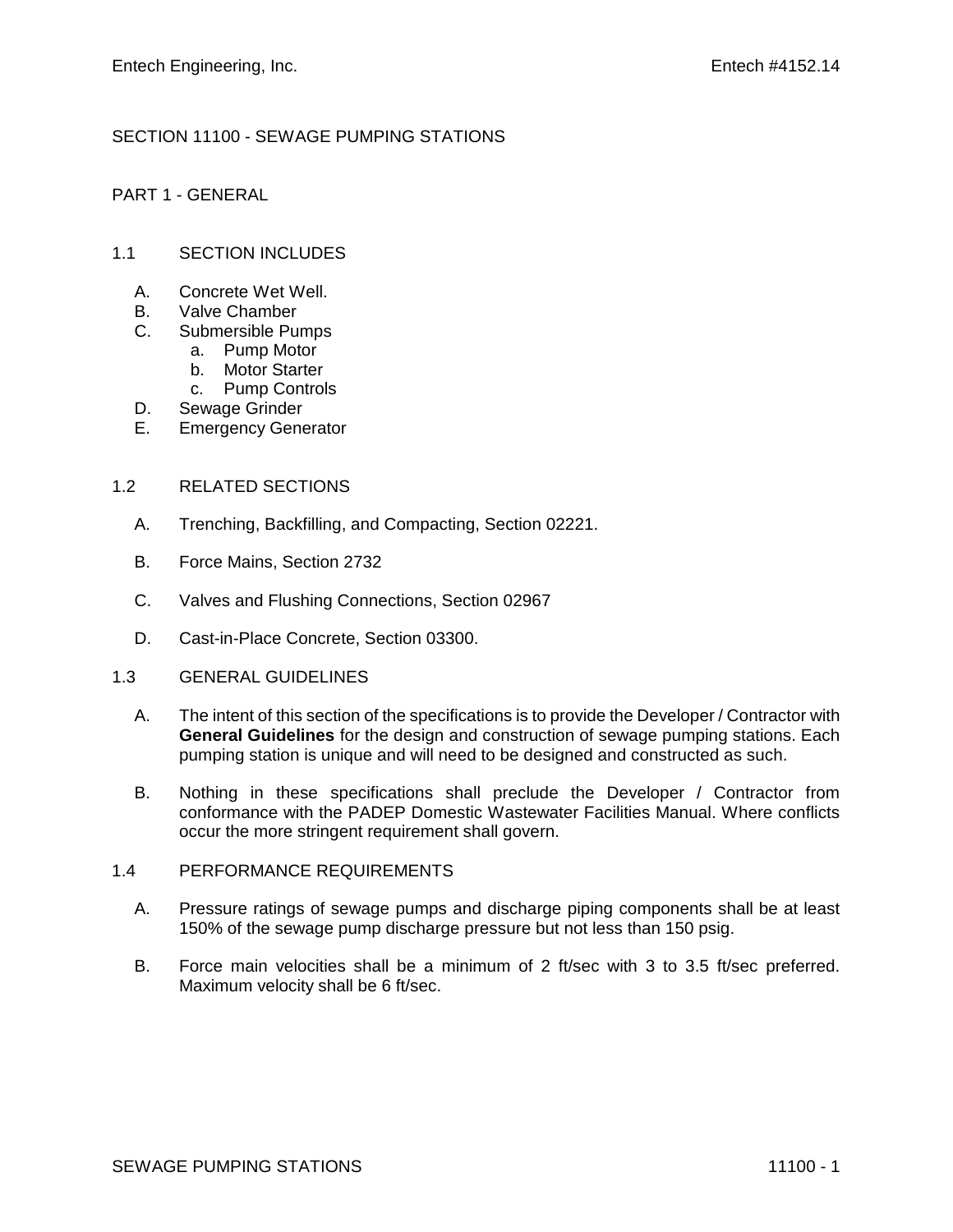## 1.5 SUBMITTALS

- A. Shop Drawings and Product Data:
	- 1. Manufacturer's published detail drawings showing the wiring diagrams, pipe, joints, fittings, connection details, equipment, materials, procedures for fabrication and erection, adapters, appurtenances, procedures for earthwork, shoring, bracing, procedure of dewatering, methods of installation and testing, and other relevant details of the complete installation, modified to suit design conditions if required, and Contractor prepared drawings as applicable.
	- 2. Manufacturer's descriptive literature and specifications covering the product specified. Include installation information.
- B. Certificates:
	- 1. Submit test certificates for each consignment or shipment to indicate all materials and equipment required by the Specifications are satisfactorily tested by the manufacturer and found to comply with specified requirements.
- B. Design Engineer's Report:
	- 1. Design Engineer's report listed pump capacities and detailing pump selection method and calculations. Manufacturer's data on pumps shall include pump characteristic curves showing head, capacity, efficiency, and brake horsepower.
- B. Operation and Maintenance Manual:
	- 1. The Developer / Contractor shall furnish for submission with each unit or set of identical mechanical units copies of printed instruction books. These books shall include operation, maintenance and repair information, location and telephone number where spare parts may be ordered, plus a parts list. The parts list shall indicate the various parts by their name, number, and diagram.

#### 1.3 QUALITY ASSURANCE

- A. Workmanship and Guarantee
	- 1. The manufacturer of the pumping station shall have a minimum of five years experience in the design and manufacture of submersible pumping stations and shall guarantee the structure and all equipment to be free from defects in materials and workmanship for a period of up to one year from date of start-up.
	- 2. Warranties and guarantees by the suppliers of various components in lieu of a single-source responsibility by the manufacturer will not be accepted. The manufacturer shall be solely responsible for the guarantee of the station and all components, with the exception of the flow metering and remote monitoring system. These shall be warranted by their respective manufacturers.
	- 3. In the event a component fails to perform as specified or is proven defective in service during the guarantee period, the manufacturer shall provide a replacement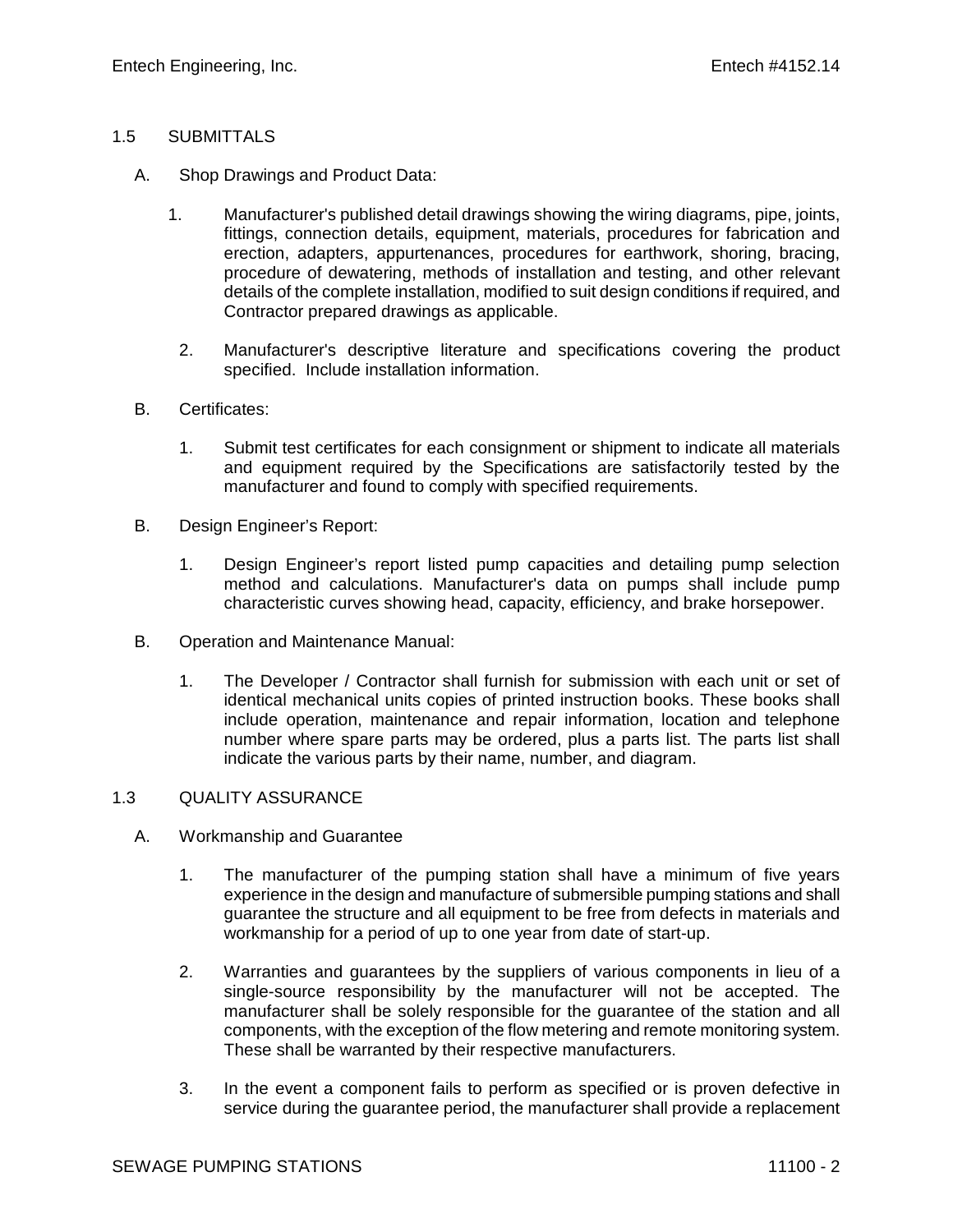part without cost to the Owner. Manufacturer shall further provide, without cost, such labor as may be required to replace, repair, or modify major components such as the pumps, pump motors, and sewage piping manifold.

# C. Factory Tests

- 1. All components of the pumping station shall be given an operational test of all equipment at the factory to check for excessive vibration, for leaks in all piping or seals, for correct operation of the control systems and all auxiliary equipment. Pumps shall take suction in a manner to simulate actual service conditions. The control panel shall undergo a full operational test with all systems operating.
- 2. Each pump shall be factory tested by the manufacturer for capacity, power requirements, and efficiency at the specified minimum operating head, rated heat, shut-off head, and at three points as necessary to provide a certified pump performance curves. Certified curves will be provided for each serial number pump being supplied to the project and be performed to Hydraulic Institute test level A standards for engineer's review prior to shipment.

# 1.3 PRODUCT STORAGE AND HANDLING

- A. General
	- 1. The Contractor shall at all time take necessary steps to protect and preserve all materials, supplies, equipment and all work which has been performed.
	- 2. Should work be suspended temporarily because of inclement weather or other causes, the Contractor shall take such steps as are necessary to protect materials, supplies, equipment and work performed against damage and injury. Any damaged materials, supplies, equipment, or work performed shall be removed and replaced at the expense of the Contractor.
- B. Storage and Handling
	- 1. In all cases, equipment and materials shall be stored per manufacturer instructions so that equipment and materials shall remain undamaged and in suitable condition for installation. Damaged equipment and materials shall be replaced at the expense of the Contractor.
	- 2. All materials shall be so handled that the coating and/or linings shall not be damaged. If any part of the coating or lining is damaged, it shall be repaired or replaced by the Contractor at no cost to the Owner.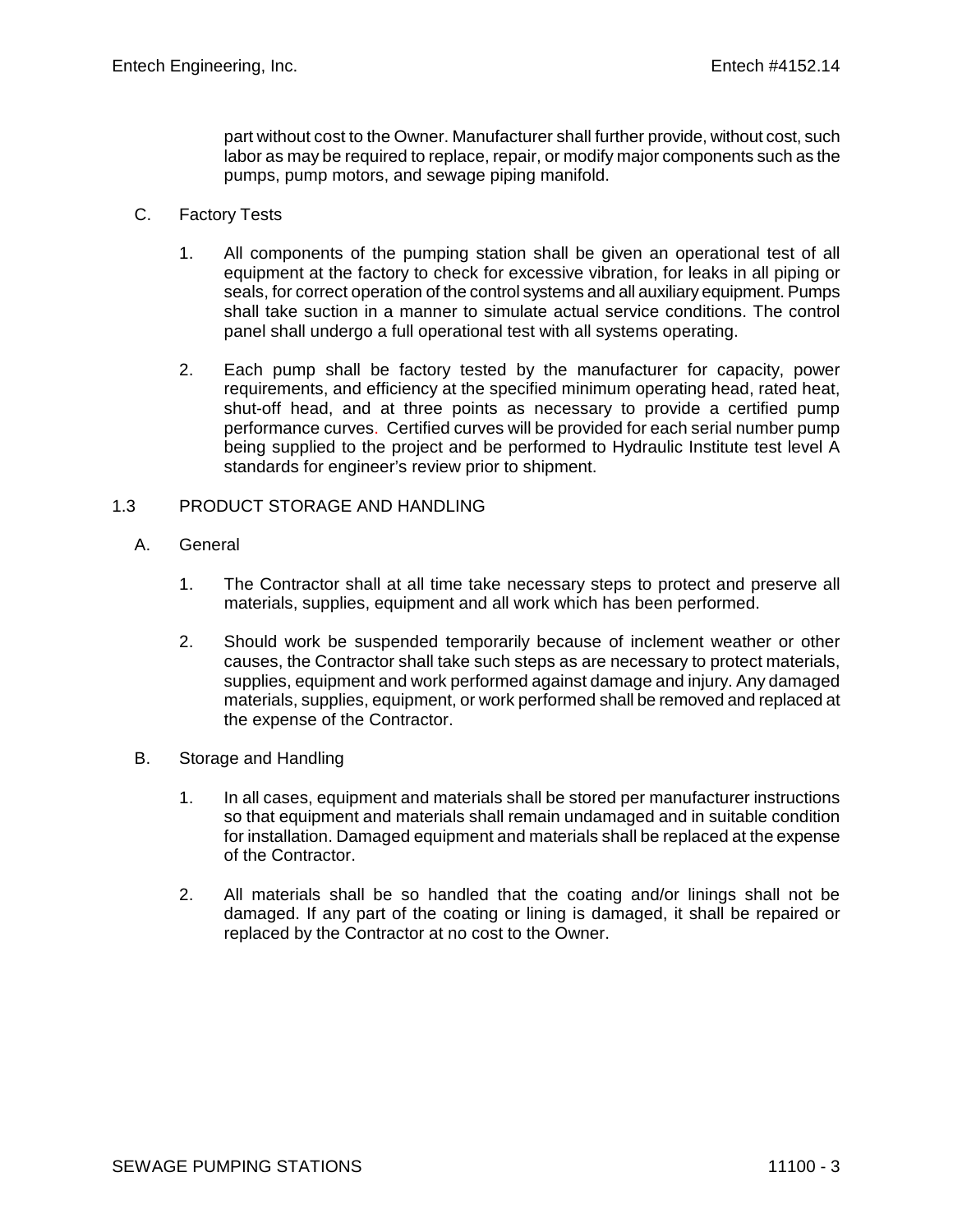# PART 2 - PRODUCTS

### 2.1 DESCRIPTION OF EQUIPMENT

- A. The Contractor shall furnish and install a pumping station within a concrete wet well and valve chamber. Each pump shall be capable of handling raw, unscreened domestic sewage consisting of water, fibrous materials, and 3"inch diameter spherical solids. The pump (s) shall be capable of handling liquids with temperatures to 104 degrees F continuous, 160 degrees F intermittent, and shall be capable of running dry for extended periods.
- B. The station will be provided with a portable hoist rated to lift the pumps within the station, and remove them from the wet well.

## 2.2 SEWAGE PUMPS AND MOTOR

- A. Pumps General:
	- 1. Furnish and install a minimum of two submersible non clog or grinder type pumps, ITT Flygt Corporation or approved equal, to meet specified operating conditions with at least one pump fitted with the ITT Flygt mix flush valve assembly and the other pump fitted with the mix flush valve adapter only.
	- 2. The pump(s) shall be manufactured by a company regularly engaged in the manufacture and assembly of similar units for a minimum of five (5) years.
	- 3. Pumps, mechanical seals and motor units provided shall be from the same manufacturer in order to achieve standardization of operation, maintenance, spare parts, service and warranty.
- B. Pump Construction:
	- 1. Furnish and install a minimum of two submersible non clog or grinder type pumps, ITT Flygt Corporation or approved equal, to meet specified operating conditions with at least one pump fitted with the ITT Flygt mix flush valve assembly and the other pump fitted with the mix flush valve adapter only.
	- 2. The volute, seal plates, impeller and motor housing shall be constructed of high quality ASTM A-48 class 30 cast iron. Pump (s) shall be painted with a water based air dry enamel of 2.0 mil minimum thickness. All exposed hardware shall be 300 series stainless steel. The pump construction shall contain no points of critical clearance nor require periodic adjustment or replacement to maintain operating efficiency. Discharge connection shall be a standard 125 pound 4" inch flange. All gaskets shall be of the compression square ring type eliminating critical slip fits and the possibility of damage during service associated with sliding o-ring sealing arrangements.
	- 3. The impeller shall be of the non-clog design with pump out vanes on the back side. The impeller shall be dynamically balanced to ISO G6.3 specifications. The double mechanical shaft seal shall be of the single spring design operating in an oil-filled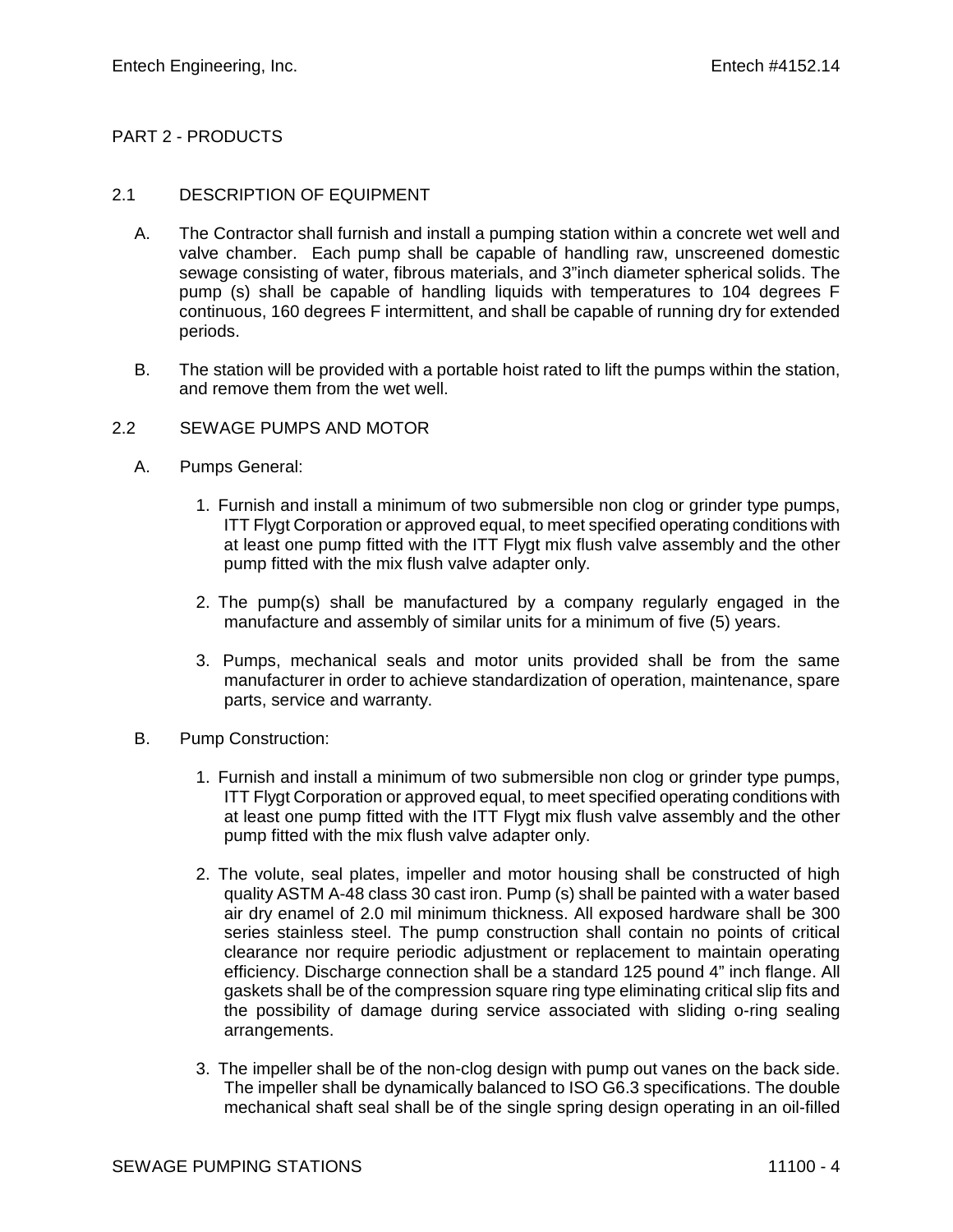seal cavity. Pump-out vanes in the back of the impeller shroud shall develop a radially increasing pressure differential from the impeller hub outward. This pressure differential shall be transmitted by means of a Buna-N elastomer diaphragm to the oil in the seal cavity, thus producing a higher pressure inside the seal cavity than immediately adjacent to the seal face in the pump case forcing the oil in the seal cavity to be the seal face lubricant. The materials of construction shall be silicon carbide for the rotating faces and silicon carbide for the stationary faces, lapped and polished to a tolerance of one light band, 300 series stainless steel hardware, and all elastomer parts to be of Buna-N.

4. The seal shall be commercially available and not a manufacturer's proprietary design. A moisture sensor detection system consisting of two probes utilized as a positive/negative pole shall be integrated within the oil-filled seal chamber. Units utilizing one probe and grounding through the pump case or a float device are not acceptable.

## C. Electric Motor:

1. The motor shall be designed to be non-overloading throughout the entire intended hydraulic operating range. The pump and motor shall be UL Listed with Underwriters Laboratories as Class I, Division I, Groups C & D, explosion proof, for installation in water and sewage. All electrical parts shall be housed in an air filled, cast iron, watertight enclosure. The enclosure shall be sealed by the use of o-rings and shall have rabbit joints with a large overlap. The motor shaft extension and all external hardware shall be stainless steel. The motor windings shall have class F insulation system minimum and a 1.15 service factor. The shaft seals shall be a tandem design and operate in an oil filled enclosure. The shaft sealing system shall run in an oil bath. The lower, primary seal shall consist of one stationary silicone carbide ring and one positively driven (rotating) silicon carbide ring; while the upper seal between the motor and the oil housing shall consist of one stationary stainless steel ring and one positively driven rotating carbon ring. Each interface shall be held in place by its own independent spring system. The seal shall be commercially available and not a manufacturer's proprietary design.

Thermal sensors shall be used to monitor stator temperatures. The stator shall be equipped with a thermal switch embedded in the end coil of the stator winding. This shall be used in conjunction with and supplemental to external motor overload protection and wired to the control panel.

The pump shall be equipped with type 6/4 SOW-A power cable and sensor cable type 18/5 SOW. The cable entry design shall be such that it precludes specific torque requirements to insure a watertight and submersible seal. All incoming lead wires shall be spliced in the motor terminal housing. After splicing, the terminal housing shall be filled with epoxy to seal the outer cable jacket and the individual strands to prevent water from entering the motor housing. A secondary rubber pressure grommet shall be provided as an additional sealing point and strain relief at the point of cable entry. Cable entry designs utilizing terminal boards to connect power cord leads with motor leads shall not be acceptable. The pump cord(s) shall be equipped with a properly sized meltric fitting to connect to pump disconnect box.

2.3 PUMP DISCONNECT PANEL AND STAND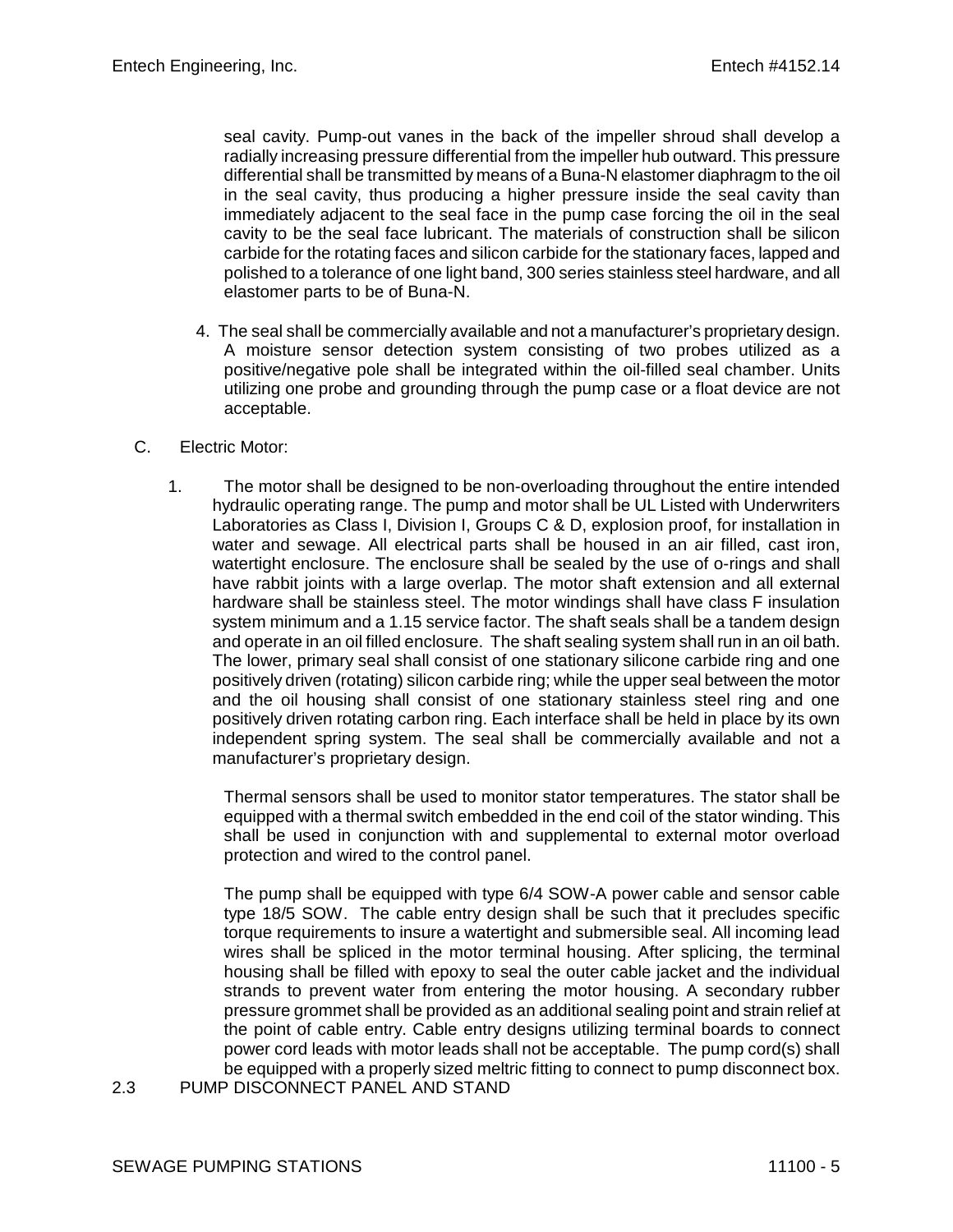A. An appropriately rated stainless steel junction box shall be provided and mounted on the top slab of the system. The enclosure shall be lockable single door and carry an IP rating of 66 minimum. The disconnect panel shall be mounted on a stainless steel pedestal with stainless steel mesh that provides atmospheric separation per NEC requirements. The wires shall be surrounded by stainless steel wire mesh of which one side can be removed to access the wiring. Meltric fitting sized for pump amperage shall be installed for quick removal and replacement of pump units. The precast concrete slab shall include an aluminum cable trough with bolt down cover to allow pump control wires to reach into disconnect box without any splicing.

# 2.4 SWITCH RATED PLUGS AND RECEPTACLES

- A. Meltric DSN Decontactor Series switch rated plugs and receptacles should be used for connecting the pump power cords into the bottom of the junction box. Hazardous location models suitable for Class 1, Division 2, Group D location shall be provided. The plugs and receptacles shall include the following features.
	- 1. Features:
		- a. Spring-Loaded Butt Contacts Butt style contacts ensure a very positive and consistent connection. The spring loading of these contacts, which is accomplished with coil springs, provides a desirably high contact force that remains constant over thousands of operations. In addition, it should automatically compensate for any wear and/or deviations in contact length resulting from manufacturing tolerances.
		- b. Silver-Nickel Contact Material Solid silver-nickel (85%/15%) contacts should be used. Brass contacts will not be considered acceptable. The silvernickel combination is used for the excellent electrical and mechanical properties.
		- c. Dead Front Construction When used in submersible pump applications the dead front construction should be used to enhance safety by eliminating unintended access to live parts. Dead front should be able to be opened only by an appropriate mating plug.
		- d. Enclosed Arc Chambers The contacts should make and break within enclosed arc chambers. By containing arcing in the chamber, safety is greatly enhanced.
		- e. Push Button Load Breaking To disconnect the switch the user needs to depress the pawl, which will cause the circuit to be disconnected and the plug to be ejected to its off position.
		- f. Automatic Watertightness The DSN contactor shall have a NEMA 4X rating, while the DS and DB models shall have a NEMA 3R rating.
		- g. Spring Assisted Terminals A spring ring shall surround the conductor terminal, which applies constant pressure as the terminal screw is tightened.
		- h. Stainless Steel Springs & Screws All hardware shall be made of stainless steel.
		- i. The DS, DSN, and DB product lines shall be UL, CSA, and IEC switch rated plugs and receptacles.
		- j. Optional Auxiliary Contacts Integral pilot contacts shall be an option. These pilot contacts shall be able to control auxiliary equipment, monitor parameters, or communicate alarms through the same plug as the power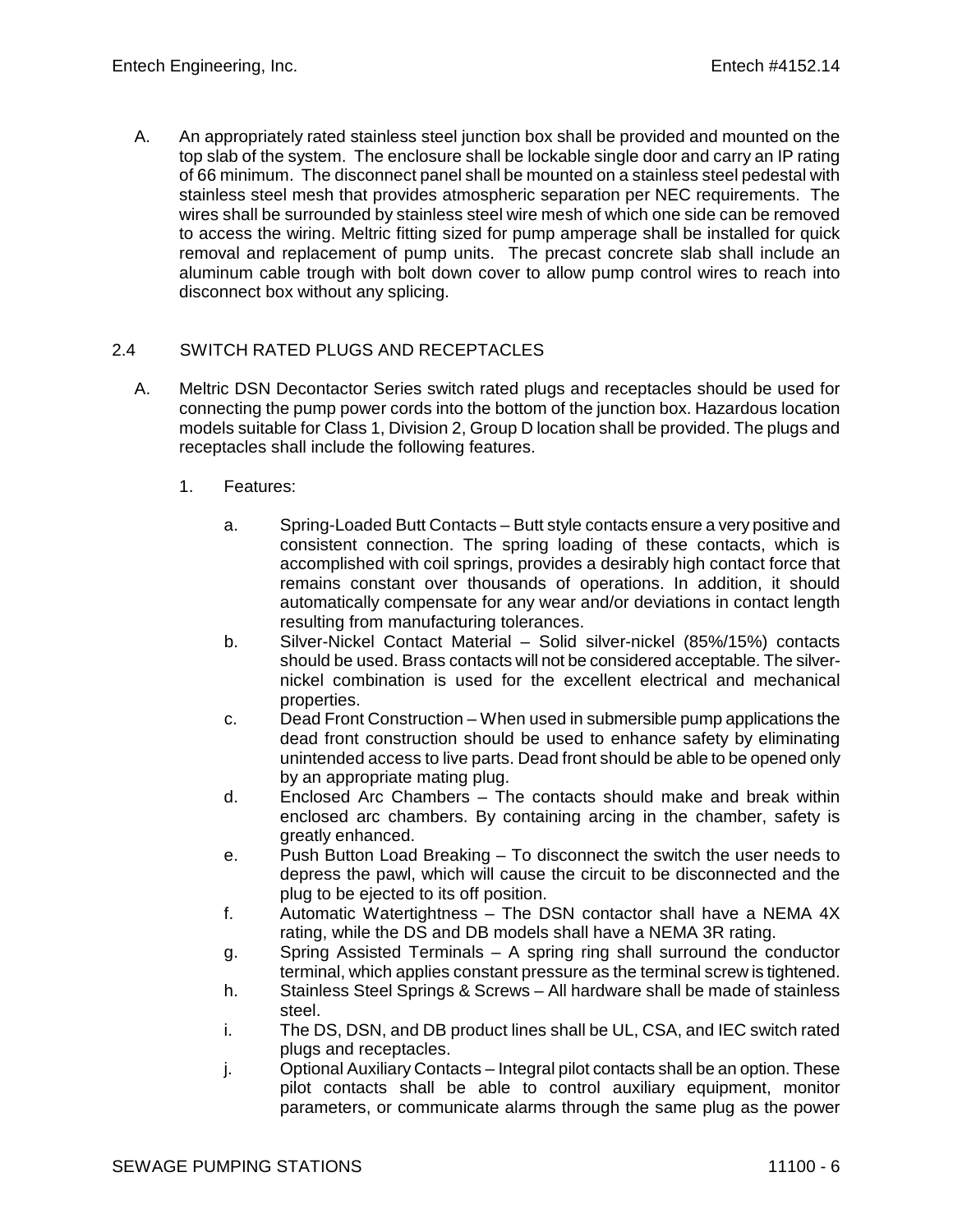#### supply.

B. Pump Retrieval Chain Sling for Each Pump - Stainless steel chain attaches to pump lifting handle and smarty lift grasps chain for pump lifting and installation.

## 2.5 CORD STRAIN RELIEF

A. Each pump cord shall be fitted with a stainless steel Kellems cord grip to help support the weight of the pump power and control cables. Kellems support grips are used to hold the weight of electrical cable as it hangs in a vertical, sloping or horizontal position. Electrical cable must be supported, or its dead weight can cause excessive strain or pullout at the connections resulting in pump failure.

## 2.6 WET WELL

- A. The wet well shall be as indicated on the drawings with a monolithically poured base and riser section. The unit shall have minimum 8" thick walls and a flotation collar and precast hopper bottom, 4,000 PSI reinforced concrete conforming to ASTM specific C-478. All joints shall be sealed with Ram-Nek sealant. The top cover slab shall be a minimum of 8" thick concrete with a U.S.F. Fabrication lockable aluminum cover inserted to size written in the specifications below. The junction box shall be mounted to a stainless steel frame, and the wires shall be surrounded by stainless steel wire mesh of which one side can be removed to access the wiring. The entire structure shall be mounted to the concrete wet well slab to allow maintenance personnel to disconnect wiring without entering or reaching into the wet well.
	- 1. Manufacturer: AC Miller Concrete Products or approved equal.
- B. Piping in the station shall be minimum 4" cement lined ductile iron with threaded flanges. No "uniflanges", slip on flanges, or flexible couplings will be allowed in the pumping station. The station shall also be equipped with an inlet gasket, minimum 2.00" stainless steel guide rails, and a stainless steel level control switch-mounting bracket with a compression grommet that allows for level setting adjustment. A galvanized vent with bird screen of size shown shall be mounted through the top slab of the wet well. The vent shall have a confined space warning sign attached with stainless steel U-bolts.
- C. The station shall also be equipped with an inlet gasket(s) as per the station drawing, stainless steel guide rails, pump and control and a level control switch mounting bracket for floats and transducer and a cable rack to hang pump cords with stainless steel Kellems cord support grips.
- D. A white epoxy coating shall be applied to the entire interior concrete surface of the wet well. The coating shall consist of minimum two (2) coats, each six (6) mils thick, applied as recommended by the manufacturer under controlled conditions at concrete manufacturer's plant.
	- 1. Manufacturer: Penn-Chem Coating #54-W-23 by MAB Coatings or approved equal.
- E. Bitumastic coating shall be applied to the below grade exterior concrete surface of the wet well.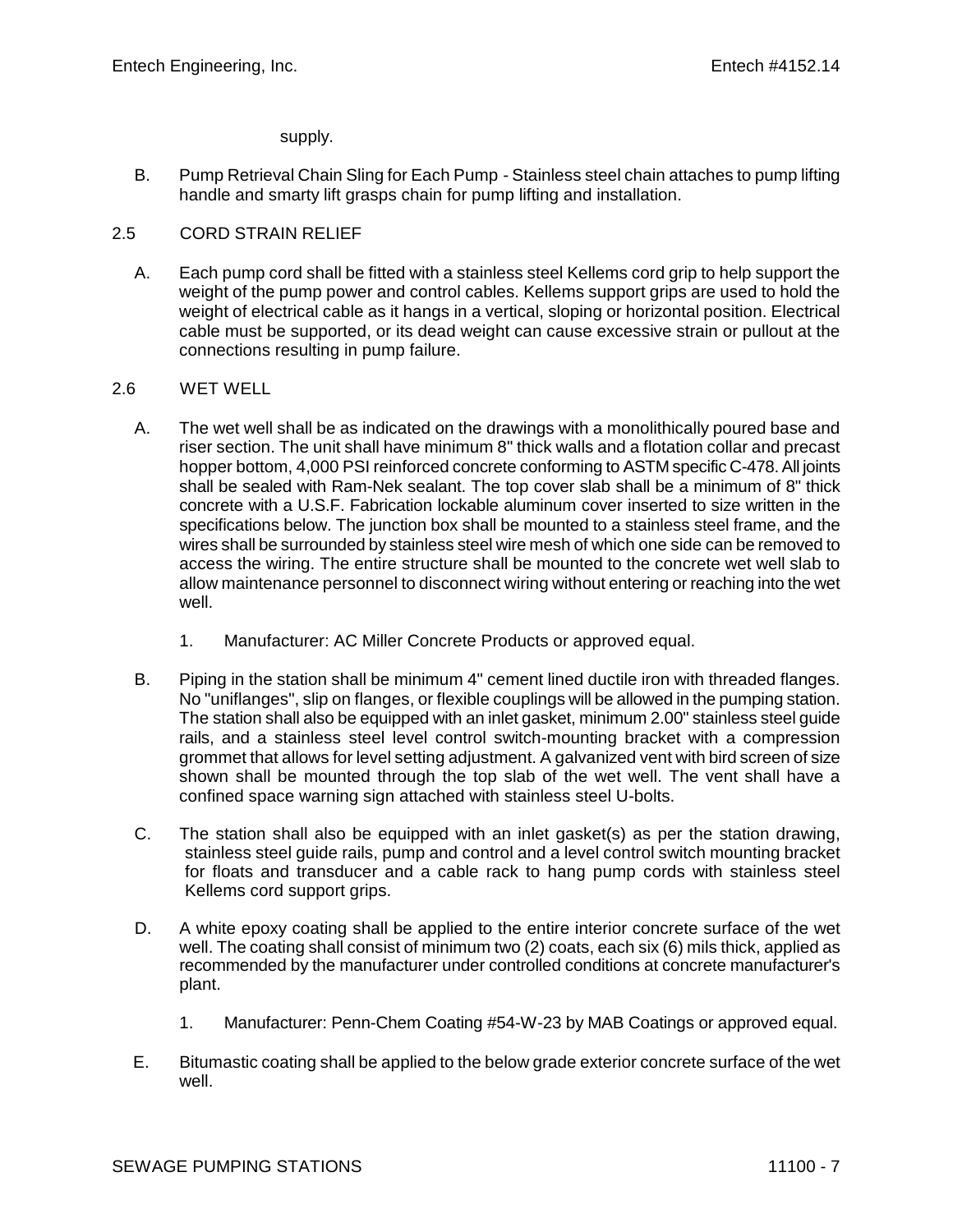- F. Pipe Gaskets:
	- 1. All pipe penetrations in the manhole shall be sealed watertight using flexible rubber gaskets conforming to ASTM C923 specifications. The use of caulking or epoxy type liner systems at the pipe penetrations shall not be acceptable.
		- a. Manufacturer: Kor-N-Seal as manufactured by NPC, or approved equal.

# 2.8 VALVES

- A. Air Cushioned Swing Check Valve:
	- 1. Horizontal swing check valves, sized as shown on the plans shall be installed in the discharge piping. The swing check valve shall be constructed with heavy cast iron or cast steel body with a bronze or stainless steel seat ring, a non-corrosive shaft for attachment of weight and lever, and complete non-corrosive trim cushion chamber. It shall absolutely prevent the return of water, oil or gas back through the valve when the inlet pressure decreases below the deliver pressure. The valve must be tight seating, and must be cushioned in operation. The seat ring must be renewable. The cushion chamber shall be attached to the side of the valve body externally and so constructed with a piston operating in a chamber that will effectively permit the valve to be operated without any hammering action. The cushion chamber shall be arranged that the closing will be adjustable to meet the service requirements. The valve disc shall be convex and of cast iron or cast steel and shall be suspended from a non-corrosive shaft which will pass through a stuffing box and be connected to the cushion chamber on the outside of the valve. All material and workmanship shall be first class throughout and the purchaser reserves the right to inspect this valve before shipment. The valve shall be the GA Industries, Inc. Fig. No. 250-D, or APCO Series 6004 or approved equal.
- B. Resilient Seat Gate Valves:
	- 1. Resilient Seat Gate Valves 12 Inches and Under for Buried Service Installation: Resilient wedge, iron body, bronze trim, resilient seat for zero leakage, mechanical joint ends, nonrising stem, 0-Ring packing, 2-inch operating nut, epoxy coating inside and outside applied before valve assembly. Valves shall meet or exceed AWWA Standard C504, C509 and C550 (current edition). Valves shall be rated for 200 psi minimum with no leakage. Valves shall be line size in accordance with the diameters shown on the drawings. Manufacturer: Mueller A-2360, US Metroseal or equal.
- C. Valve Chamber:
	- 1. Provide a separate concrete valve chamber for discharge, gate valves and swing check valves. Valve chambers shall be constructed of concrete as specified for pump station with minimum 6" walls and 10" bottom, white epoxy coating interior, bitumastic coating exterior (below grade only). The top cover slab shall be concrete with a U.S.F. Fabrication lockable aluminum cover inserted to size written in the specifications below. Piping shall be sealed with boot gaskets and waterstops where it penetrates the wall. Aluminum ladder with safety extension shall be provided in the chamber. The valve chamber floor shall be sloped toward the drain line to provide sufficient drainage. A 2 "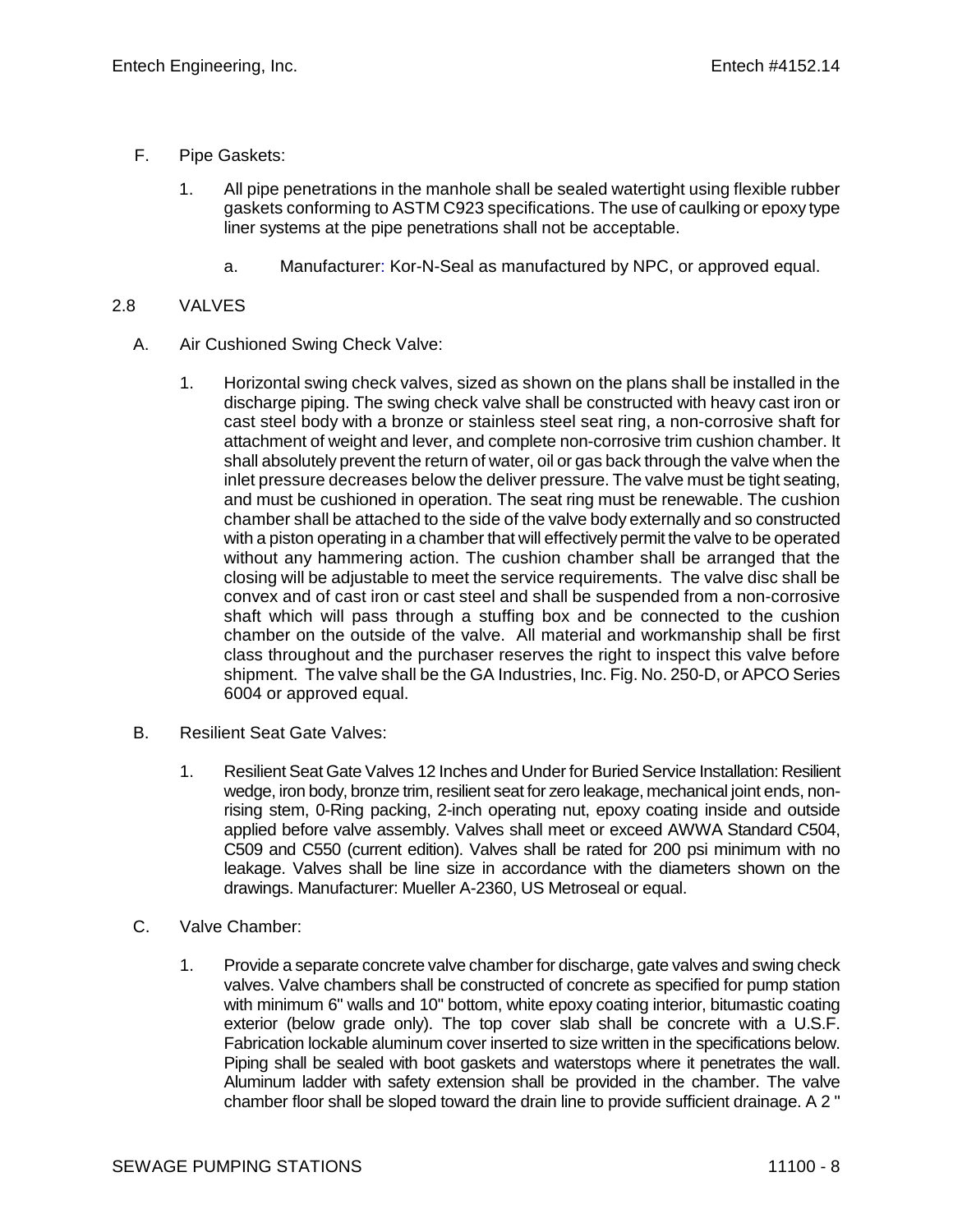PVC drain line sloped at 3% with flap valve or Tide Flex valve shall be installed from valve chamber to wet well. The valve chamber shall incorporate precast concrete piers with stainless steel straps or "Standon" pipe supports to support and stabilize piping.

- 2. Manufacturer: AC Miller Concrete Products or approved equal.
- D. Piping and Valves:
	- 1. The station sewage piping shall be class 53 ductile iron pipe that will extend down through the common base plate terminating in plain ends exterior to the pump chamber. Steel or PVC pipe will not be accepted as an "or equal" substitute to the ductile iron pipe specified. The pipes shall be sealed where they penetrate the concrete with link seal or a gasket to form a gas tight seal between the pump valve chamber and wet well. Each discharge line shall be fitted with a gate valve and check valve as specified herein and sized as shown on the plans. All piping shall be field coated with two coats of gray epoxy to a DFT of 10 – 12 mils. Valve vault piping shall also include an emergency bypass connection.

# 2.9 PRESSURE GAUGES

- A. Provide a filled sleeve pressure sensor assembly on each of the pump discharge lines. Provide ample space for gauge assembly, valve operation and process sampling. Each pressure gauge shall be an all welded assembly. The diaphragm shall be recessed within the all-welded body, and the pressure gauge is back-welded to the seal upper housing to eliminate another potential leak path. No threaded seal fill port should be included to ensure tamper resistant design.
	- 1. Suitable Pressure Ranges: 0 psi to 100 psi
	- 2. Operating Temperature: 0°F to 200°F
	- 3. Ambient Temperature: -40°F to 150°F
	- 4. Dial Size: 2 1/2" process gauge
	- 5. Process Connection: 1/4" NPT female
	- 6. Process materials: Carbon steel body; Class 150 flanges; Neoprene sleeve; ethylene glycol and water fill fluid
	- 7. Manufacturer: Red Valve Series 40 or approved equivalent

# 2.10 WET WELL HATCH

A. The hatch shall have a clear opening as indicated on the Drawings. Door leaf shall be 1/4 inch thick aluminum diamond plate reinforced for a 300 p.s.f. live load. The frame shall be extruded aluminum channel section with an integral anchor flange on all four (4) sides. The frame shall include an EPDM odor reduction gasket that reduces the amount of odor that escapes from below the door and a 1-1/2 inch threaded drain coupling. The floor access door shall be equipped with a flush drop handle that does not protrude above the cover, and a stainless steel hold open arm with red vinyl grip that automatically locks the cover in the 90 degree open position. The door shall have stainless steel hinges and stainless steel tamper resistant bolts/locknuts. A staple for a padlock shall be supplied for security. All stainless steel components shall be type 316 alloy. An adhesive backed vinyl material that protects the product during shipping and installation shall cover the entire top of the frame and cover. Installation shall be in accordance with the manufacturer's attached instructions. The door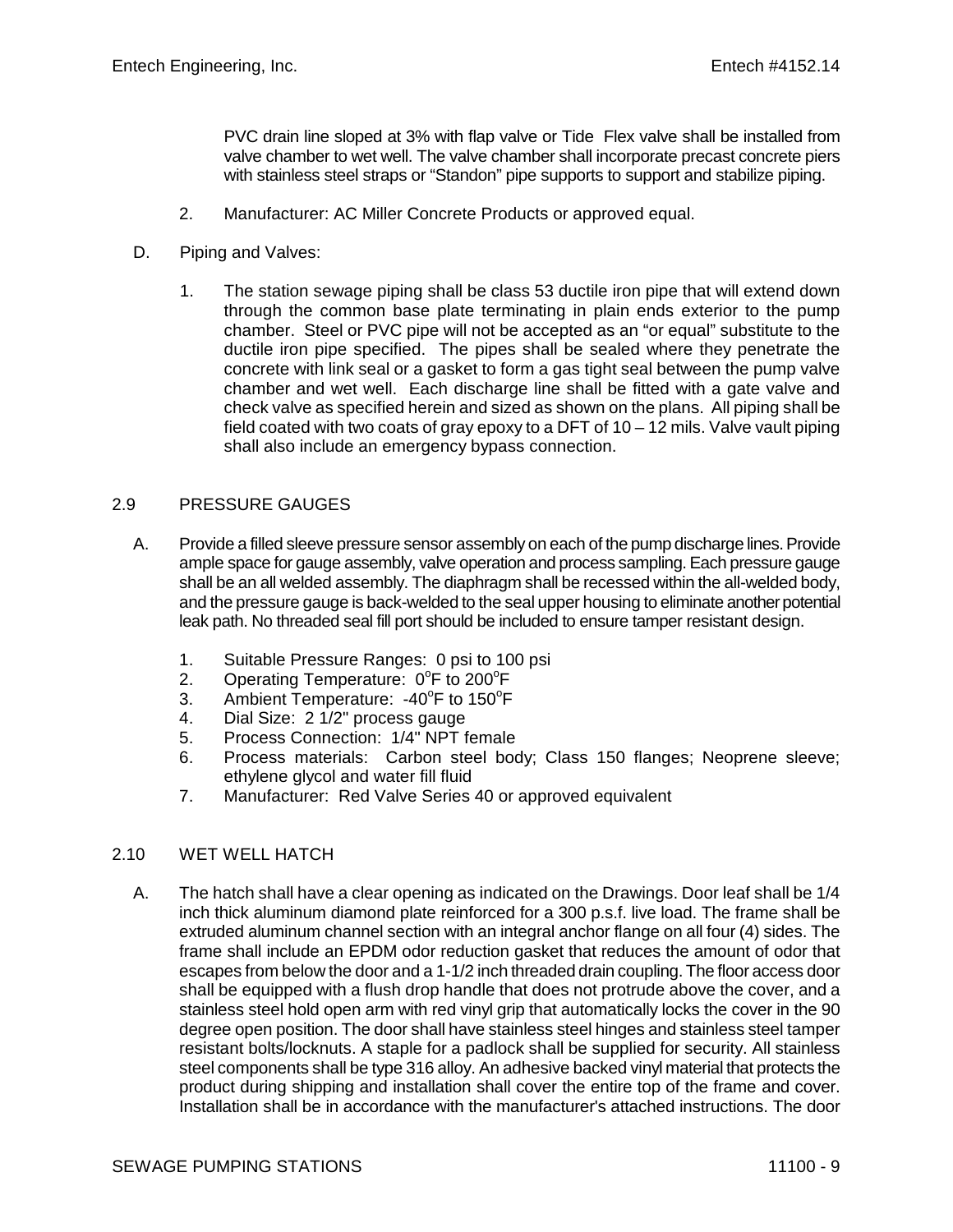shall be manufactured and assembled in the United States. Manufacturer shall guarantee the door against defects in materials and workmanship for a period of ten (10) years.

- B. Additional Features:
	- 1. Bituminous Coating A bituminous coating shall be applied to any part of the aluminum frame that comes in contact with the concrete.
	- 2. Slamlock The hatch shall be equipped with a watertight stainless steel slamlock with threaded plug, removable outside key, and fixed inside handle. The slamlock must latch onto a stainless steel catch that is bolted to the frame.
	- 3. Hinged on Opposite Short Sides The doors of the hatch shall be hinged on opposing short sides.
	- 4. Hinged Aluminum Safety Grate The hatch shall have a fall through prevention system capable of withstanding a load of 300 pounds per square foot. The hatch should not rely on the safety grate to achieve its 300 pounds per square foot. Instead both the hatch and safety grate should independently achieve a rating of 300 pounds per square foot. It will consist of an aluminum grate with  $5" \times 5"$ openings that rotates on hinges that are welded to the hatch frame. When the grate is lifted to its open position, it will lock in place and serve as a barrier. The door cannot be closed until the Hinged Aluminum Safety Grate is completely closed. (Will reduce clear opening.)
- D. Manufacturer: The floor access door shall be Model TPD as manufactured by U.S.F. Fabrication, Inc. or approved equal.

#### 2.11 VALVE CHAMBER HATCH

- A. The hatch shall be as indicated on the Drawings. Door leaf shall be  $\frac{1}{4}$ -inch thick aluminum diamond plate reinforced for a 300 p.s.f. live load. The frame shall be extruded aluminum channel section with an integral anchor flange on all four (4) sides. The frame shall include an EPDM odor reduction gasket that reduces the amount of odor that escapes from below the door and a 1-1/2 inch threaded drain coupling. The floor access door shall be equipped with a flush drop handle that does not protrude above the cover, and a stainless steel hold open arm with red vinyl grip that automatically locks the cover in the 90 degree open position. The door shall have stainless steel hinges and stainless steel tamper resistant bolts/locknuts. A staple for a padlock shall be supplied for security. All stainless steel components shall be type 316 alloy. An adhesive backed vinyl material that protects the product during shipping and installation shall cover the entire top of the frame and cover. Installation shall be in accordance with the manufacturer's attached instructions. The door shall be manufactured and assembled in the United States. Manufacturer shall guarantee the door against defects in materials and workmanship for a period of ten (10) years.
- B. Additional Features:
	- 1. Bituminous Coating A bituminous coating shall be applied to any part of the aluminum frame that comes in contact with the concrete.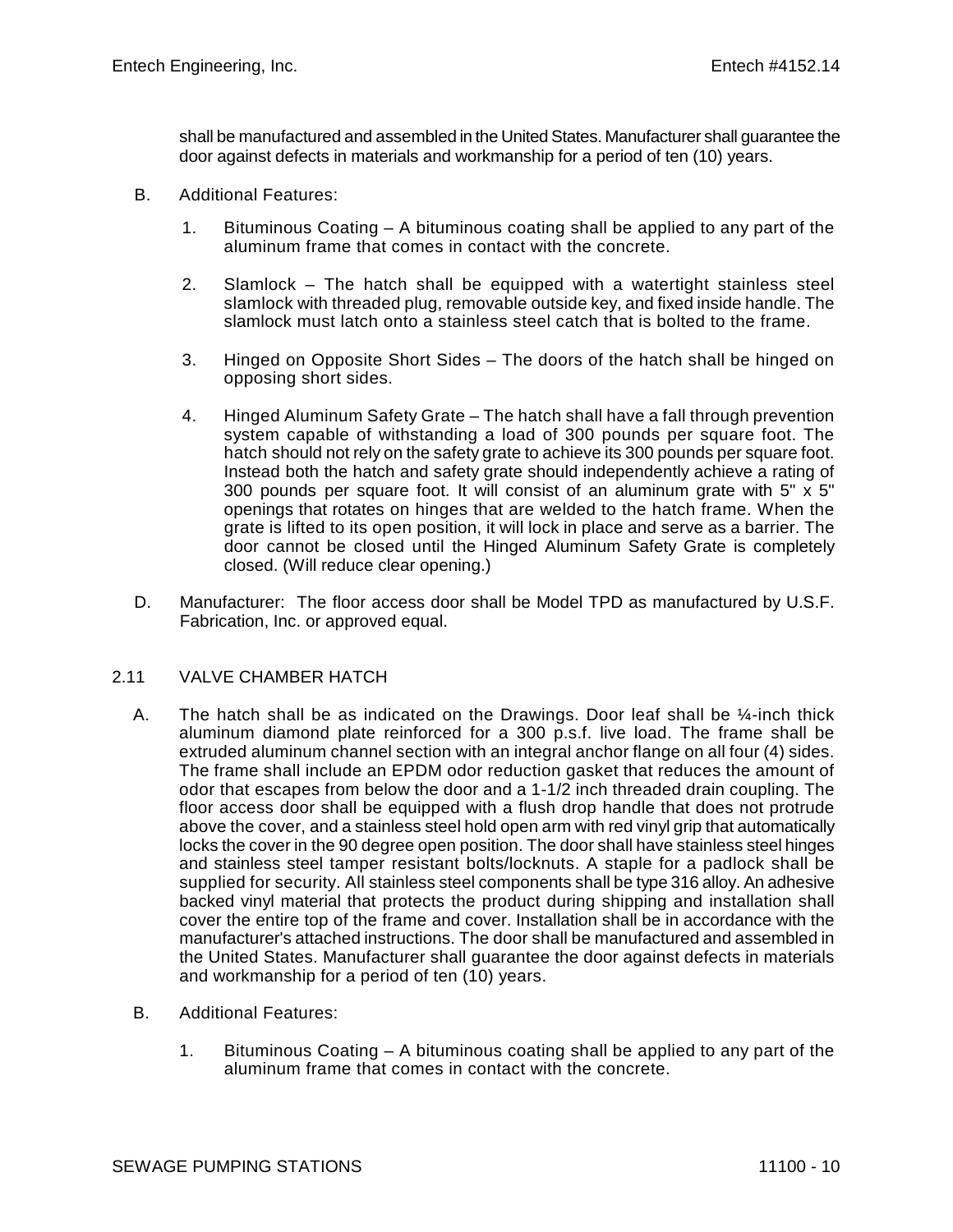- 3. Slamlock The hatch shall be equipped with a watertight stainless steel slamlock with threaded plug, removable outside key, and fixed inside handle. The slamlock must latch onto a stainless steel catch that is bolted to the frame.
- C. Manufacturer: Model TPS as manufactured by U.S.F. Fabrication, Inc. or approved equal.

#### 2.12 PORTABLE HOIST

A. A portable adjustable stainless steel hoist which has an integral base that is mounted to the top slab shall be provided. The hoist shall have a 2000 lb. maximum capacity and shall be capable of lifting the pumps without entering the wet well. The portable hoist shall be manufactured by Thern or approved equal. The hoist base shall be mounted so the hoist can reach both pumps.

#### 2.13 APPURTENANCES

- A. Pump Guide Rails: Non-sparking stainless steel.
- B. Pump Mounting Plates and Guide Rail Braces: Stainless steel.
- C. Guide Rail Supports: Stainless steel.
- D. Pump Lifting Cable: Stainless steel (stainless steel lift cable shall incorporate enough length to reach into portable hoist assembly).
- E. Fasteners and Hardware: Stainless steel.
- F. Pump/Control Cable: Cable shall be supplied by the manufacturer for the entire circuit, starting at the pumps and terminating in the pump control panel. Provide junction boxes and conduit seals as required.
- G. Vent Pipes: Provide 4" galvanized iron vents with return bends and No. 8 bronze mesh insect between two flanges. Confined space warning sign should be affixed to wet well vent pipe.

# 2.14 ELECTRICAL

- A. Wiring:
	- 1. All wiring shall be minimum 600 volt (UL) type MTW or AWM and have a current carrying capacity of not less than 125% of the full load current.
	- 2. The conductors shall be in complete conformity with the National Electric Code, state, local and NEMA electrical standards.
	- 3. To ensure the safety of all personnel working with this equipment, as well as providing a simple means of tracing wires when troubleshooting, all wiring shall be color coded in strict accordance with the wiring diagrams furnished by the equipment supplier.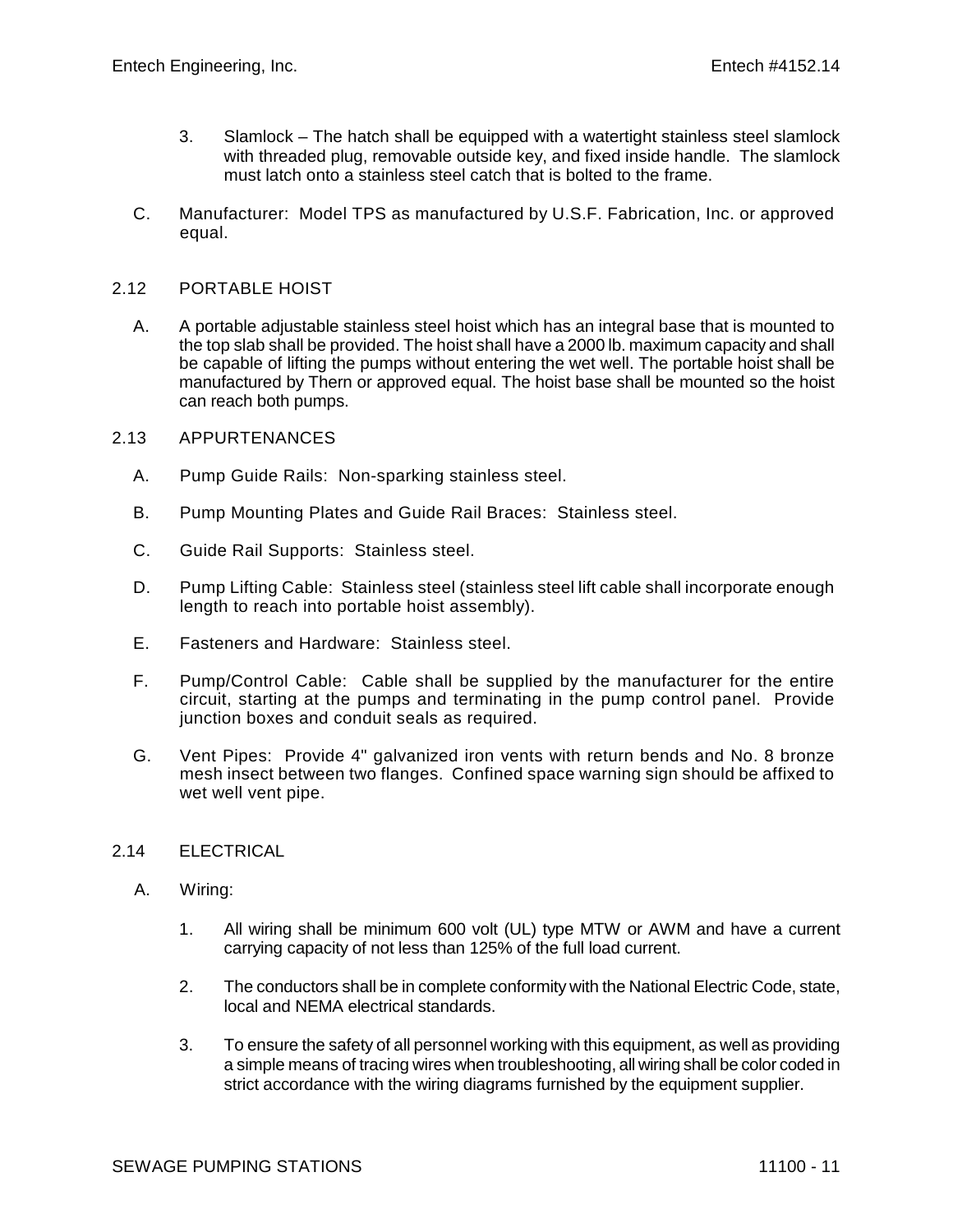- B. UL Approval:
	- 1. The control panel shall be constructed in compliance with Underwriter's Laboratories Industrial Control Panels listing and follow-up service, utilizing UL listed recognized components where applicable.
- C. Enclosure:
	- 1. The described equipment shall be housed in appropriate stainless steel enclosure as shown on the drawings. Controls should be mounted on a deadfront door of the enclosure for easy access by operators.
	- 2. All major components and sub-assemblies shall be identified as to function with laminated, engraved Bakelite nameplates or similar approved means.
	- 3. The following described equipment shall be furnished as the control systems required and matched to the specific pumping station equipment.
- D. Power Supply and Metering:
	- 1. Main Circuit Breaker: A properly sized molded case circuit breaker shall be provided as the main power disconnecting device for the control panel. The circuit breaker must have a minimum ampere interrupting capacity of 25,000 @ 480 volt symmetrical RMS amps.
- E. Lightning Arrestor:
	- 1. A lightning arrestor shall be supplied in the control and connected to each line of the incoming side of the power input terminals. The arrestor shall protect the control against damage due to lightning strikes on the incoming power line.
- F. Phase Monitor:
	- 1. A solid state, phase sequence/failure and under voltage release relay shall be provided to ensure additional running protection for the pump motors. The relay shall be complete with an LED to indicate proper phase sequence, all phases in operation and voltage within limits. The relay shall also include an adjustable voltage monitor, be UL and CSA certified and be complete with automatic reset feature.
- G. Pump Circuit Breaker:
	- 1. A thermal magnetic circuit breaker shall be supplied as branch circuit protection for each pump motor. The circuit breaker must have a minimum ampere interrupting capacity of 10,000 @ 480 volt symmetrical RMS amps. The circuit breakers shall be operable through the operator's door of the enclosure and include provision for padlocking in open position.
	- 2. The circuit breaker shall be properly sized to protect the control circuit conductors, motor starter and the motor against overcurrent due to short circuit or grounds.
- H. MOTOR STARTERS (Reduced Voltage Soft Starter)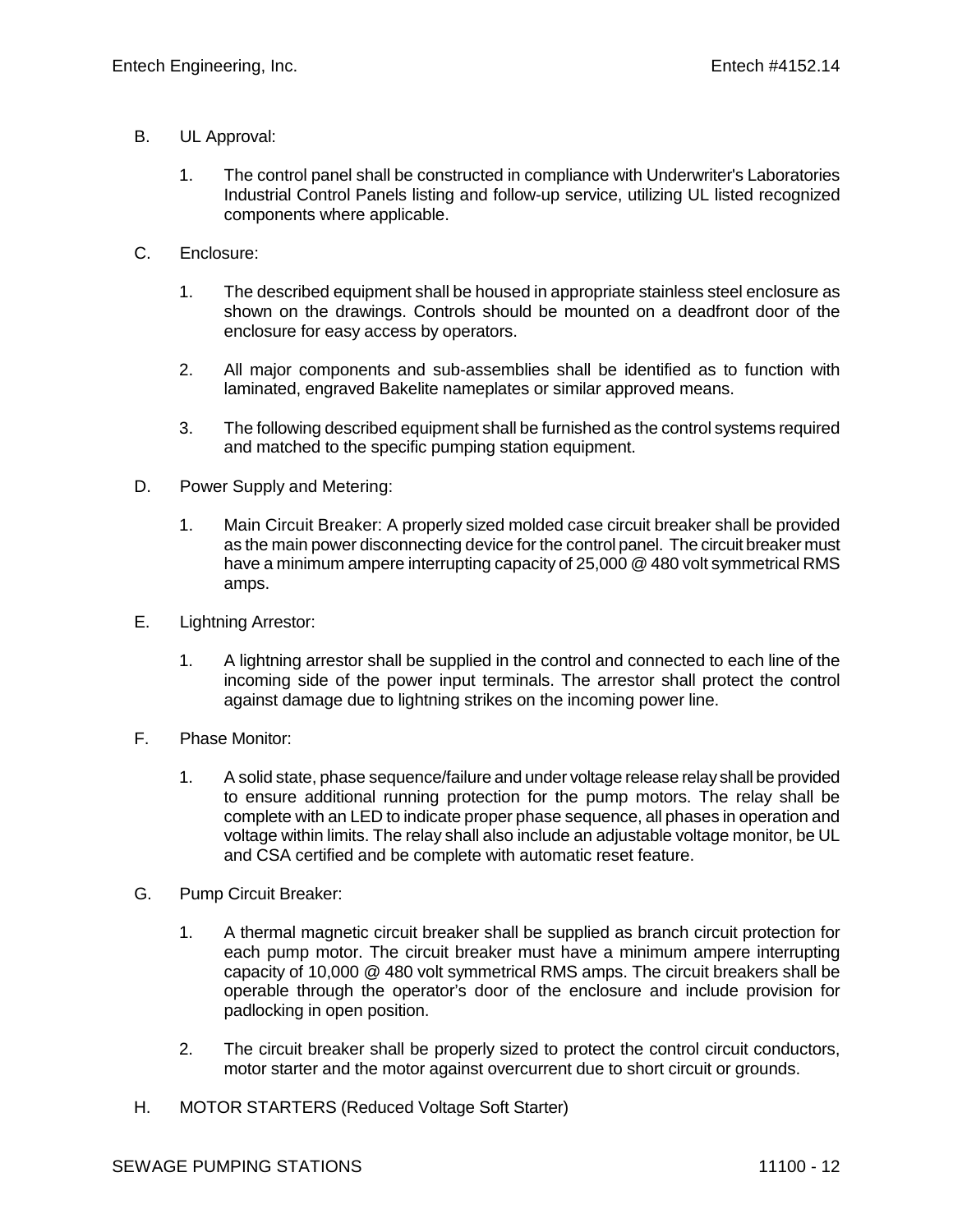Provide a microprocessor-controlled starter for three-phase induction motors. As manufactured by Benshaw type RediStart Digital motor starter. An equivalent design by an alternate manufacturer will be considered.

- 1. Starter shall include the following :
	- NEMA (National Electrical Manufacturers Association) specified frame size.
	- Solid state design.
	- Current limited reduced voltage starting.
	- Closed-loop motor current control.
	- Programmable motor protection.
	- Programmable operating parameters.
	- Programmable metering options.
	- Variable voltage control.
	- 120 VAC Control Voltage
- 2. Starter shall operate within applied voltage and frequency values of 480VAC and 60Hz.
- 3. The starter shall be programmed for a motor FLA and the motor service factor. The starter shall continually monitor the amount of current being delivered to the motor.
- 4. Starter shall include the following standard features:
	- Adjustable ramp time (0 120s)
	- Adjustable initial current
	- Adjustable maximum current
	- Adjustable full-voltage kick start (0.1 to 5 seconds or Off)
	- Selectable motor deceleration control for Pumps (0 60s)
	- Variable voltage control input (0 to 5 volts, 0 to 10 volts, 4 to 20mA)
	- Extreme current imbalance/line phase loss detection
	- Adjustable line current imbalance protection (5 40%)
	- General fault, motor power and up to speed form "C" contacts
	- Line phase sequence sensitivity or insensitivity
	- Phase loss and phase reversal protection
	- Selectable solid state overload class (10, 20, 30, or None)
	- Negative sequence overload biasing.
	- Adjustable motor full load amps (1 1600A)
	- Adjustable motor service factor (1.00 1.40)
	- Adjustable current transformer ratio
	- Adjustable stalled motor detection (0 210s)
	- Line frequency tracking (23Hz through 72Hz)
	- 120VAC external trip input (fault detection active on start or UTS)
	- 800% FLA instantaneous overcurrent detection
	- Overcurrent (jam) protection (50 400%, 1 to 15 seconds or disabled)
	- Undercurrent protection (25 100%, 1 to 15 seconds or disabled)
	- Shorted SCR detection and SCR condition indication
	- 3-digit 7-segment LED Display
	- Programmable metering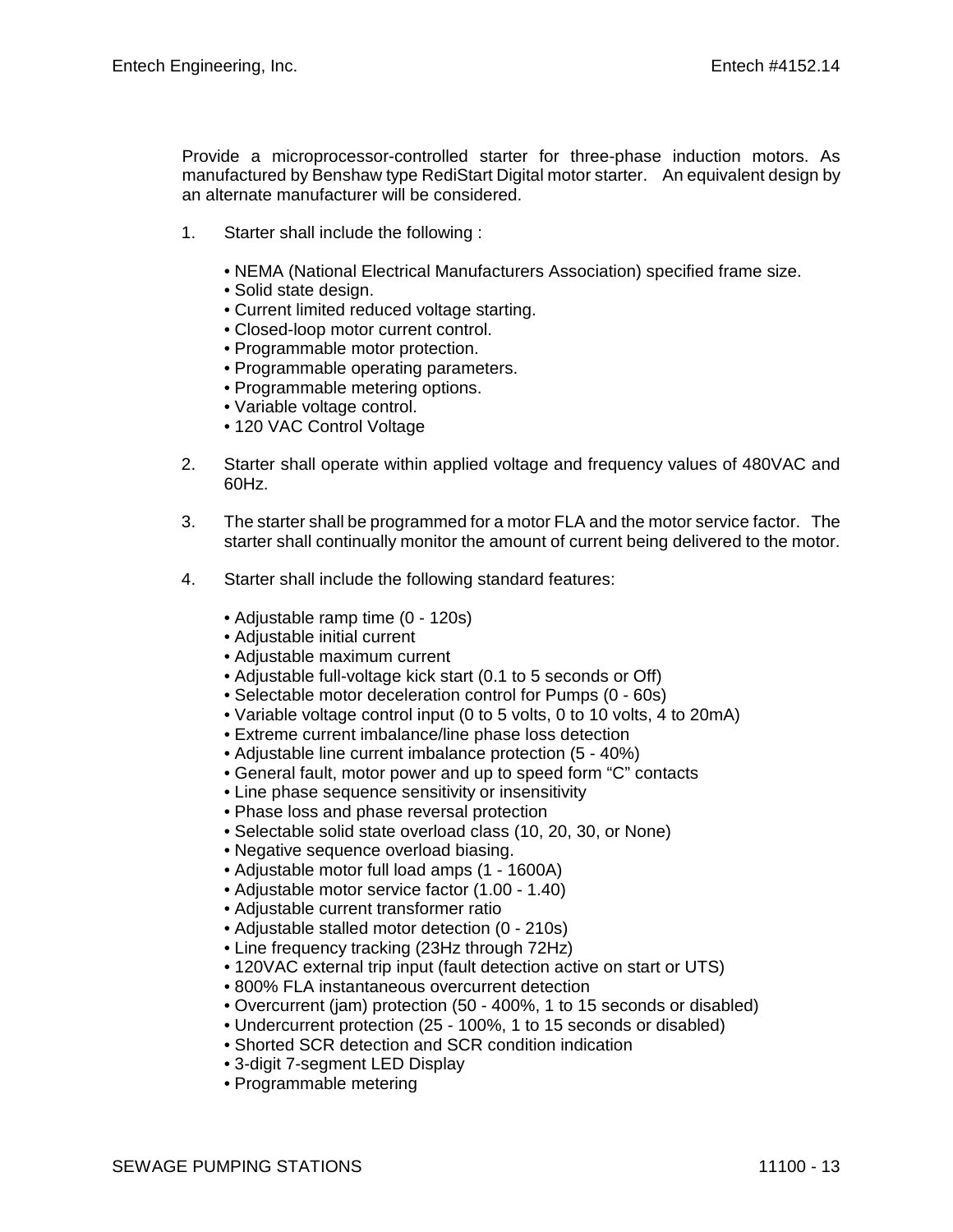- 5. LED Display A three character, alphanumeric LED display located on the control card shall display:
	- Starter status information.
	- Operating parameters.
	- Condition codes.
	- Fault codes.
	- Thermal Overload Content.
	- Metering.
	- Remote display active.
- 6. LED indicators Each starter shall have indicating LEDs for:
	- Power On.
	- SCR Condition.
- 7. Control Relays

The starter shall have four control relays as follows:

- Start/Stop input relay: (This contact shall energize whenever the SCRs are conducting as a direct command from the starter).
- Fault output relay: (The relay shall energize any motor or starter fault is detected)
- UTS (up to speed) output relay. (The contact shall engage when a true motor Up to Speed condition is achieved)
- Motor power output relay.

Each relay shall provide three Form "C" relay contacts capable of 250VAC, 16A Resistive and 8A Inductive. The fault contact shall be only capable of 125VAC 2A Resistive, 1A Inductive.

- I. Receptacle: An inner door mounted ground fault interrupter (GFI) type convenience receptacle rated at 15 amperes shall be supplied for the operating of trouble lights, drill, etc. It shall be protected by a separate 15 ampere trip rated circuit breaker.
- J. Condensation Protective Heater: A thermostatically controlled, fan driven heater shall be supplied in the control panel to maintain a stable temperature and protect the electrical and electronic equipment from the harmful effects of condensation, corrosion and low temperatures.
- K. Motor Ground Fault: Motor Ground fault protection will be provided for each pump motor to ensure the integrity of the submersible pump cords.
- L. Control Breaker Door Mounted: The panel shall be supplied with a properly sized control power circuit breaker. The breaker shall be operator door mounted and shall supply power to all control wiring within the enclosure.
- M. USEMCO "Sentry" or approved equivalent Pump Controller:
	- 1. The control system shall utilize standard "off the shelf" equipment. Job specific, "oneof-a-kind" customized software and hardware components will not be accepted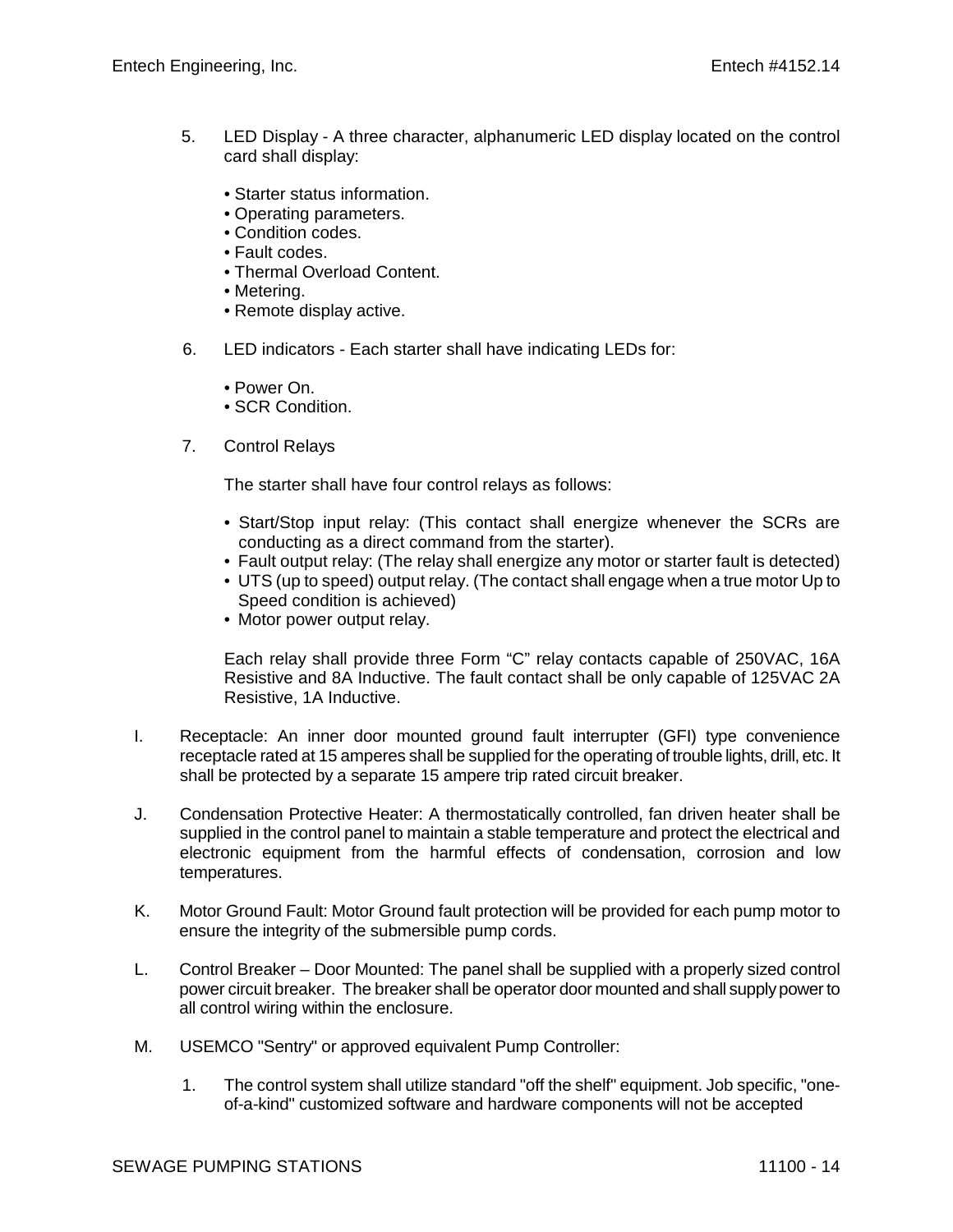- 2. The equipment shall be protected from transient voltages and surges induced into the signal lines. The contractor shall provide a permanent earth ground connection to the panel ground lug in order to insure proper operation of transient protectors.
- 3. A microprocessor-based automatic pump and alarm control system shall be provided for the pump station incorporating an industrial-grade, 16-bit CMOS microcomputer and associated elements suitable for achieving performance as hereinafter described. The controller shall incorporate the following:
	- Internal diagnostics.
	- Real time clock calendar.
	- Floating-point math.
	- Battery back up.
	- Non-proprietary RTU communication.
	- (4) PID loops.
- 4. The system shall incorporate UL 508 Industrial Control Panel approved elements as required of all components of the panel and shall be furnished with all necessary hardware and software to accomplish level-responsive pump and alarm operation with software specifically suited to this project.
- 5. All of the discrete I/O circuitry of the computer-based system shall be built to the IEEE 472 (1974) Surge Withstand Capability Standards. The automatic pump and alarm control system computer shall be the standard product of the control system manufacturer and specifically suited for this type of industrial control panel service. All job connections shall be a UL recognized clamp type barriered screw terminals.
- 6. The constant speed drive equipment shall be programmed to respond to variations in the wetwell in a manner wherein the hydraulic requirement will be accommodated in the pumping program using simple menu-related operator interface routines.
- 7. Upon power-up, the Controller shall go through a timing routine, which allows the analog signal and display to stabilize before any control, or alarm outputs are enabled. After the stabilization period, the control circuits of the Controller shall be sequentially enabled on a time-step arrangement. In addition to the time delay upon power-up, the differential-level control circuits shall each be forced to an off condition upon power up so that a level excursion will need to go past their turn-on elevation for them to operate.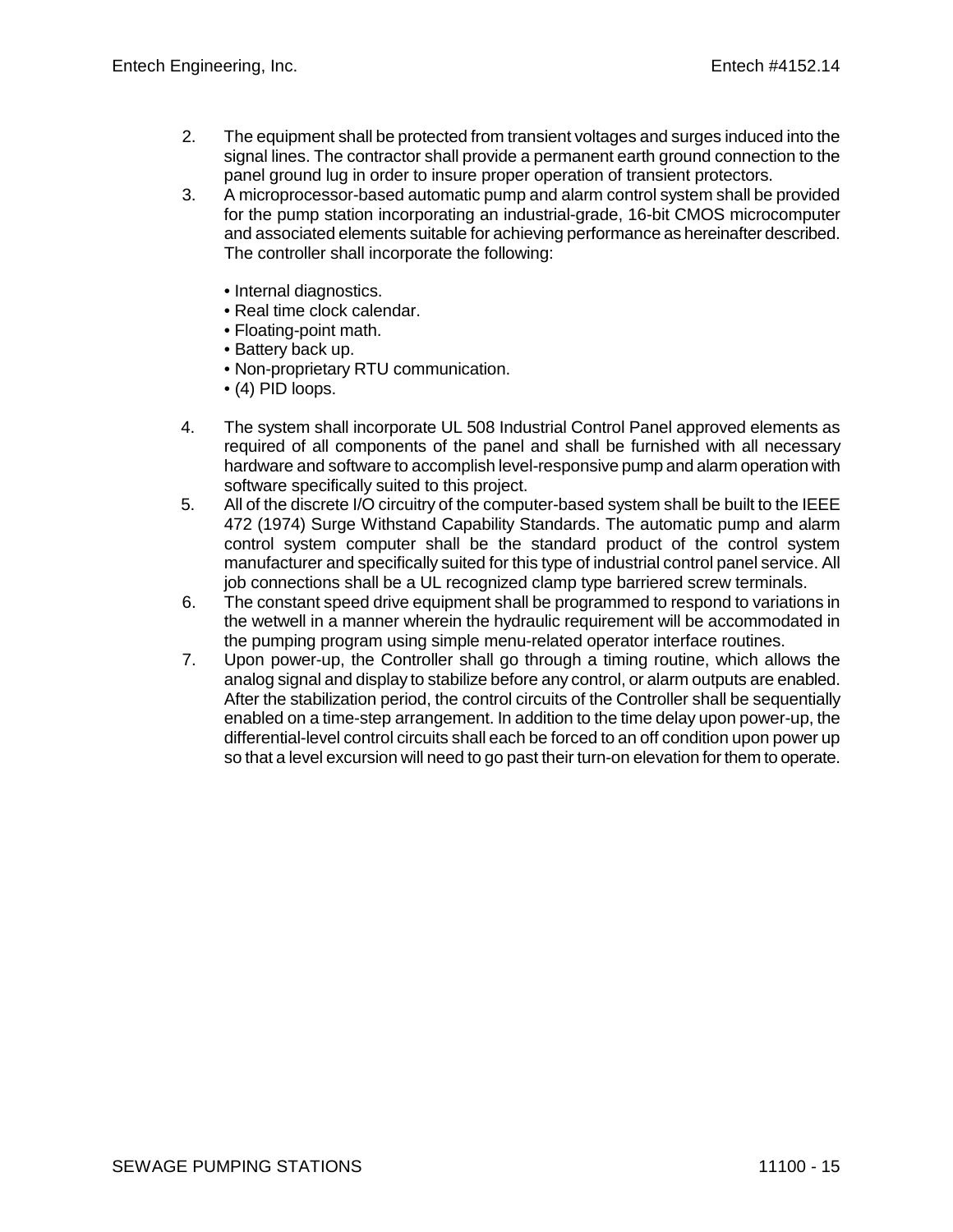- 8. An alternator shall operate the pumps in a First-on/First-off (FOFO) sequence and can be configured to sequence the pumps every start, every 24 hours, on the lowest run time or manually. The alternator shall be capable of accepting pump failure and/or advance inputs and shall automatically transfer to the next pump sequence when failure condition input is sensed. The alternator shall provide automatic transposing of the operating sequence of the control relays for the pumps on successive starts. The FOFO alternator sequencing shall operate such that the next load turned on is always the one that has had the longest opportunity to rest since its last operation.
- 9. Microprocessor based, programmable controller and operator interface shall provide all of the above controls and operations. A redundant back up float system shall be incorporated into the controller along with programmable automatic operation. Operator interface shall be a minimum of 3" x 4" LCD.
- 10. The automatic pump and alarm control shall employ an operator interface having a 240 x 80 pixel STN monochrome liquid crystal display. The operator interface shall have an IEC standard IP65F sealed housing. The display shall be rated for 50,000 hours and include an adjustable sleep mode to increase life. The unit shall support four levels of password protection.
- 11. The Operations Manual shall be included for the pump controller.
- N. Controller Configuration:
	- 1. The pump controller shall operate on a 4-20mA input via a submersible transducer, and shall be capable of being configured at the factory or jobsite to perform operating functions as described below. All configurations shall be password protected and shall be provided as a minimum as follows:

Duplex Pump Operation.

-Clock hours (0-23) and minutes (0-59).

-Calendar day of week (0-6 for Monday - Sunday).

- -Wetwell transducer rating (1.0-15.0 PSI).
- -Wetwell transducer offset.

-Wetwell cross sectional area for Flow Monitor

-Lag pump disable for non-additive systems.

-Pump Alternation method.

-Shut down, Alarm only or Lag pump designation upon Seal fail.

-On board or Redundant float back up with weekly test feature.

-Selectable pump fault for Low oil or Bearing overtemperature

The pump controller shall include the field adjustable delay timers. All timer settings shall be password protected and shall be provided as follows:

-Pump 1 start fail delay (0-99 seconds). -Pump 2 start fail delay (0-99 seconds). -Lead pump start delay (0-99 seconds). -Lag pump start delay (0-99 seconds). -Lead pump stop delay (0-99 seconds). -Lag pump stop delay (0-99 seconds). -High Level alarm delay (0-99 seconds). -Low Level alarm delay (0-99 seconds). -Delay between calls (0.1-9.9 minutes).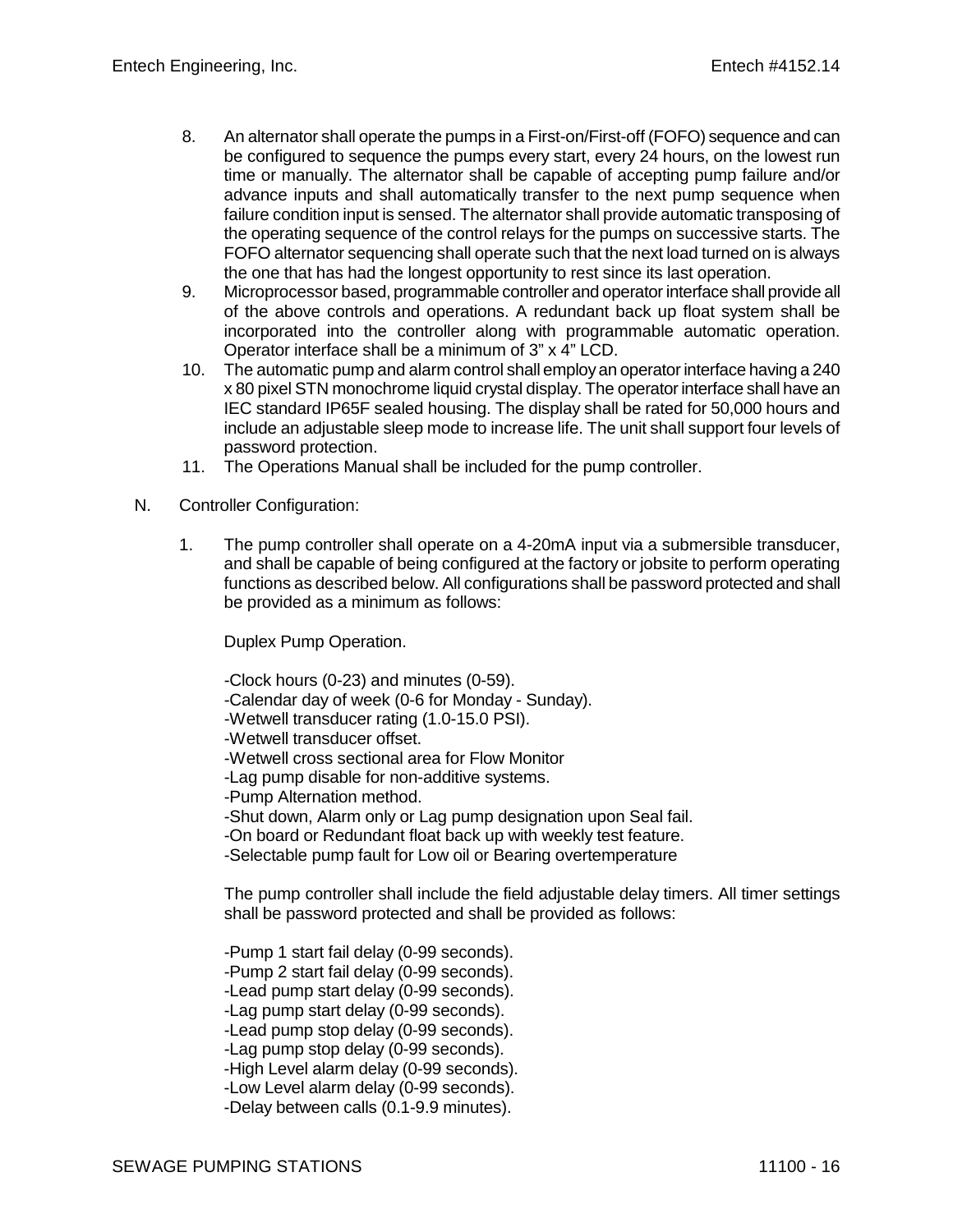-Back up float pump down timer (1-5 minutes). -Back up float lag call timer (0-99 seconds).

The pump controller shall include the field adjustable set points. Set points shall be password protected and provided as follows:

-Lead pump start. -Lead pump stop. -Lag pump start. -Lag pump stop. -High Level Alarm. -Low Level Alarm. -Back up high float.

The menu driven screen shall display the following:

- -Wetwell Level. -Pump Run time values scaled to hours and tenths. -Pump Start counters. -Flow Rates. -Pumping Rates. -Alarm Messages.
- O. Alarm Messages

In the event of an alarm condition the operator interface shall display an alarm message. The following list of alarms shall be provided:

-Low Level. -High Level. -Pump 1 Fail. -Pump 2 Fail. -Transducer Fail. -Seal 1 Fail. -Seal 2 Fail. -Motor 1 Overtemp. -Motor 2 Overtemp. -Pump 1 Fail (Configurable from external device). -Pump 2 Fail (Configurable from external device). -Backup Float Test Fail.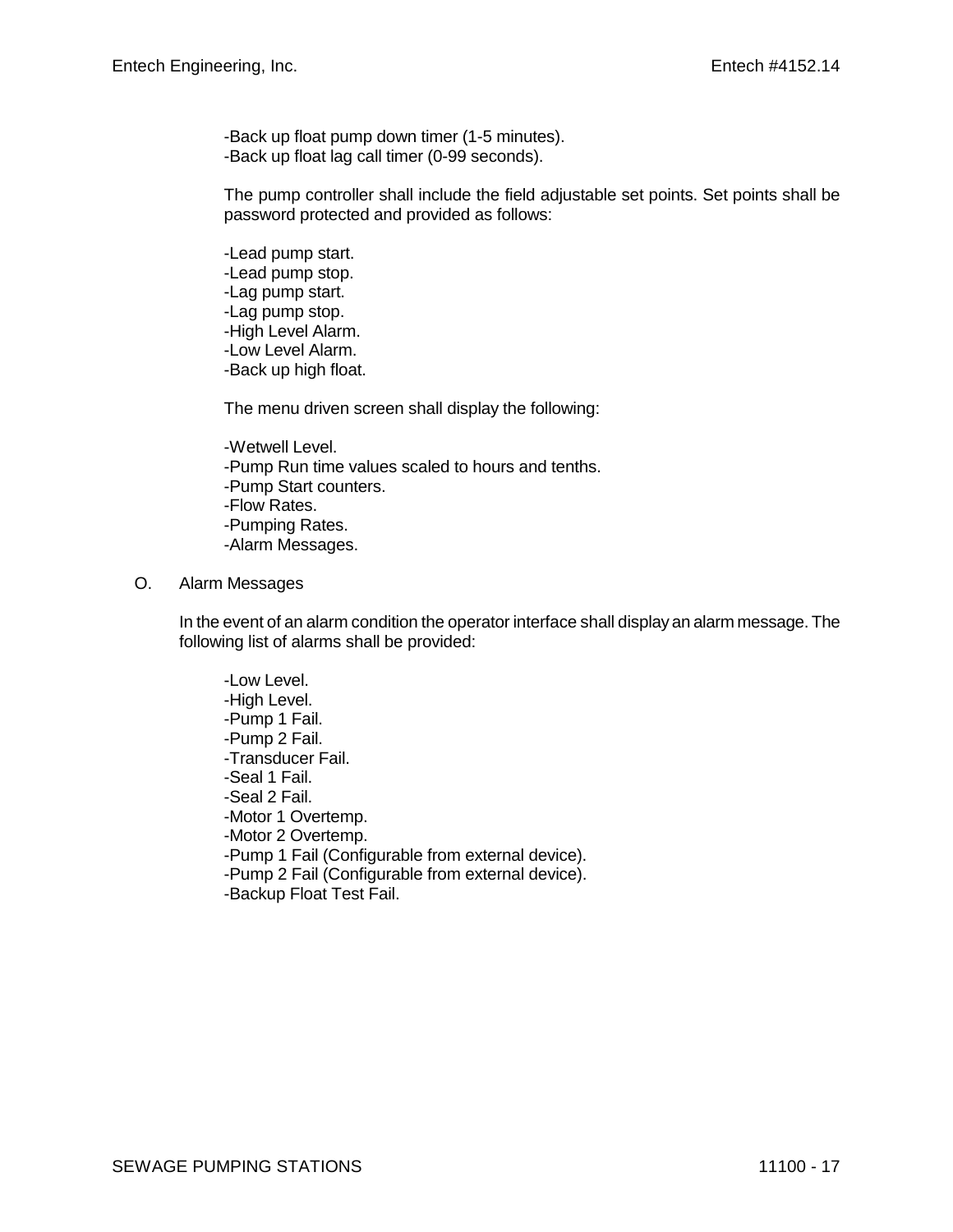## P. Flow Monitoring

A flow-monitoring algorithm shall be included in the controller to measure influent flow. This algorithm shall calculate the incoming flow rate during periods of pump inactivity, detecting the change in level and using the configured wetwell area. Pumping rates shall be calculated during periods of pump activity, detecting the change in level and using the configured wetwell area and average incoming flow rate. The controller shall display incoming flow and totalized flow in gallons per minute. It also shall display each pump's rate in gallons per minute.

## Q. Pump Seal Fail

A seal failure relay specifically designed to interface with a contact closure from each of the specified pumps shall be included. A Seal Fail alarm message shall be displayed on the controller. In addition the controller should be configured to shut down the pump or designate it to the lag position until the condition is corrected.

## R. Over Temperature Pump Protection

Over temperature protection relays shall be provided in the control panels to operate in conjunction with the over temperature switch in each pump motor. The controller shall provide an Overtemp Fail alarm message and pump lockout of operation upon occurrence of high temperature. The circuitry shall also include a reset push button on the controller for manual reset capability.

#### S. Ammeters

A 3½" ammeter shall be provided for each pump motor. Each meter shall be connected to a current transformer. The meter and current transformer shall be sized such as to provide half scale readings when the pump motors are running at designed conditions. The ammeter shall meet ANSI specifications C-39.1. The ammeter shall be mounted on the operator's door of the control panel.

#### T. Selector Switches

A 22 mm oil tight, three-position, "Hand-Off-Automatic" selector switch shall be flush-mounted on the operator's door of the control panel for the operation of each motor starter. This selector switch shall operate the starter when it is in either the "Hand" position or the "Automatic" position, and the automatic control system is calling for the operation of the equipment in the manner as herein described.

#### U. Status Indicators

A 22 mm oil tight green "Pump Running" push-to-test pilot light shall be flush-mounted on the operator's door of the control panel. This pilot light shall be operated from a respective starter auxiliary contact. The pilot light shall have a replaceable bulb.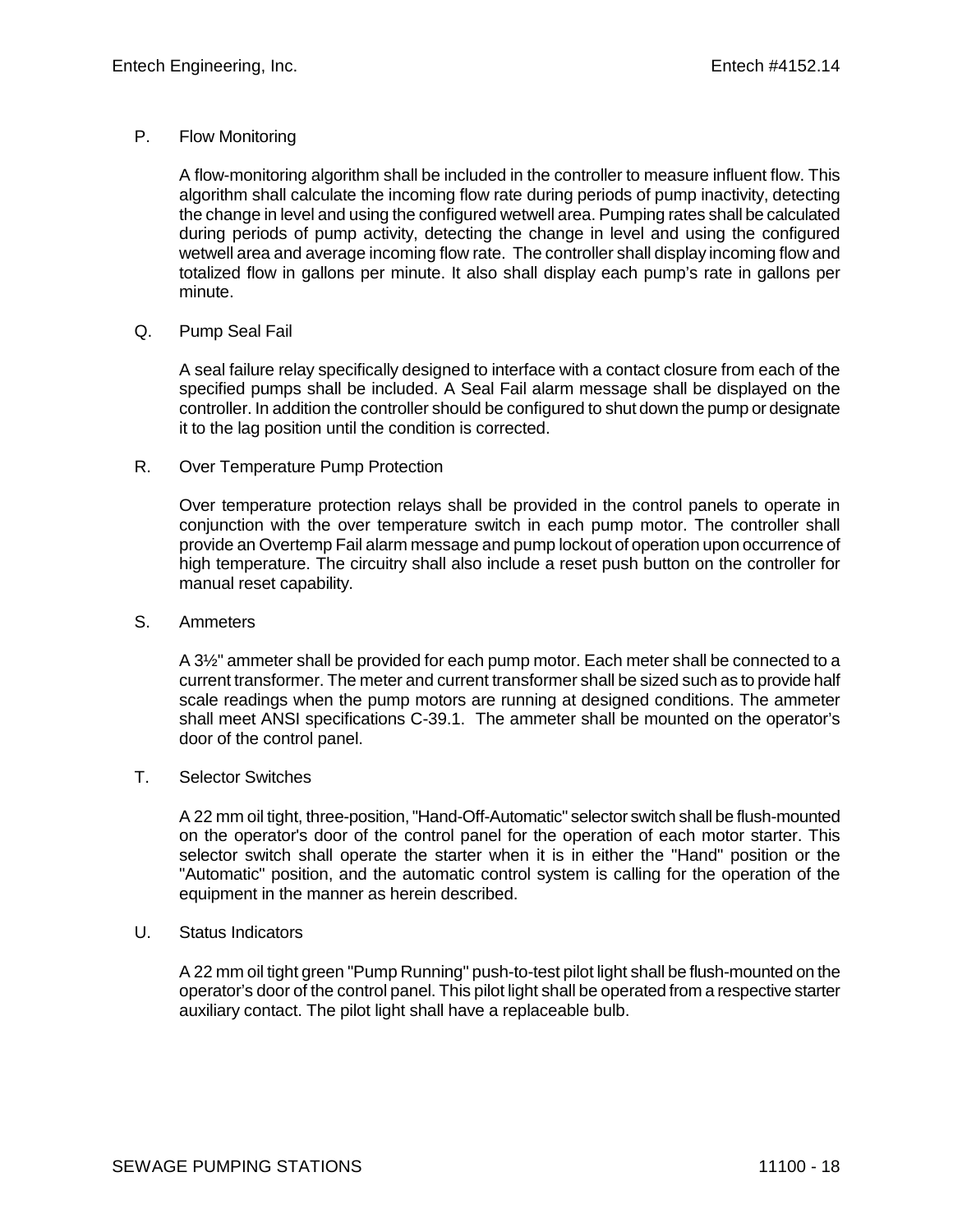V. Weather Proof Alarm Light

A weatherproof high water, 100-watt alarm light assembly including a high impact resistant lexan red lens and wire guard with mounting bracket shall be included, for panel or remote mounting. The alarm light will glow at half brilliance during normal operation. During alarm conditions, a solid-state flasher shall be included to strobe the alarm light from full brilliance to off 90 times per minute for any of the specified alarm conditions.

W. Power Fail Alarm

A 120-Volt DPDT control relay powered from the load side of the control power circuit breaker shall be included.

X. Telemetry Contacts

Dry contacts rated 10 amps shall be provided, and wired to a numbered terminal strip inside the panel, to interface with remote telemetry or dialing equipment for the following:

- Motor Heat Sensor(s)
- High Level Alarm
- Low Level Alarm
- Moisture Sensor(s)
- Power Fail
- Pump(s) Run
- Pump Fail
- Transducer Fail

# 2.15 SUBMERSIBLE WET WELL LEVEL SENSING TRANSDUCER

- A. The submersible transducer shall be a piezoresistive type with optional ranges of 0-100 INWC to 0-100 psi. The device shall require a 10-30 VDC low voltage power supply. The response time of the transducer shall be less than one millisecond. Accuracy of the equipment should be #0.25% of the entire range and the repeatability shall be #0.05% of the entire range. The transducer shall be capable of being used in media from +15°F to +122°F, and the storage temperature for the unit shall be -22 $\mathrm{^oF}$  to 176 $\mathrm{^oF}$ . Shock resistance per IEC 770 for mechanical shock should be 1000g, and the vibration resistance per IEC 770 for vibration under resonance conditions should be 50g. Protection against reverse polarity, short circuit, and overvoltage should be included in the transducer. The transducer shall carry an IP68 (NEMA 6) rating and shall be submersible up to 350 ft. All wetted parts shall be 316 SS. The transducer shall have a vented polyurethane cable with a tensile strength of 220 lbs.
	- 1. Manufacturer: WIKA model LS-10 or equal.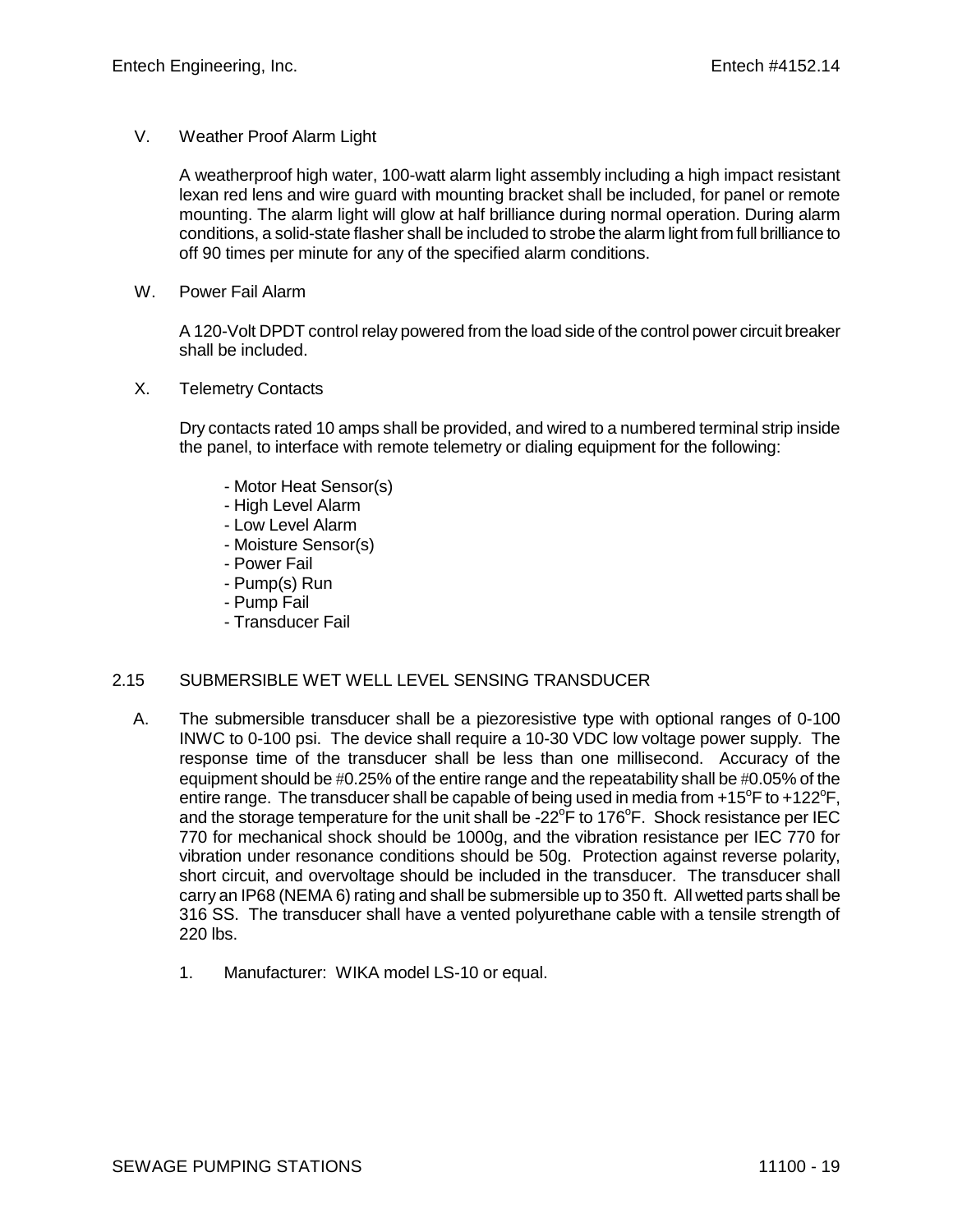- B. An optional anti-clog attachment shall be included for the above referenced submersible transducer. The anti-clog attachment shall be made of all 316 SS, and shall be silicone liquid filled. The anti-clog attachment shall also include a 2" diaphragm for performance. In case of transducer failure, the anti-clog attachment should be able to be removed and used with a new transducer. Transducers with anti-clog attachments that cannot be removed shall not be acceptable. The anti-clog attachment shall be able to be used with all models of WIKA transducers.
	- 1. Manufacturer: WIKA LS-10 with a LevelGuard™ or equal.

# 2.16 WET WELL LEVEL SENSING FLOAT SWITCHES

- A. The floats shall have a molded polyethylene body, internal redundant polyurethane foam floatation, potted switch/cable connections and fine stranded AWG #18 cable with heavy-duty synthetic rubber jacket in lengths as required to run unspliced to the control panel.
- B. The contractor shall furnish, install and wire the float switches as shown on the drawings. The float switches shall be individually suspended in the wetwell with weight kits. The float switch cables shall be suspended from a cable rack mounted to the top of the wetwell.
- C. The redundant back-up float controller shall connect to the float switch level sensors through an intrinsically safe module. The module shall provide an intrinsically safe interface for the sensors located in a hazardous area rated Class 1, Group D. The module shall contain an LED indicator providing visible indication of sensor actuation. The intrinsic safety barrier shall be UL listed.

### 2.17 ALARM DIALER

- A. The automatic dialing alarm system shall be microprocessor based and have the capability to monitor from 4-48 dry contact or digital inputs, 8 to 48 analog inputs or energize from 4 to 24 relays in any combination. The dialer shall be field upgradeable to allow for future conditions. Each of these inputs shall monitor a set of dry contacts (normally-closed or normally-open). In addition, the dialer shall monitor the AC power and battery voltage continuously. Upon detecting an alarm on any of its inputs, a low battery condition or detecting loss of its AC power, the dialer shall begin dialing the first of up to 16 user programmed telephone numbers.
- B. The dialer shall speak user-recorded messages to the called party describing its location and the alarm conditions that are present. The dialer shall then verbally request that an acknowledgment be given. The called party shall acknowledge the call by momentarily depressing the '8', '9' or '\*' key on their telephone keypad. If the dialer is not acknowledged during the call, it shall hang up, wait from 1 to 3600 seconds and then dial the next number in its phone list. If a successful acknowledgment occurs, the dialer shall give a sign-off message, hang up and then wait a user-programmed period of time for the alarm conditions to be corrected. If this period of time elapses and the alarm condition(s) still exist, the dialer shall begin the alarm notification cycle again. The dialer shall have relay outputs that shall remain energized as long as the dialer has any unacknowledged alarms.

This output shall be available to allow for wiring to an external horn, buzzer, light or other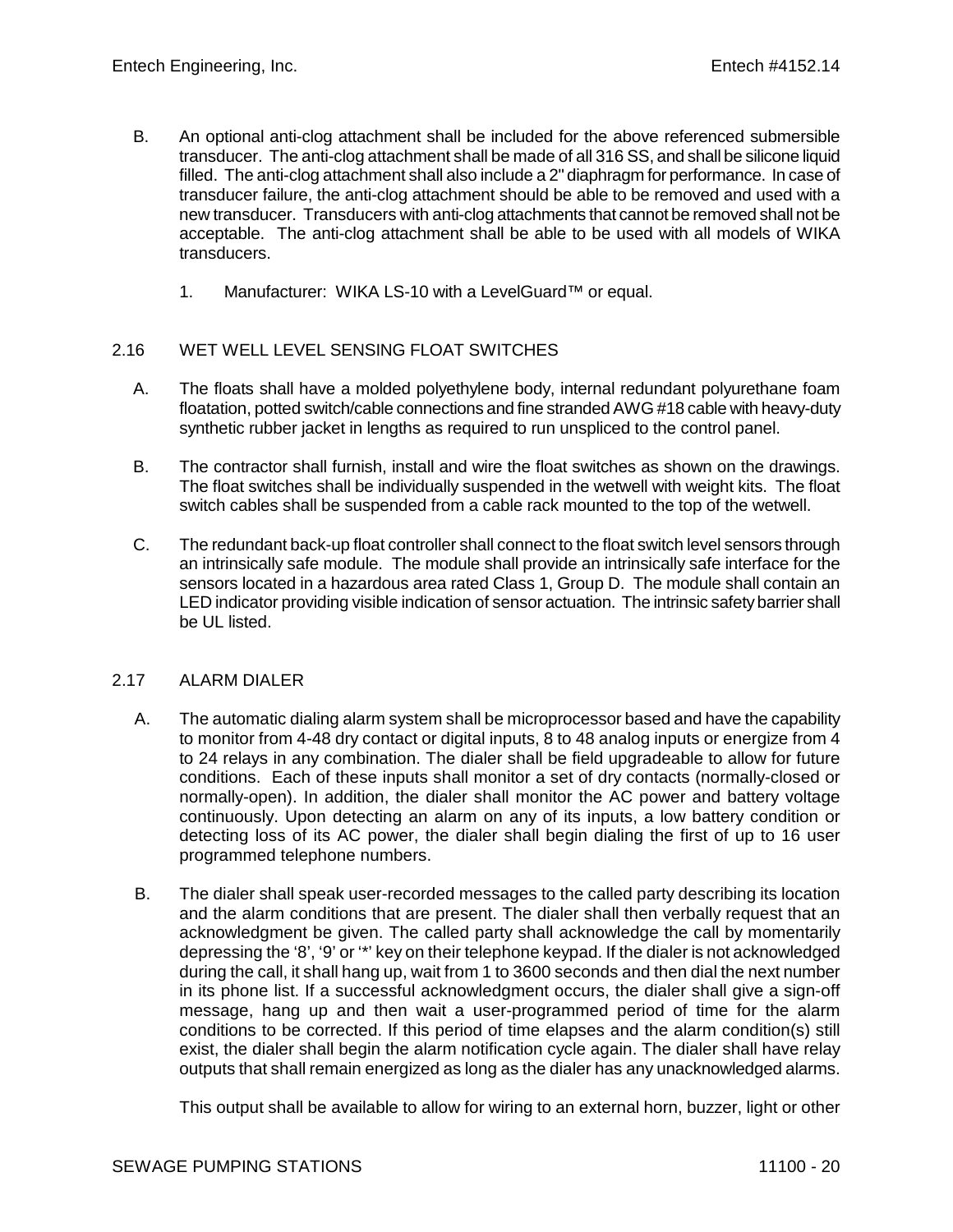local alarm device. Alternatively, the user shall be able to program the dialer to allow remote activation of this relay from a telephone keypad.

- C. Construction:
	- 1. Enclosure: Minimum rating should be NEMA 4X
	- 2. Power Requirements: 115 VAC 10% 60 Hz; 25 watts
	- 3. Printer Port: Centronics parallel DB25 (female)
	- 4. Serial Port: 38.4Kbaud DB9 (male)
	- 5. Electrical Protection: Transient voltage/surge protection shall be provided on power line, telephone and all input channels. Solid state surge protection provided on digital input, analog input, serial port, parallel port, telephone and AC power circuitry.
	- 6. The alarm dialer shall be mounted in its own enclosure within the pump control panel. Alarm dialer shall have its own surge protection separate from any panel surge protection.
		- a. Manufacturer: Antx Elite or RACO Verbatim or Equal

### 2.18 MAGNETIC FLOWMETER AND TRANSMITTER

- A. A 4-inch magnetic flow tube with remote transmitter shall be provided. The flow tube shall be flanged and placed in the valve vault discharge piping. The transmitter shall be mounted remotely in the control building. Provide optional indicator, keypad and configure for totalizing flow.
- B. Flow tube: ptfe liner; 316 ss electrodes; Foxboro 9300A.
- C. Flow transmitter: Foxboro IMT25, remote mounted.

# 2.19 PERMANENT AUXILLIARY POWER GENERATOR

- A. Generator shall be sized to adequately supply starting current and continuous operation for all connected loads. Generator to be located in a separate room within the control building, having adequate ventilation as required by the manufacturer. Engine shall have protective equipment capable of shutting down the unit and activate an alarm under conditions which may damage the engine. Supplier shall recommend amount and type of vibration isolation and anchor bolt necessary to mount the generator to the generator slab. With one pump running and all other loads on, the voltage drop, upon starting the second pump, shall not exceed 35%. Emergency generator shall be manufactured by Cummins/Onan. Generator shall be supplied with natural gas feed from gas distribution system within development, if available. Otherwise, generator to be diesel powered.
- B. Automatic Transfer switch (ATS): ATS shall be provided to automatically start the emergency generator when power failures are detected and to switch back over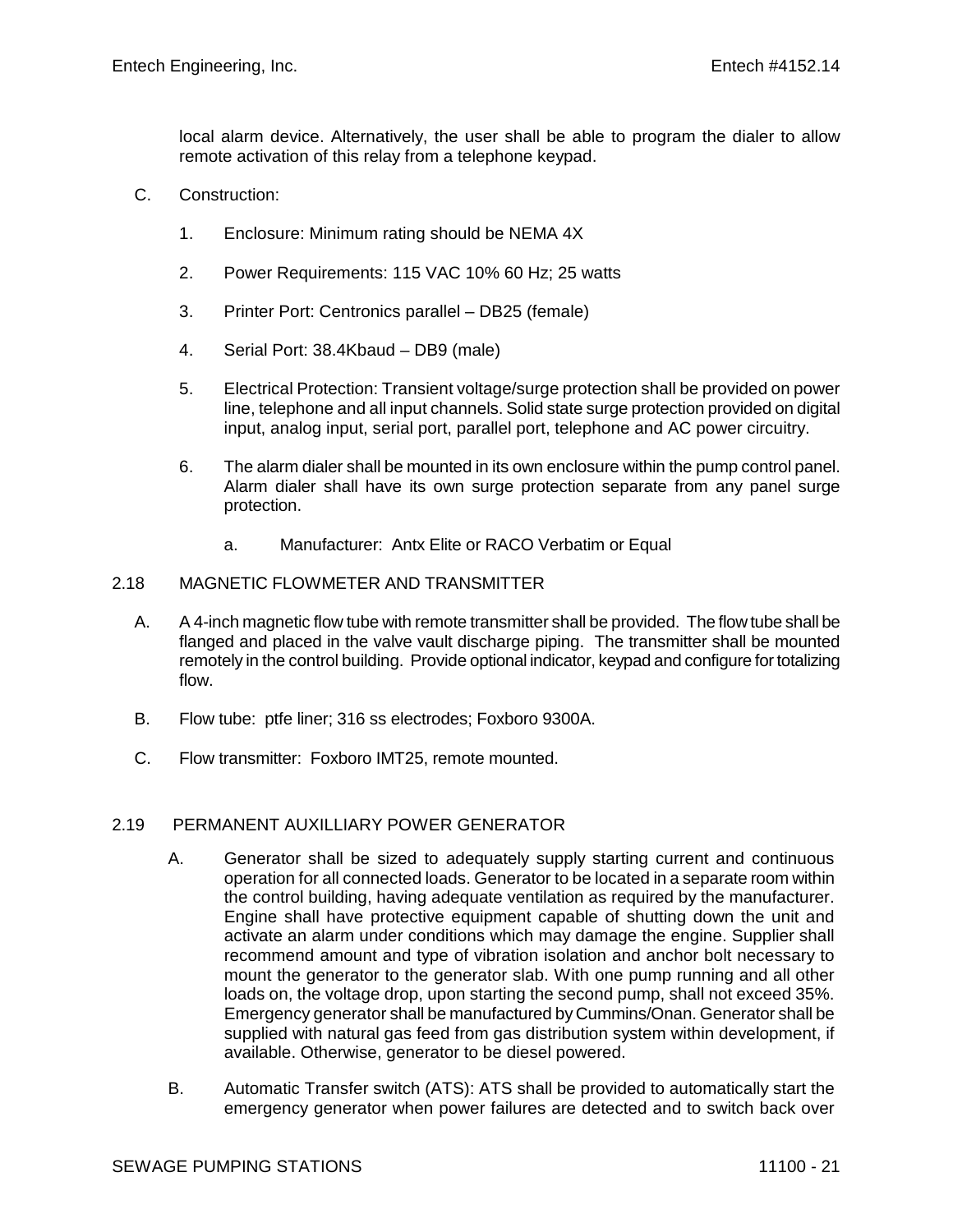when power is restored. ATS shall be fully rated to protect all types of loads, inductive and resistive, from loss of continuity in power. Adjustable solid state time delays for starting, transfer, retransfer, and stopping the generator shall be provided. A seven day exerciser clock and standard indicating lights shall be provided. ATS shall be manufactured by Cummins/Onan and shall come integral with level 1 power command control with exerciser clock and programmed transition. ATS shall also contain a 2A (integral) battery charger mounted and wired within the ATS.

### 2.20 CONTROL BUILDING

- A. Structure: Building to be of masonry construction and sized to house electric and control panels, emergency generator, and chemical treatment (if needed), all in separate rooms.
- B. Chemical treatment Odor Control:
	- 1. Hydrogen Peroxide Provide the following:
		- a. Chemical Metering Pump: one (1) peristaltic chemical metering pump, 3 RPM, gear motor, powered by 120V electrical. Metering pump shall be capable of pumping in a range of 1/z gpm and 5 gpm, or as specified. Chemical metering pump and shall be model SP10, manufactured by Watson/Marlow or approved equal.
		- b. Polypropylene shelf for pump with stainless steel mounting hardware.
		- c. Hose and fittings capable of handling chemical.
		- d. 30 gallon plastic day tank for holding chemical solution
		- e. Two (2) stainless steel ejectors one on discharge side of each pump's discharge header.
		- f. 24-hour timer with 15-minute interval pre-timed control of chemical feed pump.
	- 2. Other suitable methods of odor control shall be considered on a case by case basis.
- C. Accessories:
	- 1. Lighting: Provide adequate lighting for each room in the control building.
	- 2. Control Building Space Heater: Provide a unit space heater capable of maintaining the control building at an ambient temperature of 65°F. The space heater shall be ceiling or wall mounted with integral thermostat capable of controlling between 60°F and 90°F, and be manufactured by Chromalox, or approved equal.
	- 3. Ventilation: (In all rooms except the emergency generator room) Exhaust fan shall be manufactured by New York Blower Company, or approved equal, and shall include 8" diameter fan with motor capable of producing 400 CFM of flow at 0" S.P. Fan shall include gravity louvers and shall mount directly in wall. Louvers shall be shielded on the exterior with an insect/bird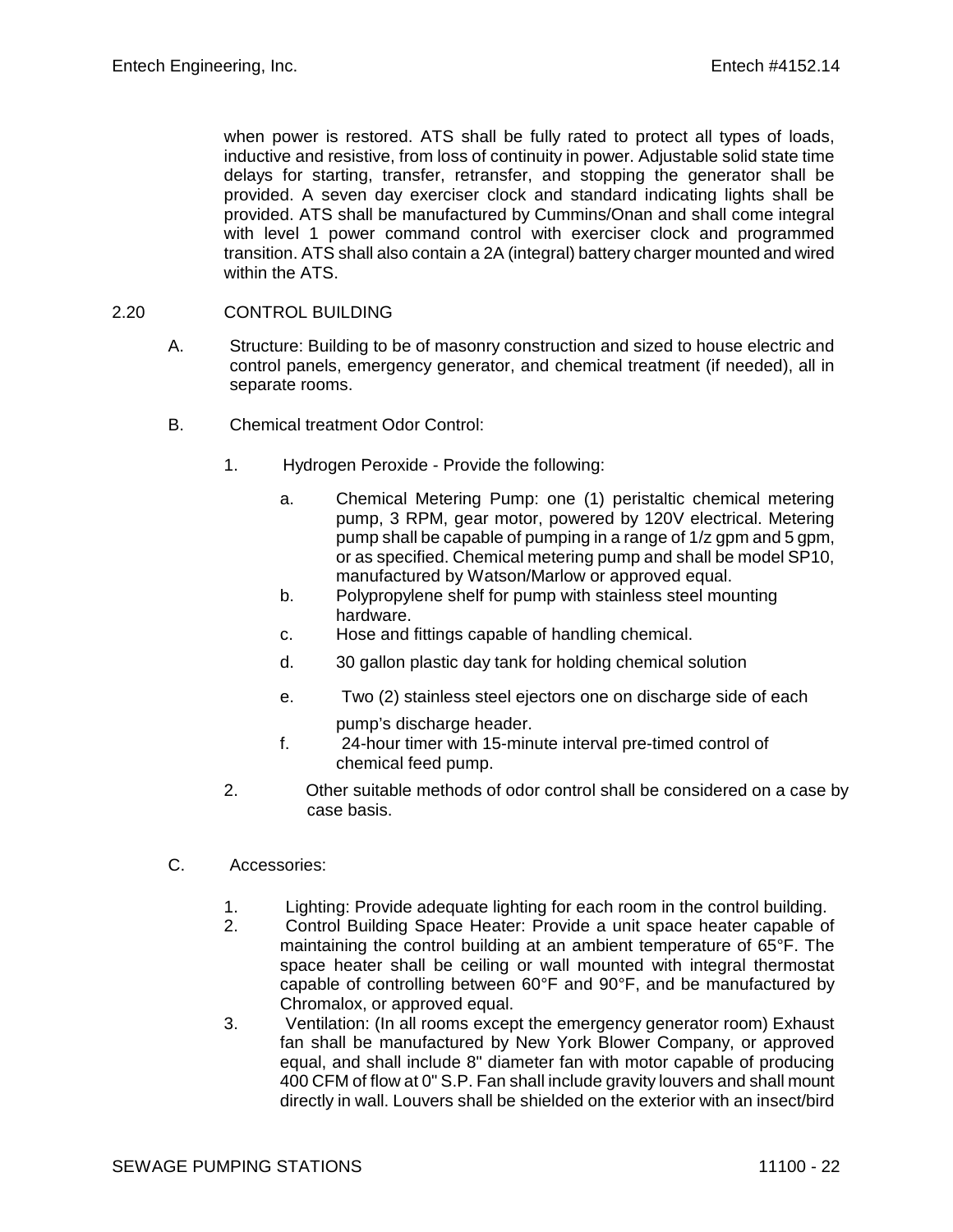screen. NOTE: Ventilation for the emergency generator room shall be installed exactly as specified by Cummins/Onan to be adequate for the generator to be used.

- 4. Hose Bibs: All hose bibs must have backflow protection and must be frost-proof.
- 5. Hose: Contractor shall furnish a 50-feet length of 3/4" heavy duty rubber hose for connection to the 2" yard hydrant.

# 2.21 SITE IMPROVEMENTS

- A. Chain Link Fence: Nominal 8-foot height with 12-foot wide double section gate. Framework shall be constructed of schedule 40 steel, standard weight, one piece without joints. Fabric shall be 2-inch diamond mesh steel wire, interwoven 9 gage thick, top selvage twisted tight, bottom selvage knuckle end closed.
- B. Access Drive: Driveway to be bituminous, minimum 10-foot wide providing access directly adjacent to the wet well, valve vault, and control building. Provide vehicle turnaround and parking area for one vehicle.
- C. Exterior Lighting: A single exterior light shall be mounted 12' above ground on an aluminum pole set on a concrete base. Floodlight shall be a heavy-duty aluminum fixture with motion detector and manual override activation switches, impact resistant glass and a 500-watt quartz lamp, Light shall be equipped with manually operated toggle switch to override the motion detector.
- C. Freeze-Proof Yard Hydrant: Provide a two-inch automatic draining hydrant with schedule 40 stainless steel casing and operating rod, bury depth of three feet with locking feature. All buried fittings must be constructed of brass. Hydrant shall be equipped with backflow protection. Hydrant seat must be repairable without excavation, manufactured by Woodford Manufacturing Company, or approved equal.

### PART 3 – INSTALLATION

- 3.1 FABRICATION, INSTALLATION, AND FIELD TESTING
- A. General: Fabrication and installation of all equipment and materials required for the sewage lift stations and Pumping stations shall be performed by the Contractor as per manufacturer's instructions, drawings, cut sheets, and the Specifications and Drawings. Testing of all equipment and materials after installation shall be considered an integral portion of the construction process. The Contractor shall repair any item not meeting testing criteria at his own expense. The Contractor shall also furnish all necessary labor, equipment, and materials for testing and shall bear all the costs thereof.
- B. Fabrication and Installation:
	- 1. All anchorage steel required for the equipment shall be supplied by the equipment manufacturer. The Contractor shall install the anchorages in the concrete structures